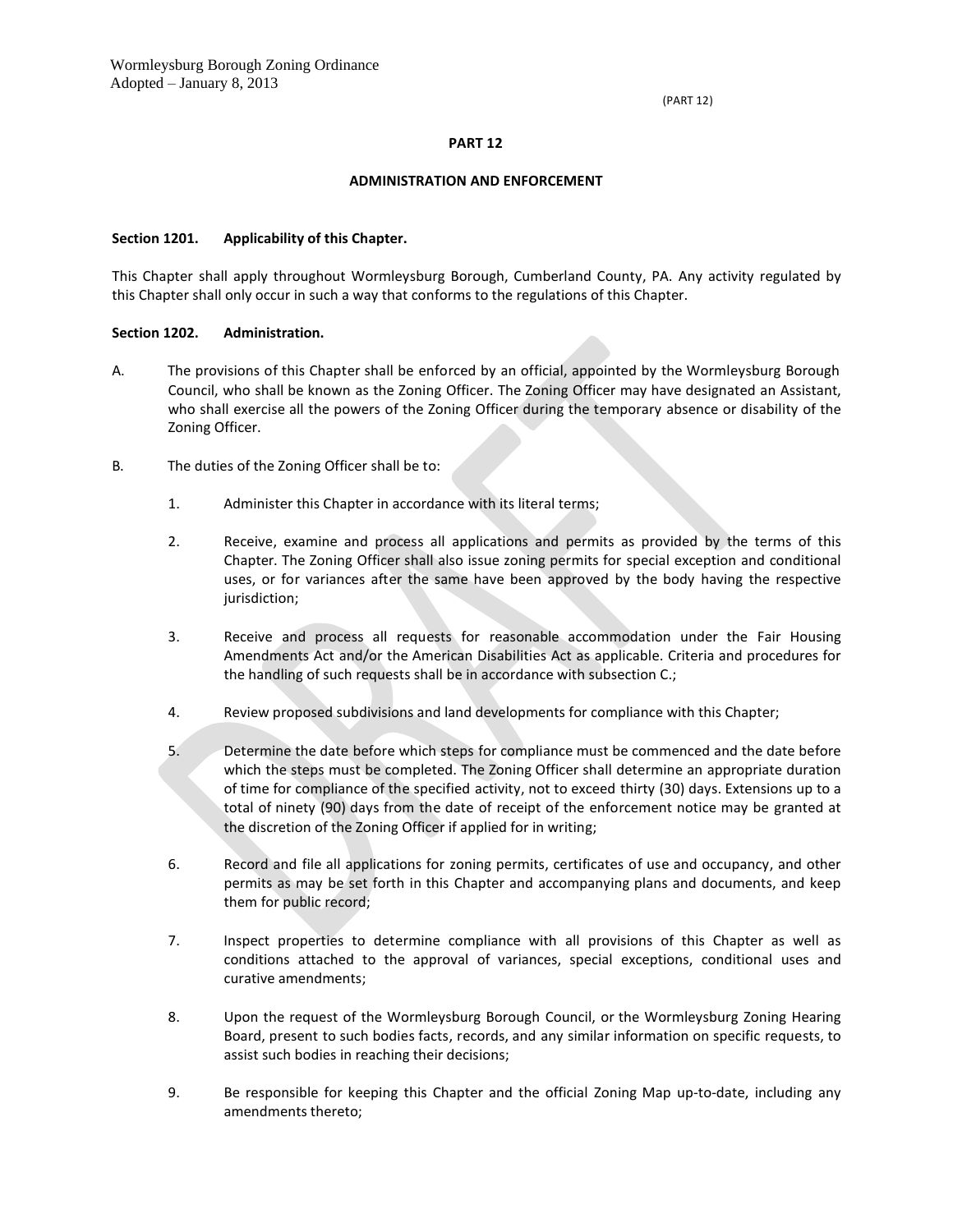Administration and Enforcement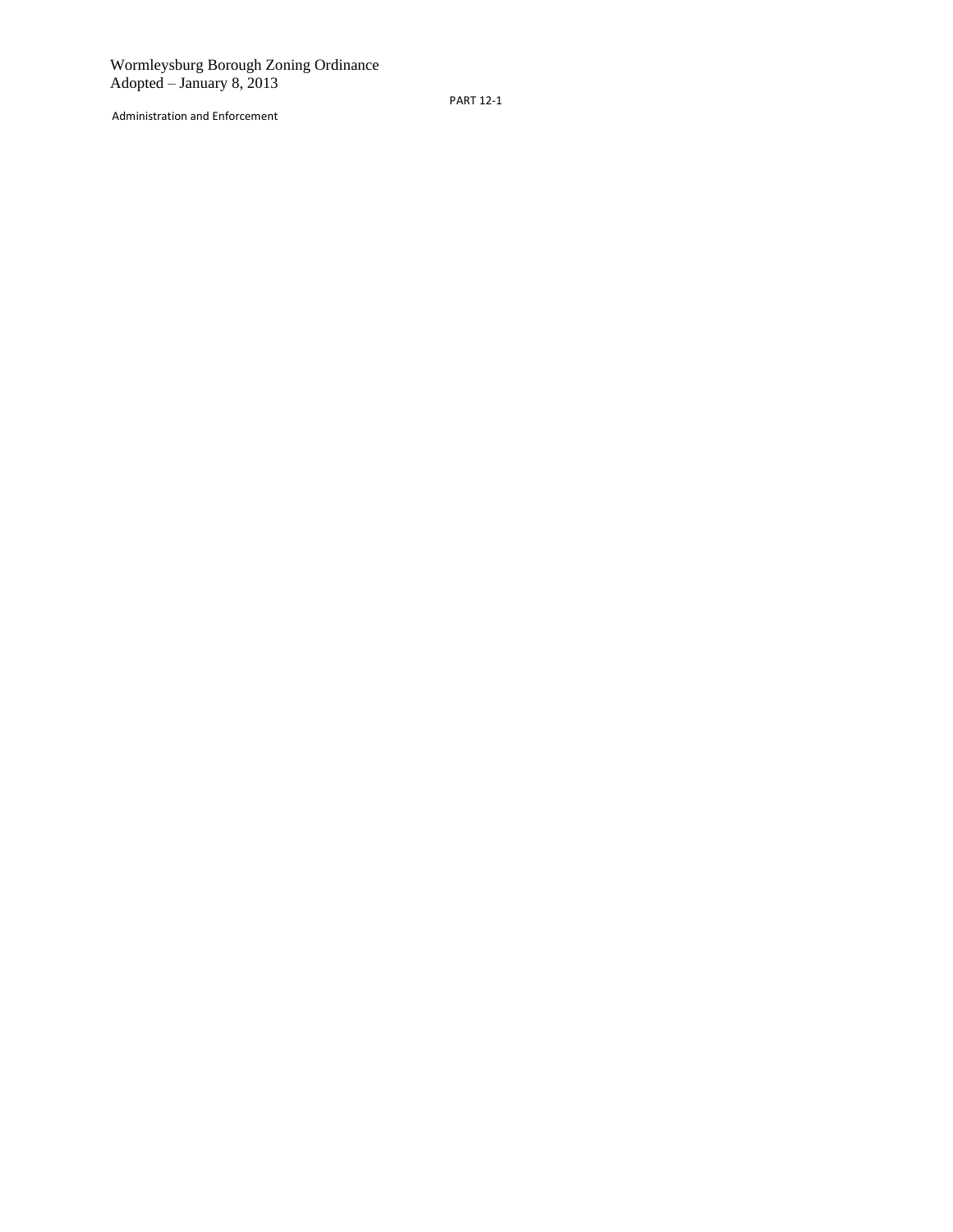- 10. Revoke a permit or approval issued under the provisions of this Chapter in case of any false statement or misrepresentation of fact in the application or on the plans on which the permit or approval was based or for any other cause set forth in this Chapter, or otherwise permitted by law; and
- 11. Take enforcement actions as provided by the Municipalities Planning Code (MPC) as amended.
- C. Reasonable Accommodation. The Borough complies with the Federal Fair Housing Act (FHA), as amended, and/or the Americans with Disabilities Act (ADA), as amended, to ensure that policies and regulations including but not limited to this Chapter, do not discriminate against persons on the basis of race, color, religion, national origin, disability, or family status.
	- 1. The Borough shall grant requests for reasonable accommodations if such requests provide equal housing and accessibility opportunities to persons with disabilities, and such requests do not constitute substantial changes or deviations to standards and provisions of this Chapter.
	- 2. Persons requesting reasonable accommodation under the Fair Housing Amendments Act and/or the Americans with Disabilities Act, shall submit a request in writing to the Zoning Officer, which shall, at a minimum, include the following information:
		- a. The name and address of the applicant.
		- b. Specific sections, standards, and provisions of this Chapter from which reasonable accommodation is being requested.
		- c. The specific description of the reasonable accommodation being sought and the other pertinent information, including a detailed listing of any proposed structural or location related accommodations.
		- d. The specific condition(s) of the applicant for which reasonable accommodation is sought.
		- e. A description of the hardship, if any, that the applicants will incur should the request for reasonable accommodation being sought, not be granted.
		- f. A description of any alternative methods of relieving the claimed hardship that have been considered, as well as the reason, if any, why the applicants have rejected such alternatives.
		- g. A statement describing why the requested accommodation is necessary to afford the applicants an opportunity equal to a non-handicapped or non-disabled person to use and enjoy the dwelling, building, or structure in question.
		- h. A description of the manner in which the accommodation, if granted, will be removed, terminated, and/or discontinued if no longer necessary to afford equal opportunity to a non-handicapped or non-disabled person to use and enjoy the dwelling, building, or structure in question.
		- i. A statement of any facts indicating whether or not non-handicapped or non-disabled persons would be permitted to utilize the property in question in a manner similar to that which is sought by the applicant.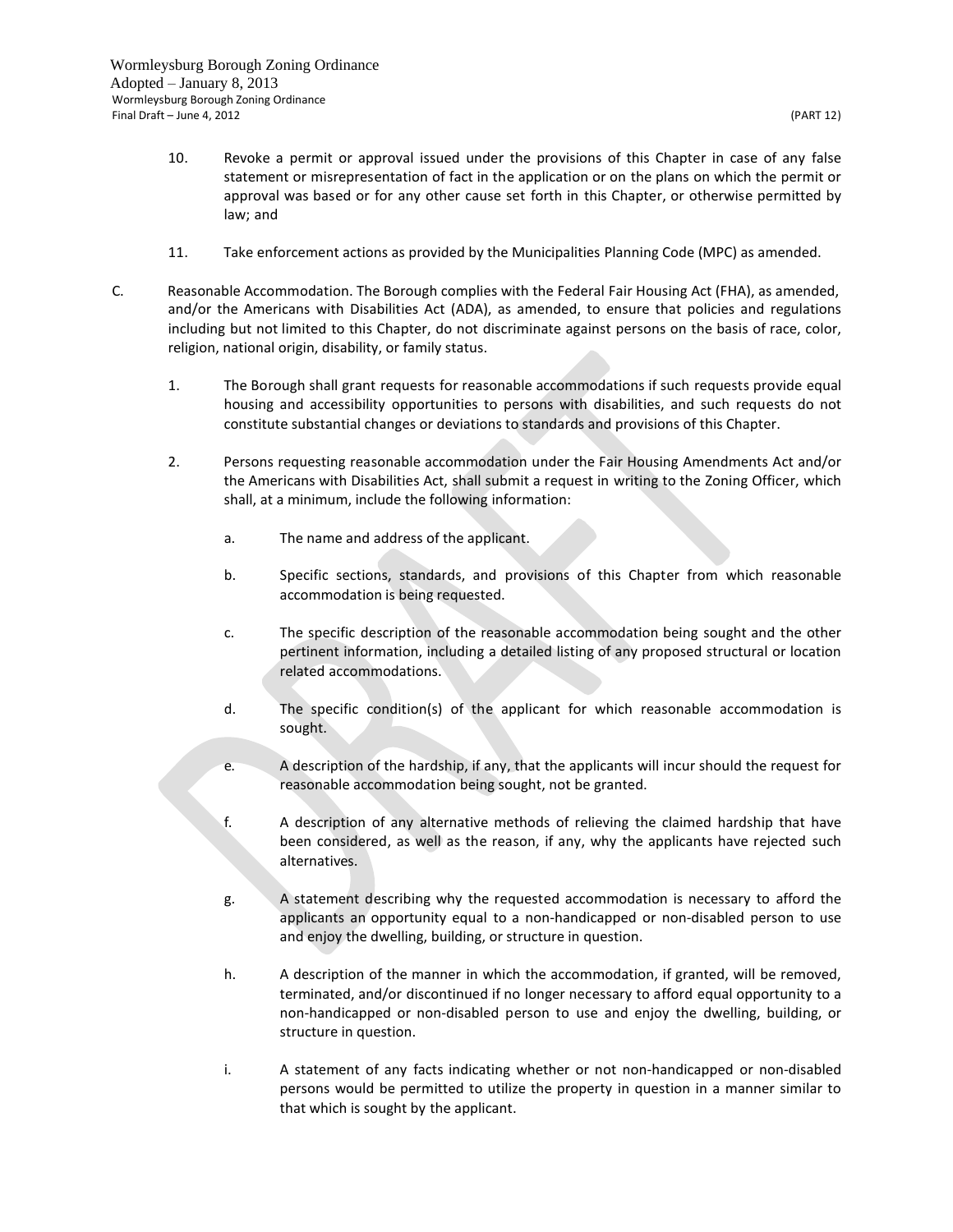Administration and Enforcement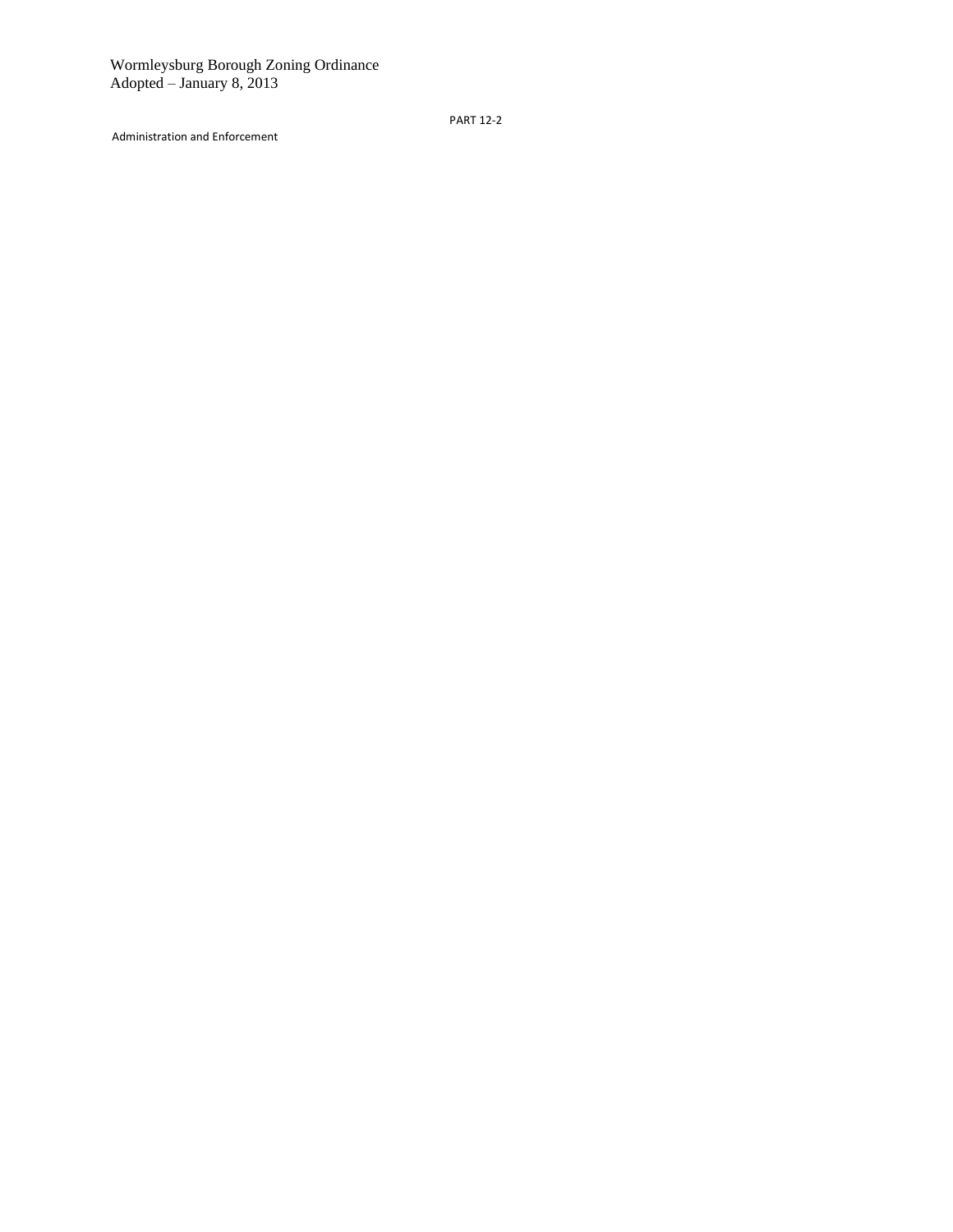- 3. The Zoning Officer, at his discretion, may hold any meetings and/or hearings to solicit information or argument pertinent to the request for accommodation.
- 4. The Zoning Officer's decision shall be in writing and state the reasons for the decision, including references to the specific sections of this Chapter and any other relevant and related chapters of the Codified Ordinance of the Borough.
- 5. The Zoning Officer shall issue his written decision to the applicants and the Borough within thirty (30) days of filing of the request for accommodation.
- 6. A request for reasonable accommodation should be directed in the first (1st) instance to the Zoning Officer. In considering a request for reasonable accommodation, the Zoning Officer shall, with the advice of the counsel of the Borough Solicitor and/or Borough Engineer, apply the following criteria:
	- a. Whether the applicant is handicapped or disabled within the meaning of the Federal Fair Housing Act Amendments and/or the Americans with Disabilities Act.
	- b. The degree to which the accommodation sought is related to the handicap or disability of the applicant.
	- c. A description of hardship, if any, that the applicant will incur should the request for reasonable accommodation being sought not be granted.
	- d. The extent to which the requested accommodation is necessary to afford the applicant opportunities equal to a non-handicapped or non-disabled person to use and enjoy the dwelling, building, or structure in question.
	- e. The extent to which the proposed accommodation may impact other property owners in immediate vicinity.
	- f. The extent to which the proposed accommodation may be consistent with or contrary to the purposes of this Chapter, most recent version of the Wormleysburg Borough Comprehensive Plan, and the community development objectives set forth in this Part 1 of this Chapter relating to *Purpose of Enactment*.
	- g. The extent to which the requested accommodation would impose financial and administrative burdens upon the Borough.
	- h. The extent to which the requested accommodation would impose an undue hardship upon the Borough.
	- i. The extent to which the accommodation would require a fundamental alteration in the nature of the Borough's regulatory policies, objectives, and regulations.
	- j. The extent to which the requested accommodation would result in a subsidy, privilege, or benefit not available to non-handicapped or disabled persons.
	- k. The permanency of the requested accommodation and the conditions under which such accommodation will be removed, terminated, and/or discontinued when it is no longer needed to provide handicapped or disabled persons with equal opportunity to use and enjoy the dwelling, building, or structure in question.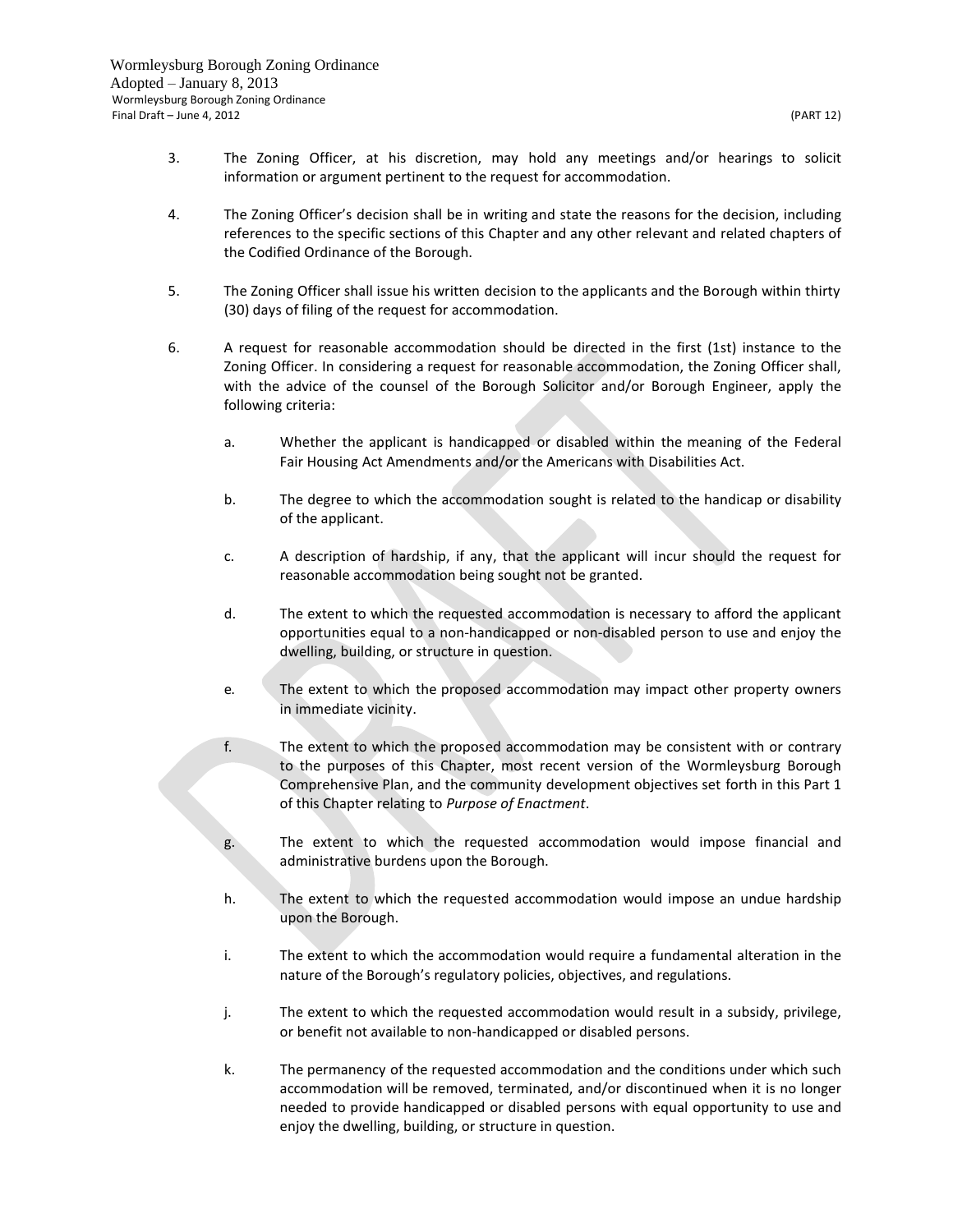Administration and Enforcement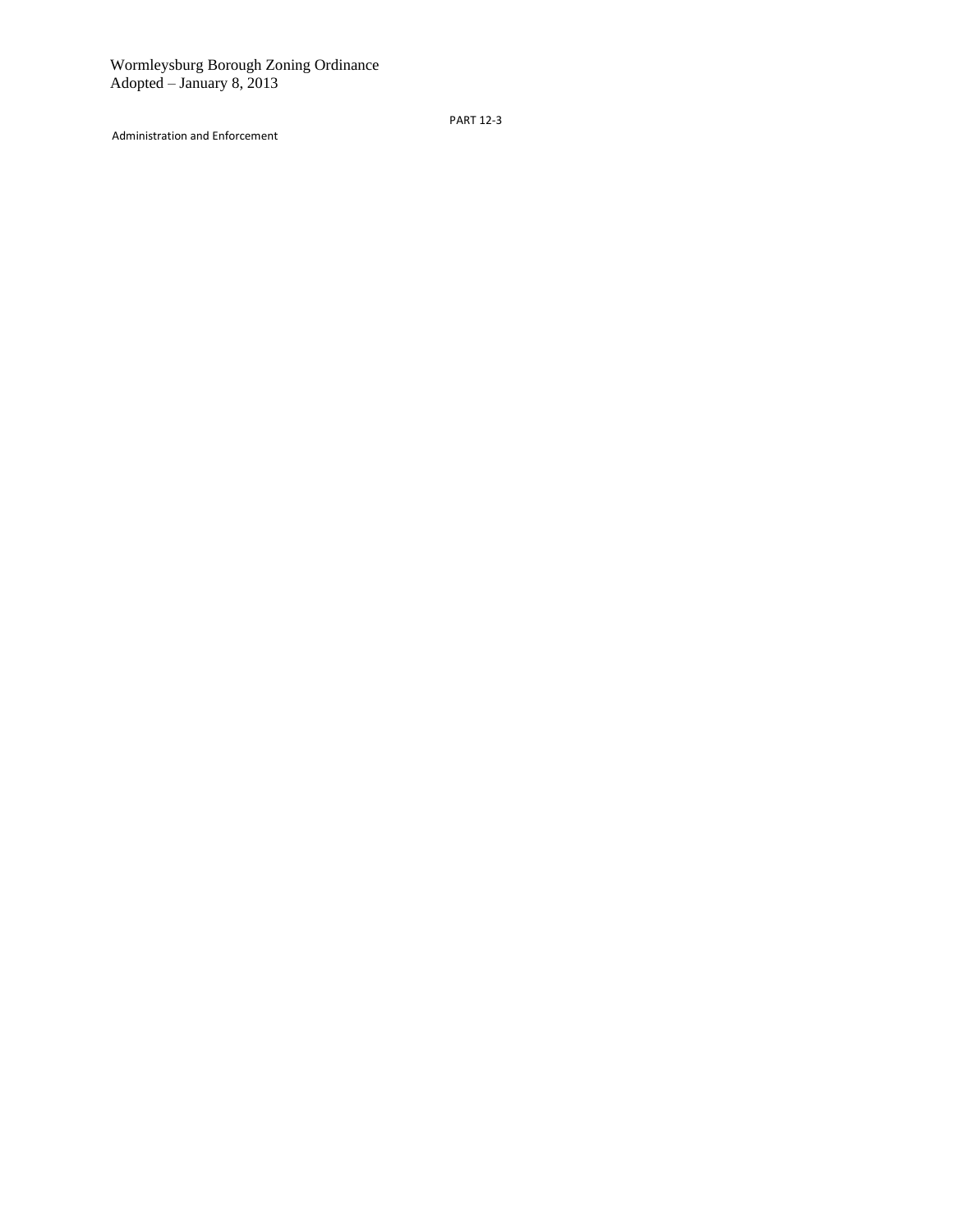7. Persons aggrieved by the Zoning Officer's determination may appeal to the Wormleysburg Zoning Hearing Board in accordance with Part 12 of this Chapter relating to *Zoning Hearing Board*.

#### **Section 1203. Permits & Certificates.**

- A. A Zoning Permit indicates that a zoning application complies with this Chapter to the best knowledge of the Zoning Officer or his designee. No zoning permit or certificate of use and occupancy shall be granted by him for any purpose except in compliance with the literal provisions of this Chapter. The Zoning Officer may be authorized to institute enforcement proceedings as set forth in this Part 12 relating to *Enforcement, Violations, and Penalties*.
- B. A zoning permit is required to be issued prior to the start of any of the following activities:
	- 1. Use, occupation, erection, construction, reconstruction, addition, conversion, alteration, movement, , placement, or extension (vertical or horizontal) of any structure or building.
	- 2. Change in the type of use and expansion of the use of a structure, building, or area of land, including non-conformities
	- 3. Creation or establishment of a new use of a structure, building, or area of land.
	- 4. Other activities required to have a permit and/or approval by this Chapter.
	- 5. No zoning permit shall be required for repairs or routine maintenance of any structure, building, or land provided such repairs or maintenance do not change the use or the exterior dimensions of the structure, building, or otherwise violate the provisions of this Chapter.
- C. The Borough of Wormleysburg may, at its option, issue combined or separate Building Permits and Zoning Permits and related Certificates of Use and Occupancy, and may utilize a single or separate application for the permits.
- D. The only determination by the Zoning Officer that shall be official shall be a written determination after the Zoning Officer receives a duly submitted written official application.
- E. Any zoning permit shall be issued or denied within ninety (90) days from the date of application.
- F. No zoning permit shall be issued except in conformity with:
	- 1. All applicable regulations of this Chapter;
	- 2. Any conditions imposed upon the site by the Wormleysburg Zoning Hearing Board or the Wormleysburg Borough Council; and
	- 3. Any recorded subdivision or land development plan.
- G. In all instances in which the Zoning Officer expresses a reasonable doubt as to the ability of a proposed use to meet all of the above-described requirements, it will be incumbent upon the applicant to furnish adequate evidence in support of his application. If such evidence is not presented, the zoning permit may be denied.
- H. Application for a zoning permit shall be made by the owner or authorized agent of any building, structure, or land,; provided however, that if the application is made by a person other than the owner, it shall be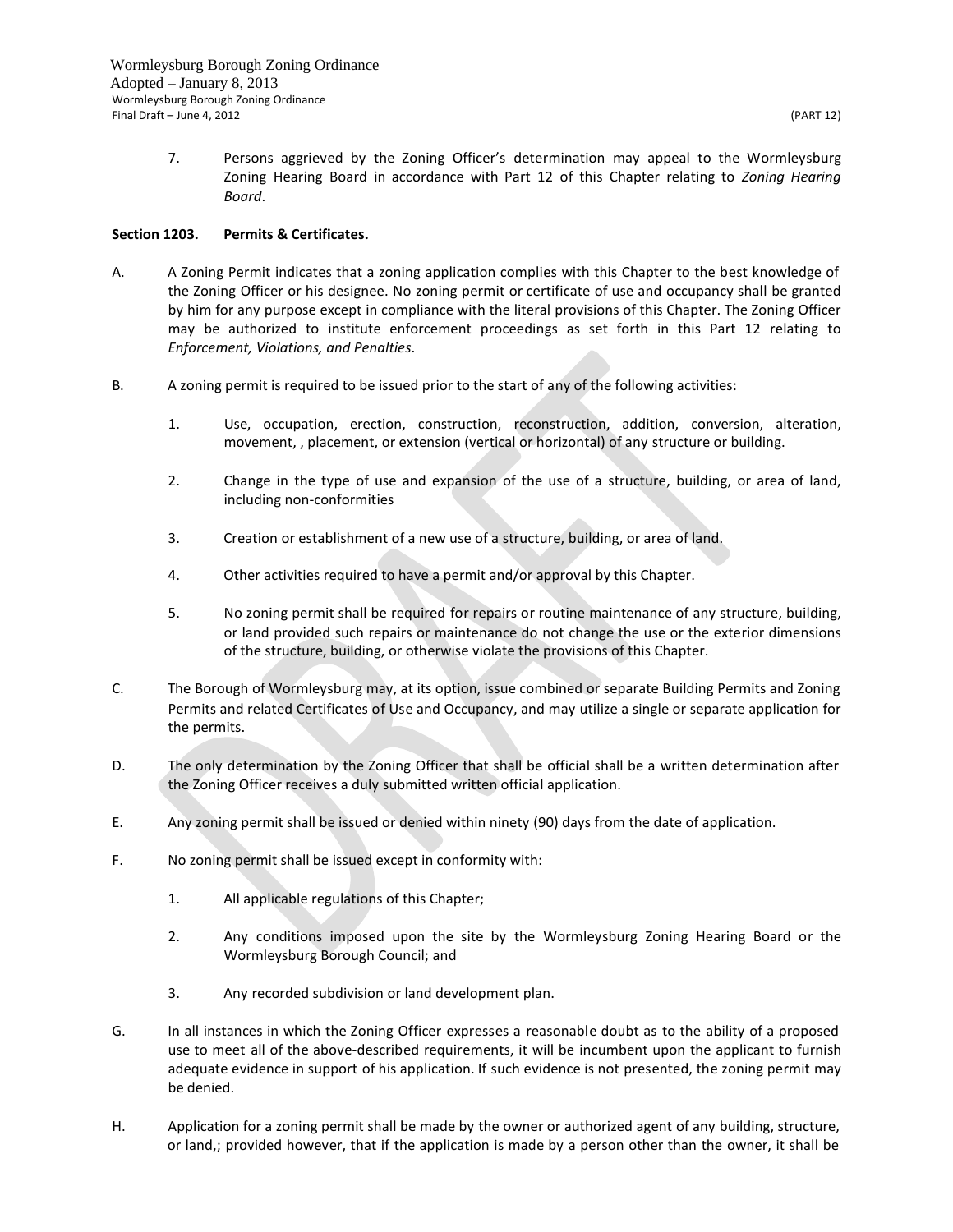Administration and Enforcement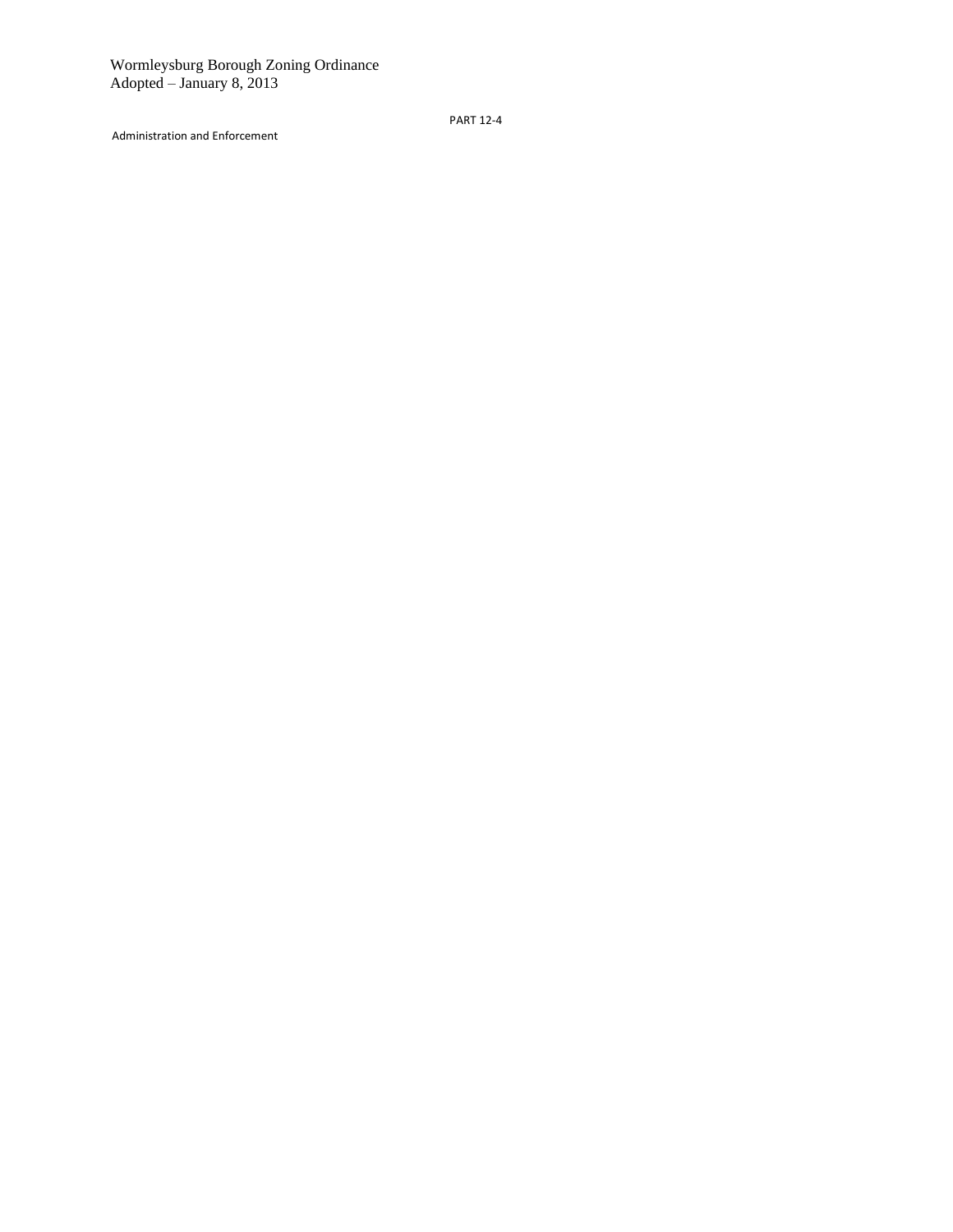accompanied by a written authorization of the owner, that the proposed work is authorized by the owner. The full names and addresses of the owner, applicant, and responsible officers, if the owner is a corporate body, shall be stated in the application.

- I. The Zoning Officer may call upon other Borough of Wormleysburg staff and/or appointed consultants in the review of submitted materials for applications.
- J. The Zoning Officer may revoke a permit or approval issued under the provisions of this Chapter in case of any false statement or misrepresentation of fact in the application or plans on which the permit or approval was based or for any other cause set forth in this Chapter.
- K. Where a zoning permit is required by this Chapter, but the work is commenced or changed prior to obtaining such permit, and after notice by the Borough of Wormleysburg the fees set by ordinance or resolution of the Wormleysburg Borough Council for such permit shall be doubled. The doubling of the permit fee shall be required to reflect the additional expense incurred by the Borough of Wormleysburg resulting from the need to inspect the property, respond to any complaints, issue any enforcement notices, or process the application as soon as it is received. The payment of such increased permit fees shall not relieve any person from complying with all requirements of this Chapter or any other applicable Borough chapters, ordinances, regulations, or from any penalties or enforcement actions authorized by this Chapter.
- L. Issuance of Permits. Upon receiving the application, the Zoning Officer shall examine the same within the required timeframe set forth in this subsection after filing. If the application or plans do not conform to the provisions of all applicable local laws, the Zoning Officer shall reject such application in writing, stating the reasons therefore. The Zoning Officer shall inform the applicant of his right to appeal to the Wormleysburg Zoning Hearing Board in the event such application is rejected. If satisfied that the proposed work and/or use conforms to the provisions of this Chapter and all laws and ordinances applicable thereto, and that the zoning permit as required herein has been applied for, the Zoning Officer shall issue a permit therefore to the maximum extent feasible but not later than ninety (90) days from receipt of the application.
- M. Reconsideration of Application. An applicant whose request for a zoning permit has been denied by the Zoning Officer may make a later application for a permit provided all deficiencies which were the basis for the prior denial of the permit have been eliminated. Additional fees may apply as set by the Wormleysburg Borough Council.
- N. Expiration of Zoning Permit. Should the applicant fail to commence work within six (6) months of the date of issuance of the zoning permit, the permit shall expire; provided, however, that the same may be extended one (1) time for six (6) additional months, upon written request by the applicant at least thirty (30) days prior to the permit expiration date, and upon subsequent approval by the Zoning Officer.
- O. Compliance with this Chapter. The permit shall be a license to proceed with the work and should not be construed as authority to violate, cancel, or set aside any of the provisions this Chapter, except as stipulated by the Wormleysburg Zoning Hearing Board. This shall not relieve the applicant from obtaining any required building permit approvals as required under Chapter 5 relating to code enforcement.
- P. Compliance with Permit and Plot / Site Plan. All work or uses shall conform to the approved application and plans for which the permit has been issued as well as the approved plot / site plan.
- Q. Display of Zoning Permit. All approved zoning permits shall be prominently displayed on the subject property during construction, renovation, reconstruction, repair, remodeling, or the conduct of other site improvements. Such permit displays shall occur within five (5) days of permit issuance, or prior to the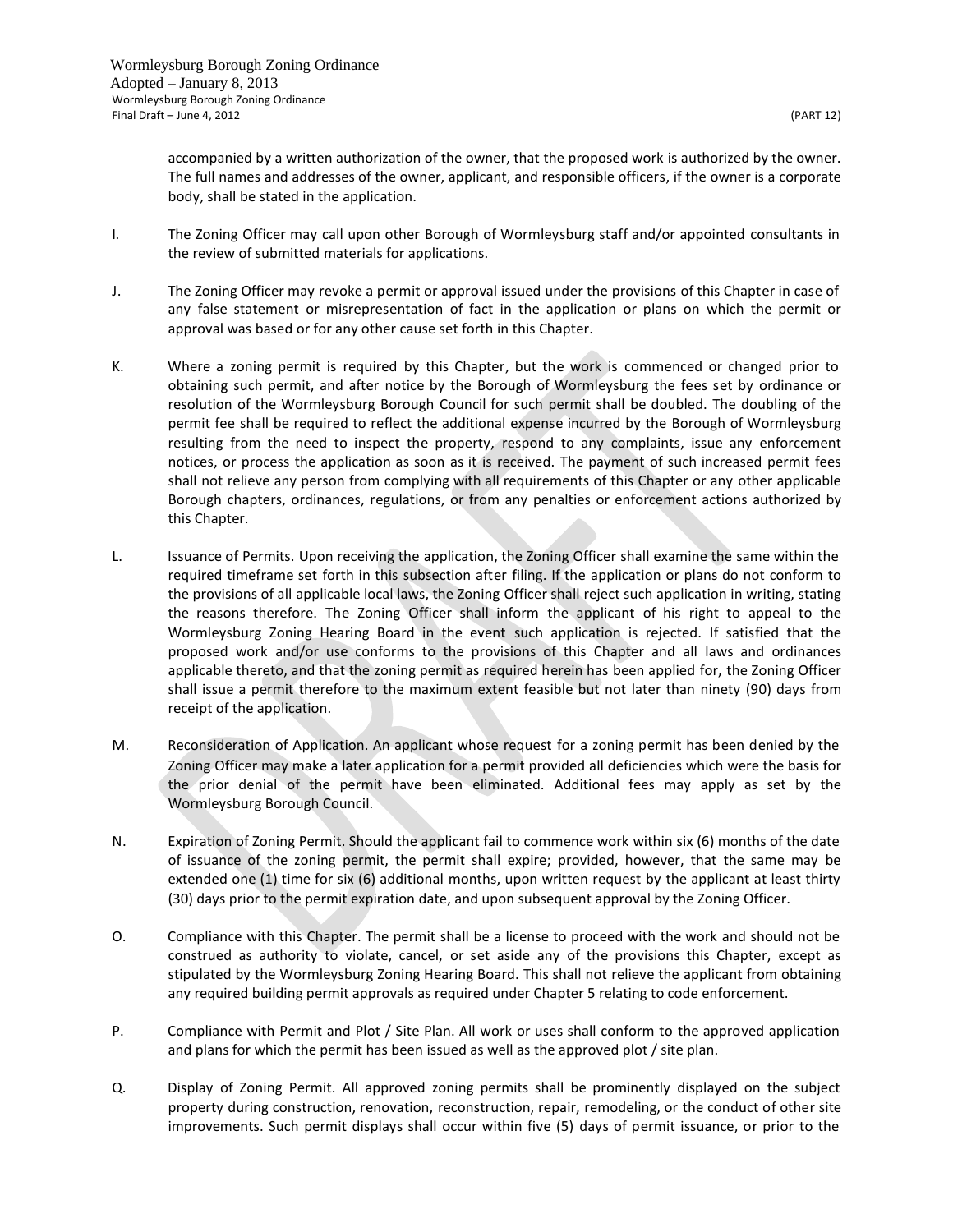Administration and Enforcement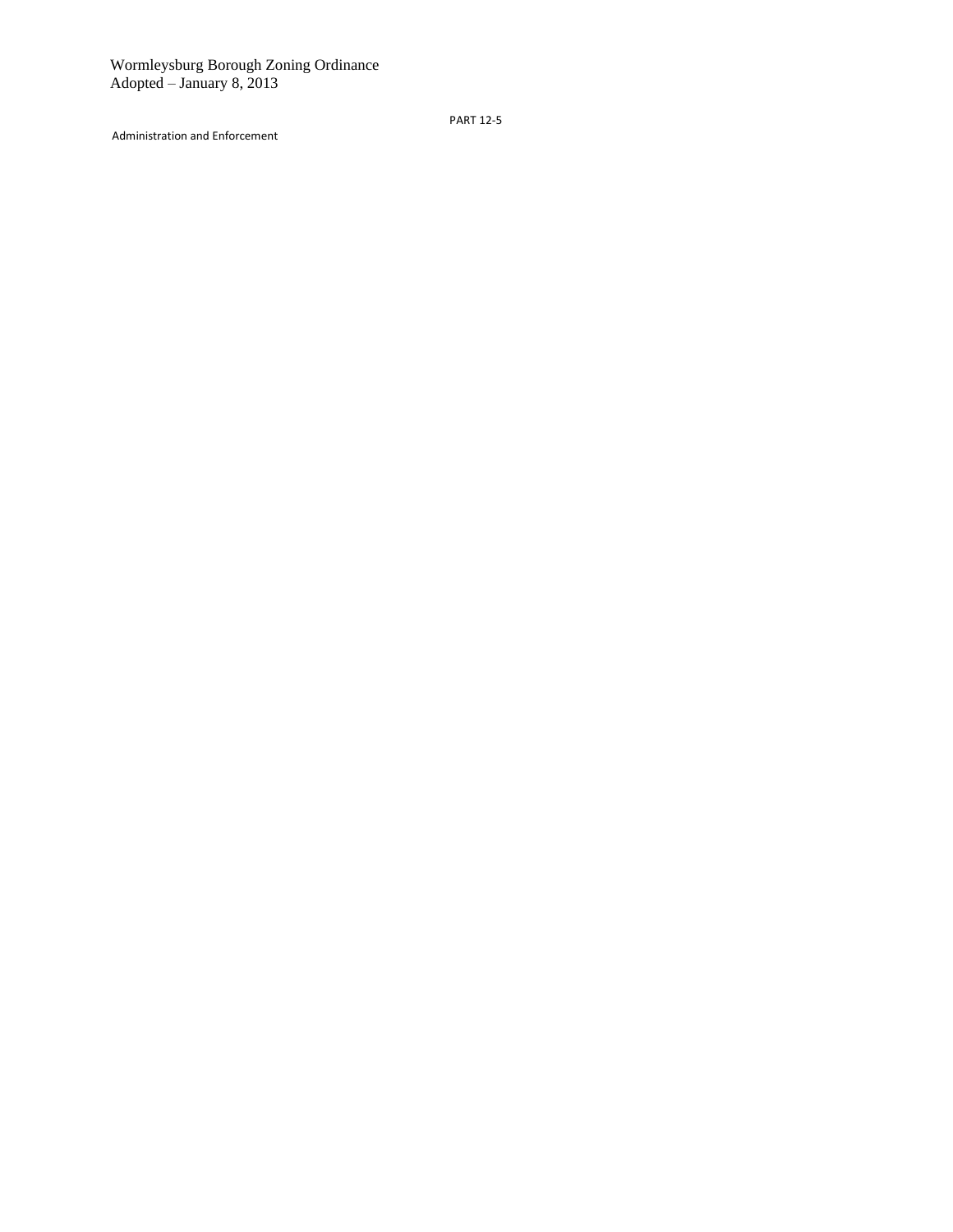commencement of actual work on the site, whichever occurs first  $(1<sup>st</sup>)$ . Such permit display shall be continuous until the site receives its certificate of use and occupancy.

R. Inspections. Inspections of the property in question by the Zoning Officer or other duly appointed official may be required at various intervals during the construction, renovation, reconstruction, repair, remodeling or the conduct of other site improvements process. By submitting an application for a zoning permit, the landowner or applicant authorizes the Borough of Wormleysburg to perform such inspections as required.

# **Section 1204. Certificate of Use and Occupancy.**

- A. It shall be unlawful to use and/or occupy any structure, sign, land area, or portions thereof for which a Zoning Permit is required until a Certificate of Use and Occupancy for such activity has been issued by the Zoning Officer.
- B. The Borough staff may permit the Building Permit and Zoning Permit application to serve as the application for the Certificate of Use and Occupancy.
- C. The Certificate of Use and Occupancy shall only be issued by the Zoning Officer if the Zoning Officer determines that the activity complies with this Chapter, to the best knowledge of the Zoning Officer.
- D. The applicant shall keep a copy of the Certificate of Use and Occupancy available for inspection.
- E. Upon request of the applicant, the Zoning Officer may issue a temporary Certificate of Use and Occupancy. Such temporary Certificate may permit an activity to occur in all or part of a structure or on all or part of the land before the entire work covered by the zoning permit has been completed.
	- 1. However, such temporary Certificate shall only be issued if the applicant proves to the Zoning Officer that the activity or occupancy can occur safely without endangering public health or safety.
	- 2. The temporary Certificate shall establish in writing a maximum time period under which it is valid. A six (6) month maximum time period shall apply if not otherwise specified.
	- 3. Failure to receive a permanent Certificate of Use and Occupancy within such time period shall be a violation of this Chapter.
	- 4. The temporary Certificate may be conditioned upon compliance with certain specific requirements within certain time periods.
- F. The Zoning Officer shall inspect any structure, building, or land within fifteen (15) days upon notification that the proposed work that was listed under a zoning permit has been completed and if satisfied that the work is in conformity and compliance with the work listed in the issued permit and all other pertinent laws, he shall issue a Certificate of Use and Occupancy for the intended use listed in the original application. Where a building permit is required under Chapter 5 relating to code enforcement, a certificate of use and occupancy shall not be issued until a final inspection by the Building Code Official is complete and found to be satisfactory.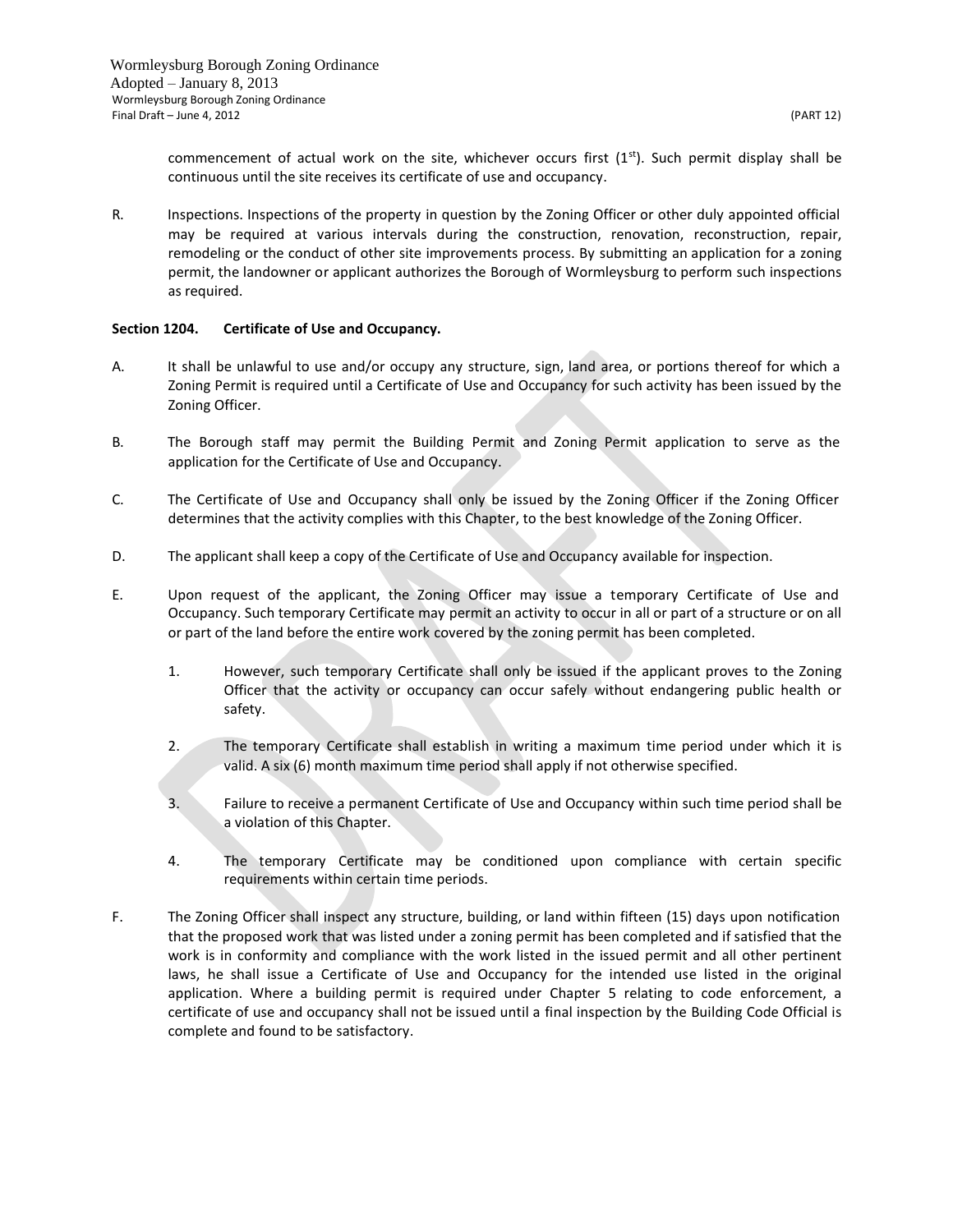Administration and Enforcement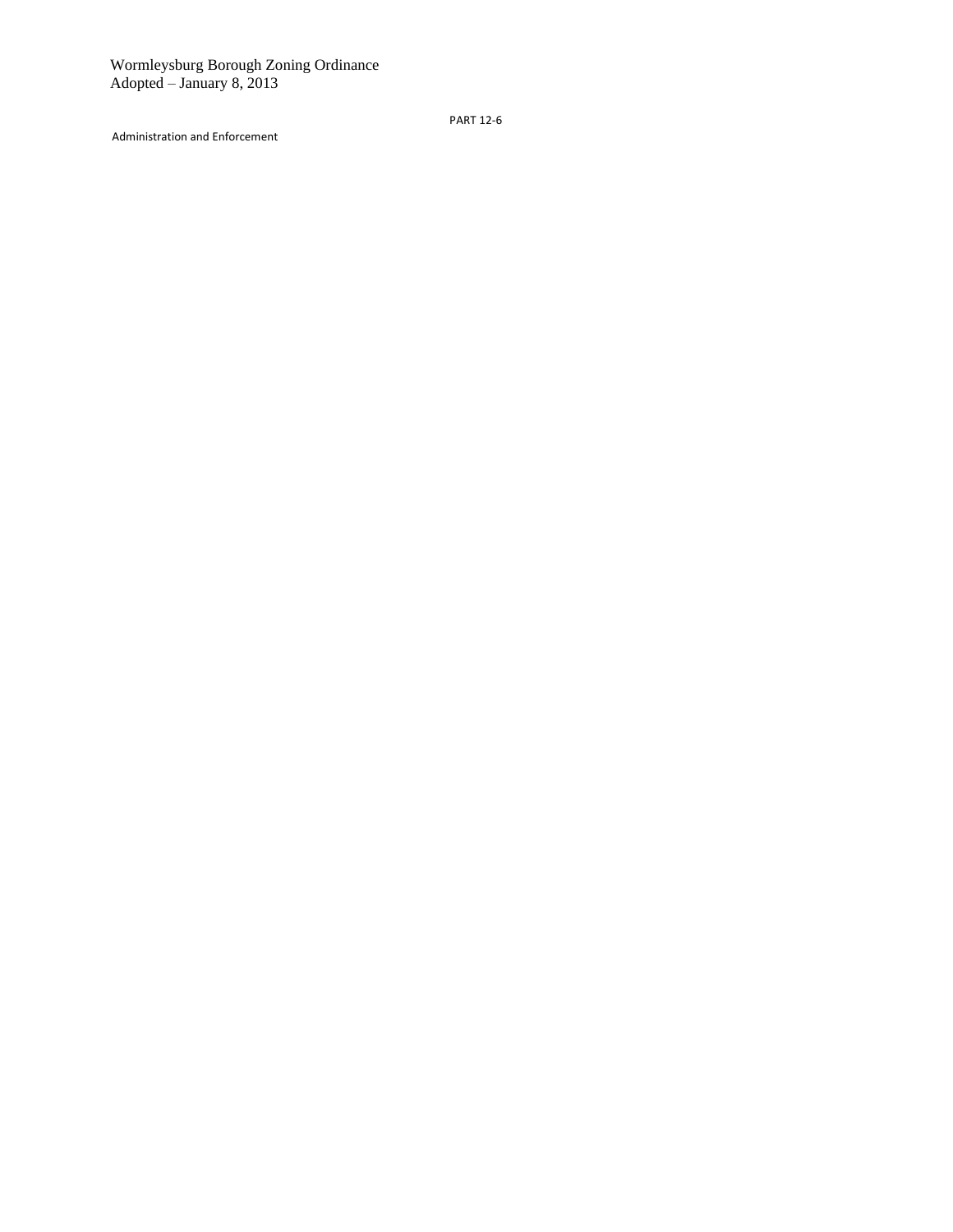# **Section 1205. Zoning Permit(s) for Temporary Uses and Structures.**

- A. A Zoning Permit for a temporary use or structure (including signs) may be issued by the Zoning Officer for any of the following:
	- 1. Customary, routine, and accessory short-term special events, provided that only a wellestablished non-profit organization or a permitted place of worship proposing a temporary use demonstrates clearly that the proposed use will primarily serve a charitable, public service or religious purpose in order to be eligible to receive approval for commercial or business type activities in a zoning district where a commercial or business use would not otherwise be permitted;
	- 2. Temporary storage and office trailers that are necessary to serve on-site construction, while such construction is actively underway;
	- 3. Such other activities that the applicant proves are routine, customary and temporary, including those specific "temporary" uses and structures set forth in Part 7 and Part 8 of this Chapter.
- B. Time Period. The Zoning Officer shall state a reasonable maximum time period on the temporary permit. If no time limit is stated or otherwise specifically provided in Part 7 of this Chapter, then a one hundred eighty (180) day maximum period shall apply. A temporary permit may be renewed not more than one (1) additional time beyond the initial approval, for just cause.

# **Section 1206. Types of Uses.**

- A. Use Permitted By Right. The Zoning Officer shall issue a zoning permit under this Chapter in response to an application for a use that is "permitted by right" if it meets all of the requirements of this Chapter.
- B. Special Exception Use. A zoning permit under this Chapter for a use requiring a special exception shall be issued by the Zoning Officer only in response to a written approval by the Wormleysburg Zoning Hearing Board, following a hearing, and compliance with any conditions by the Wormleysburg Zoning Hearing Board and any conditions required by this Chapter.
- C. Conditional Use. A zoning permit under this Chapter for a use requiring a conditional use shall be issued by the Zoning Officer only in response to a written approval by the Wormleysburg Borough Council, following a hearing, and compliance with any conditions by the Wormleysburg Borough Council and any conditions required by this Chapter.
- D. Application Requiring a Variance. A permit under this Chapter for a use requiring a variance shall be issued by the Zoning Officer only in response to a written approval by the Wormleysburg Zoning Hearing Board, following a hearing, and in compliance with any conditions set by the Wormleysburg Zoning Hearing Board.

# **Section 1207**. **Applications for Zoning Permits.**

- A. Submission. All applications for a Zoning Permit shall be made in writing on a form provided by the Borough of Wormleysburg. Such completed application, with required fees, shall be submitted to a designated Borough of Wormleysburg official.
- B. Application Information. Any application under this Chapter shall include the following information, unless the Zoning Officer determines such information is unnecessary to determine compliance with this Chapter: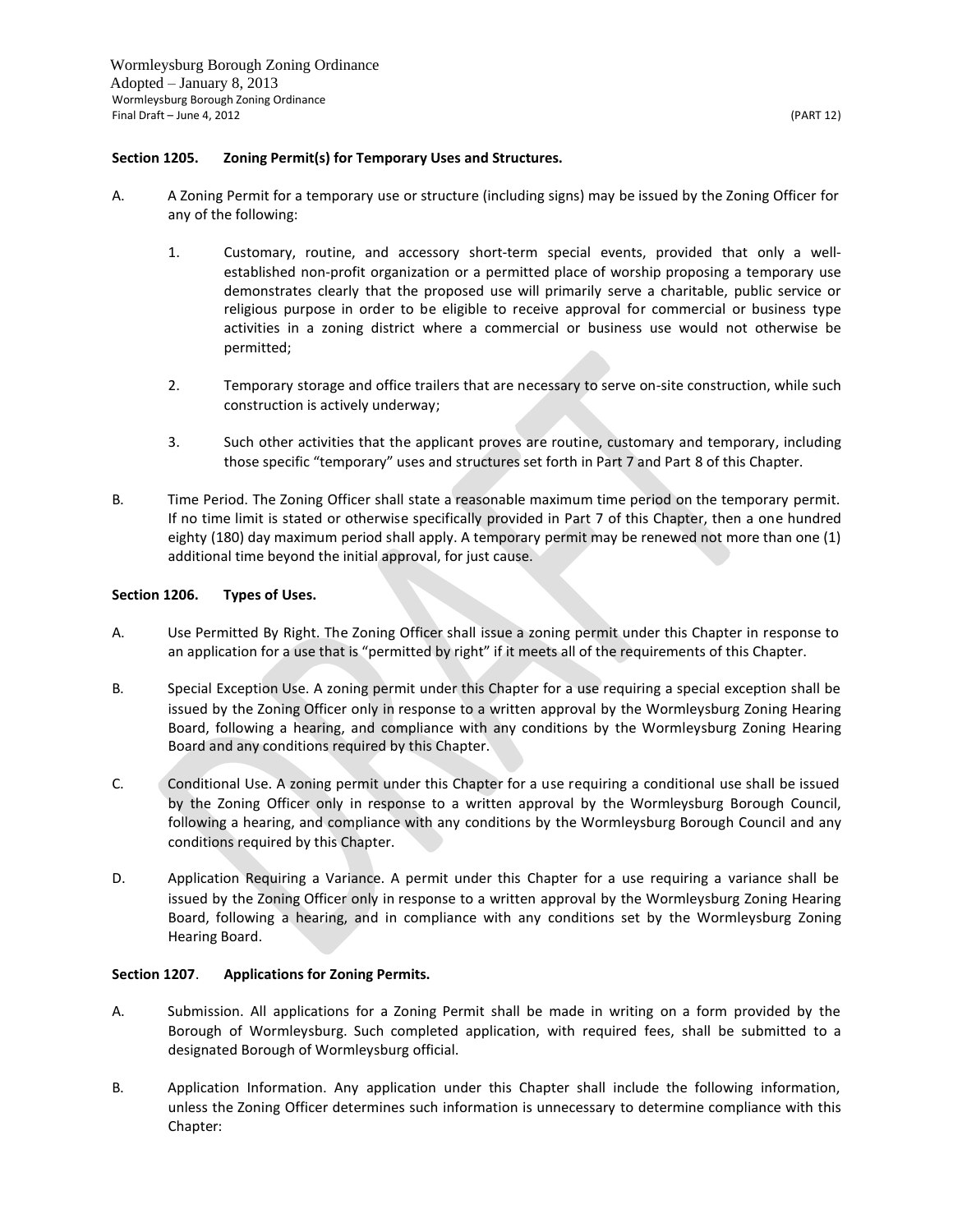Administration and Enforcement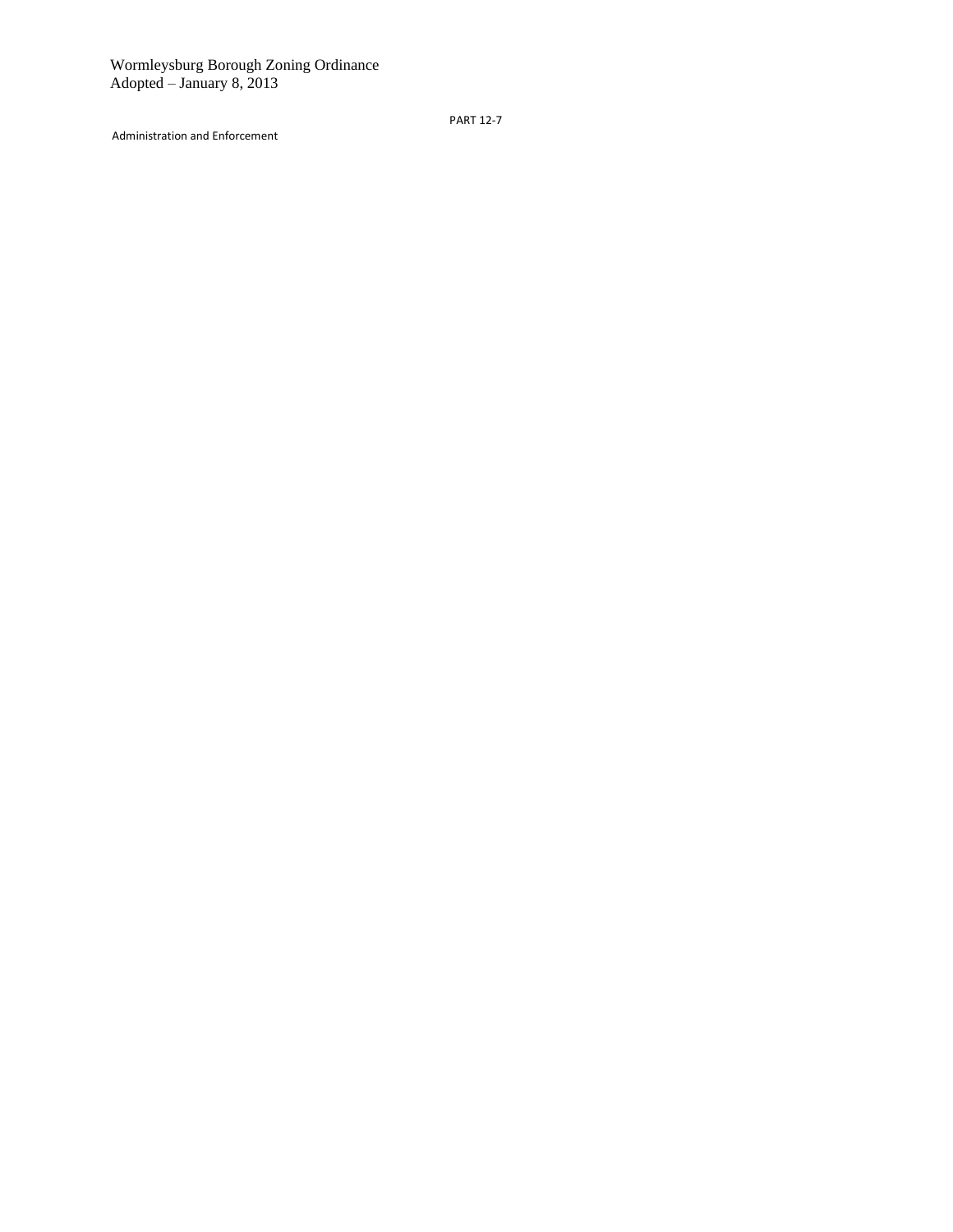- 1. Address of the lot.
- 2. Name and address of the applicant, and of the owner of the property if different from the applicant.
- 3. Description of the proposed use of the property.
- 4. All other applicable information listed on the official Borough of Wormleysburg application form.
- 5. Such additional information that the Zoning Officer may determine is reasonably necessary to determine compliance with this Chapter.
- 6. Applications for Zoning and/or Building Permits involving the construction of new principal buildings or additions / expansions to existing principal buildings, etc. in the FST Overlay Zoning District (FSTO) shall be submitted with the information required in Part 6 of this Chapter relating to *FST Overlay Zoning District (FSTO).*
- C. Plot / Site Plan. The applicant shall submit a minimum of two (2) copies of a plot / site plan with the application. The plot / site plan shall be drawn to scale and show the following:
	- 1. The approximate layout of the lot, with lot width, lot area and other applicable dimensional standards and requirements.
	- 2. The total number of lots, units of occupancy, density and proposed land use. If multiple land uses are proposed, the location of each land use shall be indicated.
	- 3. The approximate location and configuration of existing and proposed buildings, structures, parking compounds, loading areas, streets, access drives, driveways, alleys, sidewalks, easements, and general stormwater management facilities and locations, with existing features clearly distinguished from proposed features.
	- 4. Setback lines and yards with notes showing the dimensions of all structures and buildings from lot lines and street rights-of way.
	- 5. Location of any watercourses and any one hundred (100) year floodplain.
- D. Application for Zoning Permits for Non-Residential Uses,) shall include the following, unless the Zoning Officer determines such information is unnecessary to determine compliance with this Section:
	- 1. A location map showing the tract to be developed, zoning district boundaries, adjoining tracts, significant natural features including wetlands, stands of trees, streams, etc., and streets for a distance of two hundred (200) feet from all tract boundaries;
	- 2. A plot / site plan, certified by a qualified professional land surveyor, engineer, or landscape architect licensed and registered to practice in the Commonwealth of Pennsylvania, of the lot showing the location of all existing and proposed buildings, structures, access drives, driveways, circulation patterns, curb cuts and lot access, parking compounds, screening, fences and walls, buffer yards, waste disposal or other methods of sewage disposal, other construction features on the lot, and the location of all topographical features;
	- 3. A hours of operation and management plan as required in Part 7 of this Chapter relating to *Hours of Operation and Management Plan*, as applicable.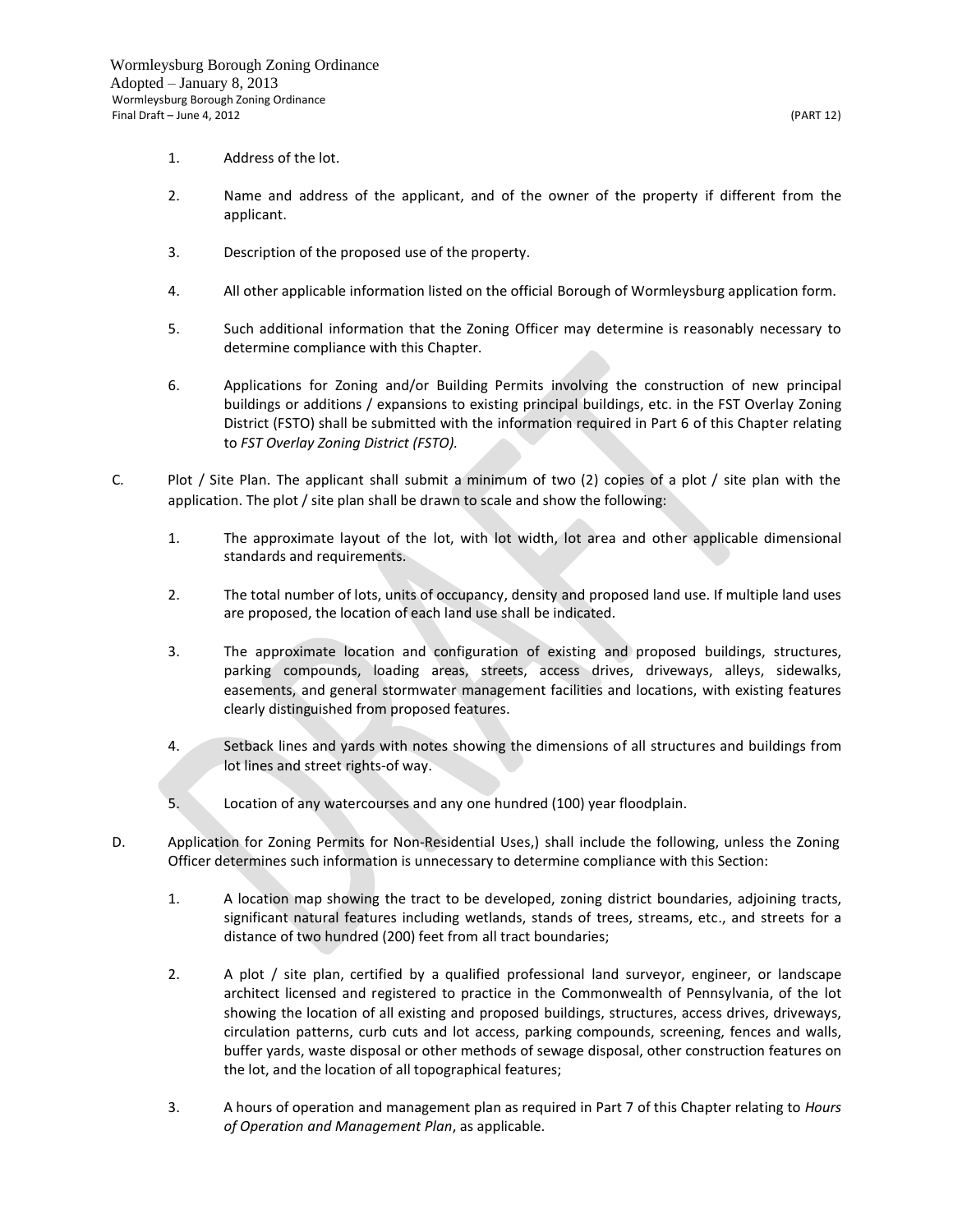Administration and Enforcement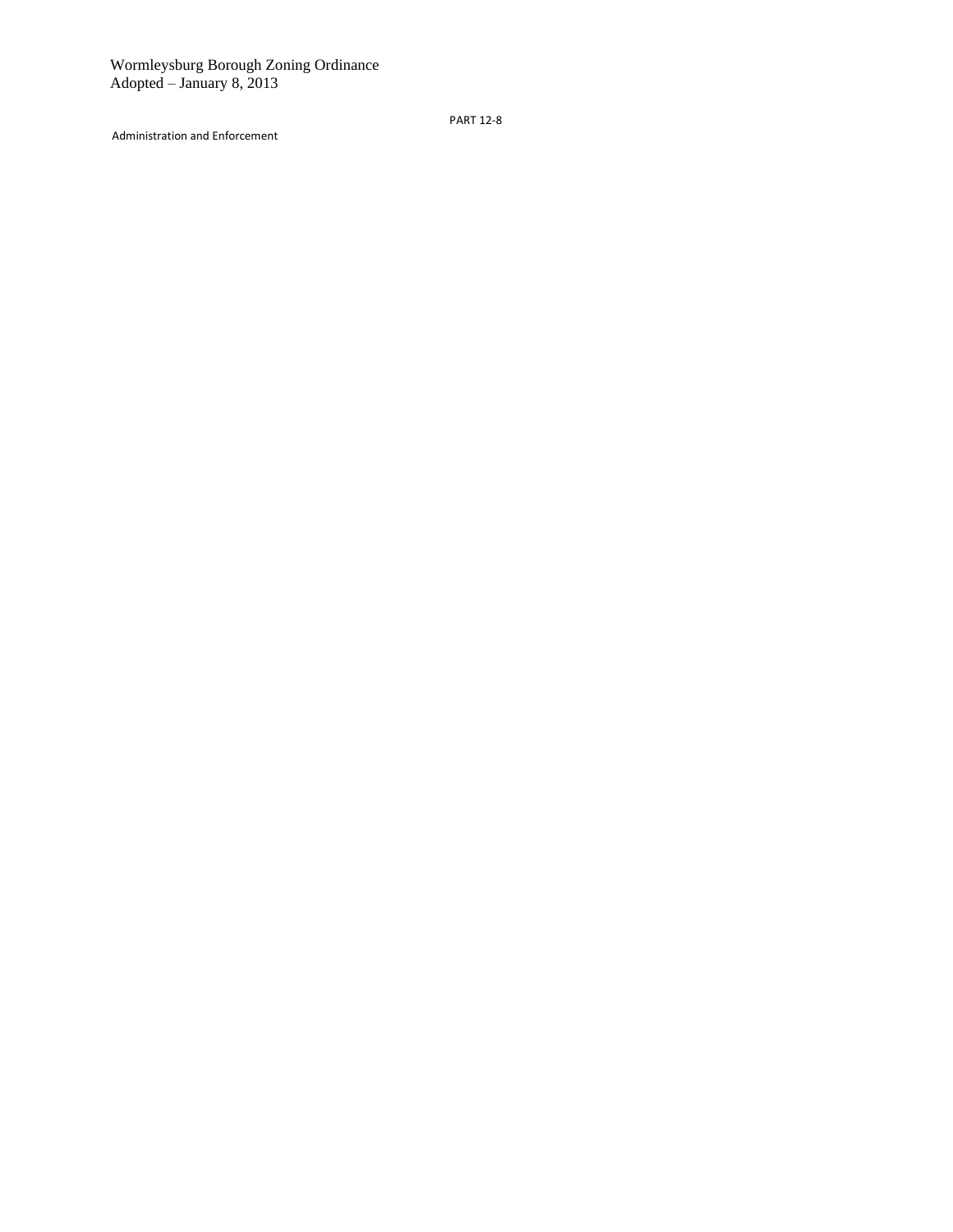- 4. A schematic architectural drawing of the principal building(s) front façade(s).
- 5. Submission, approval, and recording information subdivision and/or land development plan in accordance with Chapter 22 relating to subdivision and land development, as required.
- E. Application for Zoning Permits for Signs shall also include the following:
	- 1. A plot / site plan as required herein subsection C. above, showing the location of the building, structure or lot to which the sign is to be attached or erected, showing the location and size of other signs on the property, and showing the position of the sign in relation to nearby buildings, thoroughfares, and property lines. Plan must be to scale.
	- 2. A plan drawn to scale showing the design of the sign, materials to be used, colors, lighting, lettering, method of construction, and means of attachment to the building or ground
	- 3. Name of person, firm, corporation or association erecting, altering or moving the sign.
	- 4. Written consent of the owner of the land on which the sign is to be erected, altered or relocated. In the event that the sign is considered abandoned or must be removed for any reasons it will be the responsibility of the owner of the land to do so.
	- 5. The following requirements shall be complied with:
		- a. Chapter 5 of the Codified Ordinances of the Borough of Wormleysburg the relating to code enforcement.
		- b. All electrical service to signs shall be underground.
- F. Areas Subject to Flooding. If the proposed development, excavation or construction is located within an area subject Part 6 of this Chapter relating to *Floodplain Overlay Zoning District (FPO)* and to Chapter 8 relating to floodplains, the information set forth in the applicable sections shall accompany all applications.
- G. The Borough Building Code Ordinance. Where the proposed use is regulated under Chapter 5 relating to code enforcement, the applicant may submit an application for a building permit concurrently with the zoning permit. A zoning permit will not be issued until satisfactorily meeting the requirements of Chapter 5 relating to code enforcement.

## **Section 1208. Issuance of Permits.**

- A. At least one (1) copy of each zoning permit application and any other zoning approvals shall be retained in the Borough of Wormleysburg files.
- B. PennDOT Permit. Where necessary for access onto a state-owned street or road, a Borough Zoning and/or Building Permit shall be automatically conditioned upon issuance of a PennDOT Highway Occupancy Permit.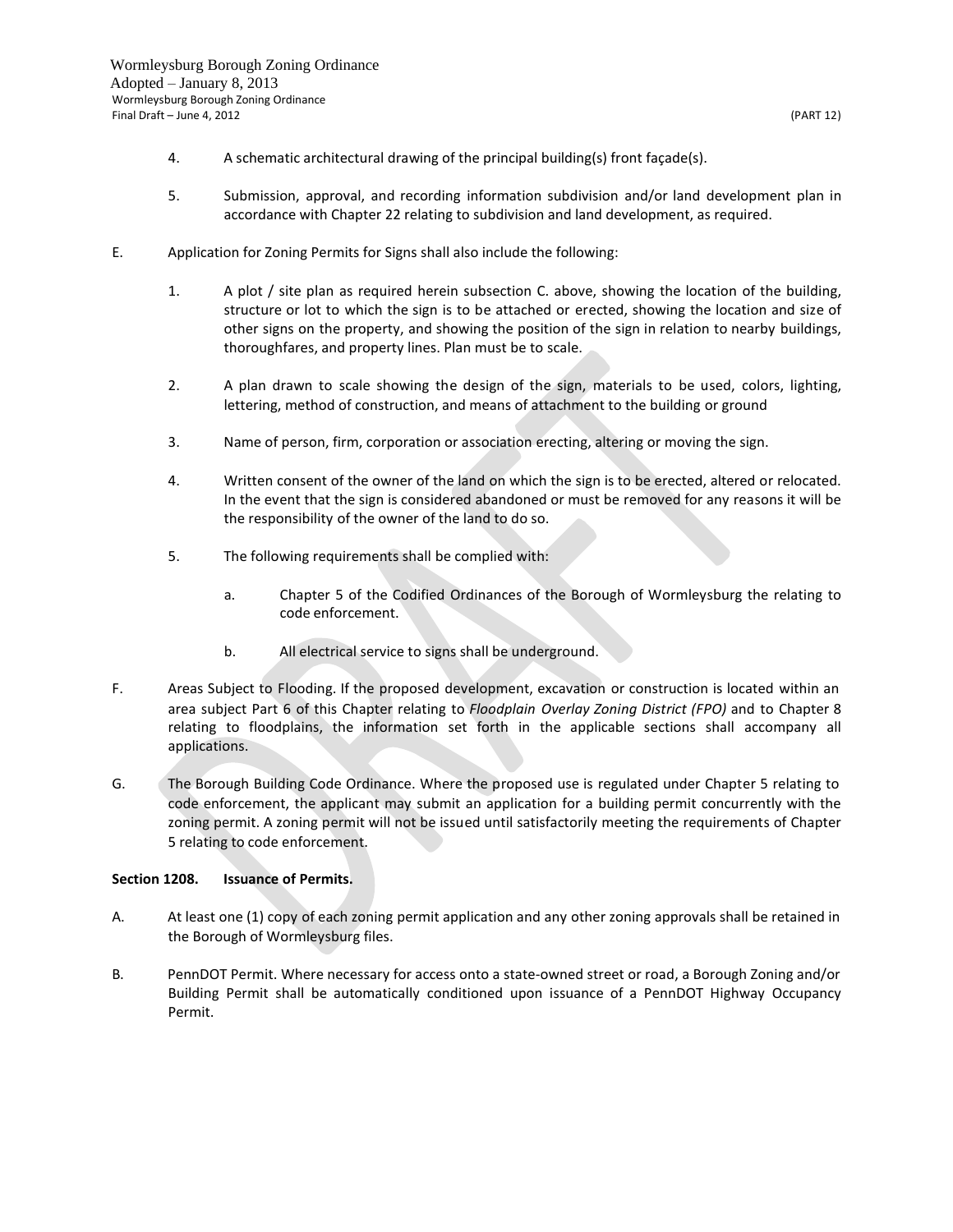Administration and Enforcement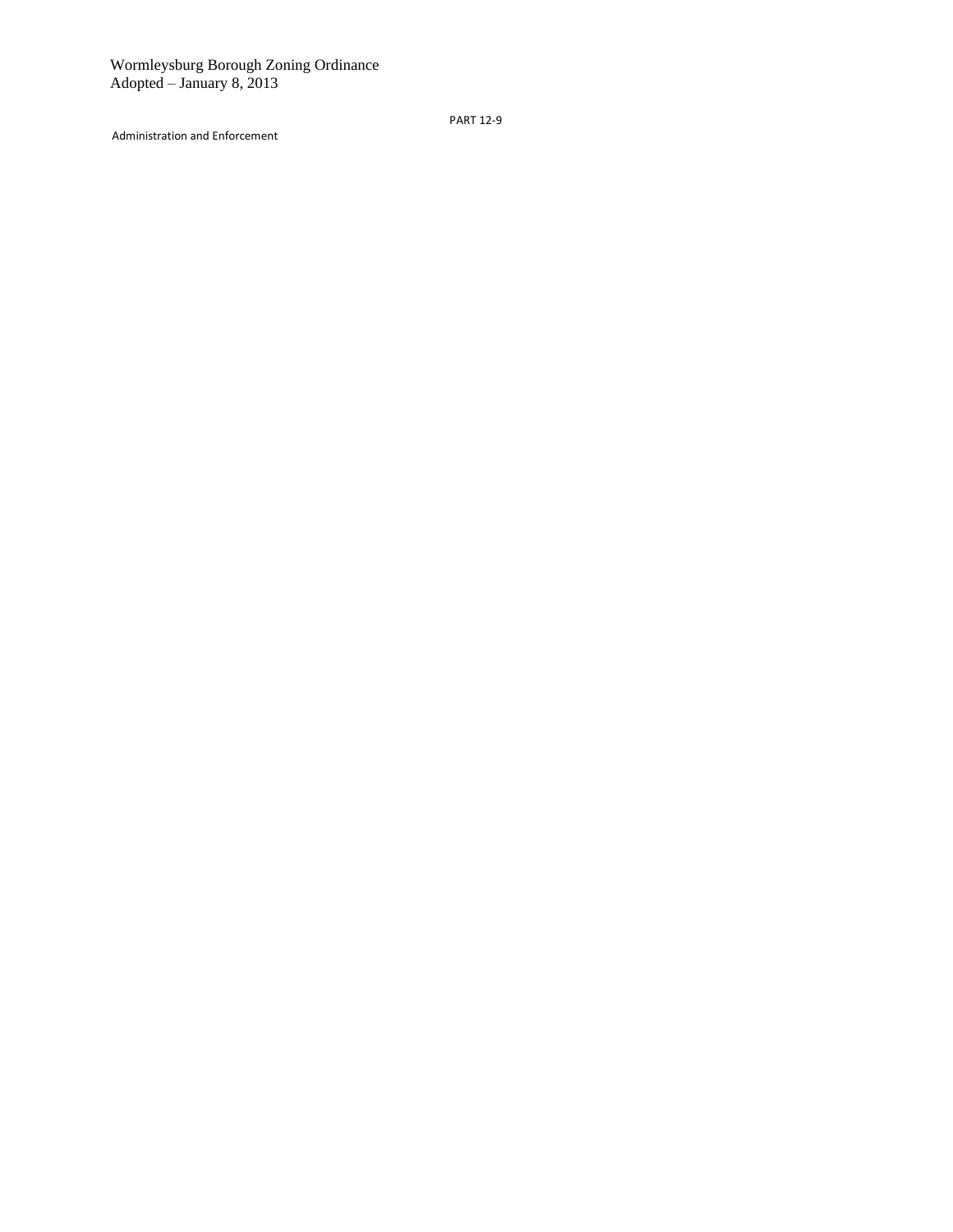# **Section 1209**. **Revocation of Permits; Appeal of Permit or Approval.**

- A. Revocation. The Zoning Officer shall revoke, withhold or suspend a permit or approval issued under the provisions of this Chapter in the case of one (1) or more of the following:
	- 1. Any false statement or misrepresentation of fact in the application or on the plans on which the permit or approval was based. (Note: Title 18 the Pennsylvania Crimes and Offences Code provides for penalties for providing false information to a municipal employee in the carrying out of his duties).
	- 2. Upon violation of any condition lawfully imposed by the Wormleysburg Zoning Hearing Board for a special exception use or a variance.
	- 3. Upon violation of any condition lawfully imposed by the Wormleysburg Borough Council for a conditional use.
	- 4. Any work being accomplished or use of land or structures in such a way that does not comply with this Chapter or an approved site plan or approved permit application.
	- 5. Any other just cause set forth in this Chapter.
- B. Appeals. A party with legitimate standing, or as otherwise provided by State law, may appeal decisions made under this Chapter within the provisions of the MPC, as amended. Such appeal shall occur within the time period established by the MPC, as amended.

# **Section 1210**. **Compliance with the Borough Subdivision and Land Development Ordinance.**

If an application under this Chapter is also regulated by Chapter 22 relating to subdivision and land development, then any permit or approval under this Chapter shall automatically be conditioned upon compliance with the Chapter 22 relating to subdivision and land development. However, if the granting of a variance, special exception, or conditional use is necessary, such approval shall be obtained prior to submitting an application for subdivision and/or land development approval.

## Example 1:

If an applicant applies for a permit for a single-family detached dwelling on a proposed new lot, the zoning and building permit for such dwelling shall not be valid until after the lot is granted final subdivision and land development approval and the lot is officially recorded by the Cumberland County Recorder of Deeds.

# **Section 1211**. **General Procedure for Permits.**

- A. After receiving a proper application, the Zoning Officer within the prescribed timeframes set forth in Part 12 of this Chapter relating to *Permits & Certificates*, shall either:
	- 1. Issue the applicable permit(s); or
	- 2. Deny the application(s) as submitted, indicating one (1) or more reasons in writing to the applicant.
- B. The only determination by the Zoning Officer that shall be official shall be a written determination after the Zoning Officer receives a duly submitted written official application.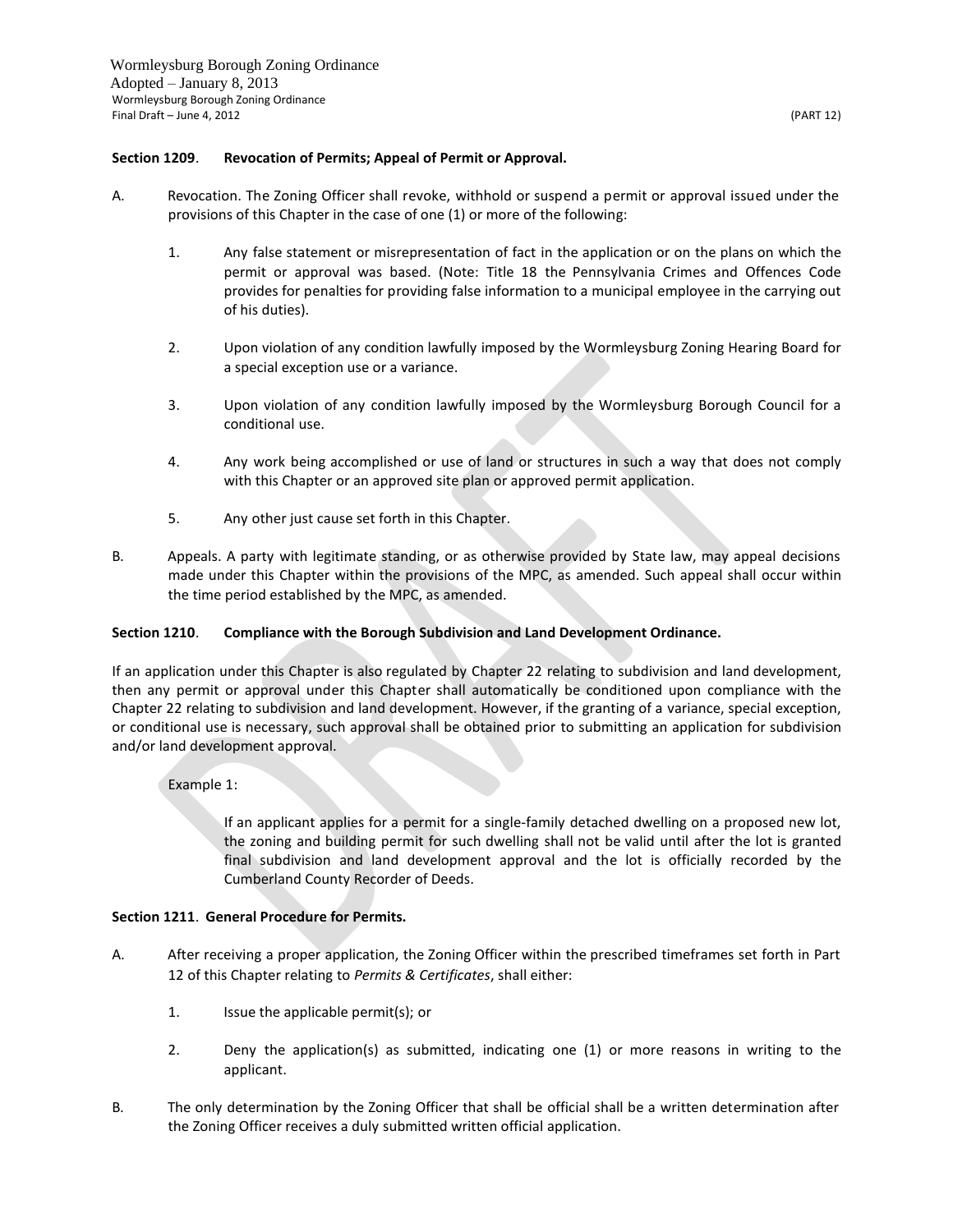Administration and Enforcement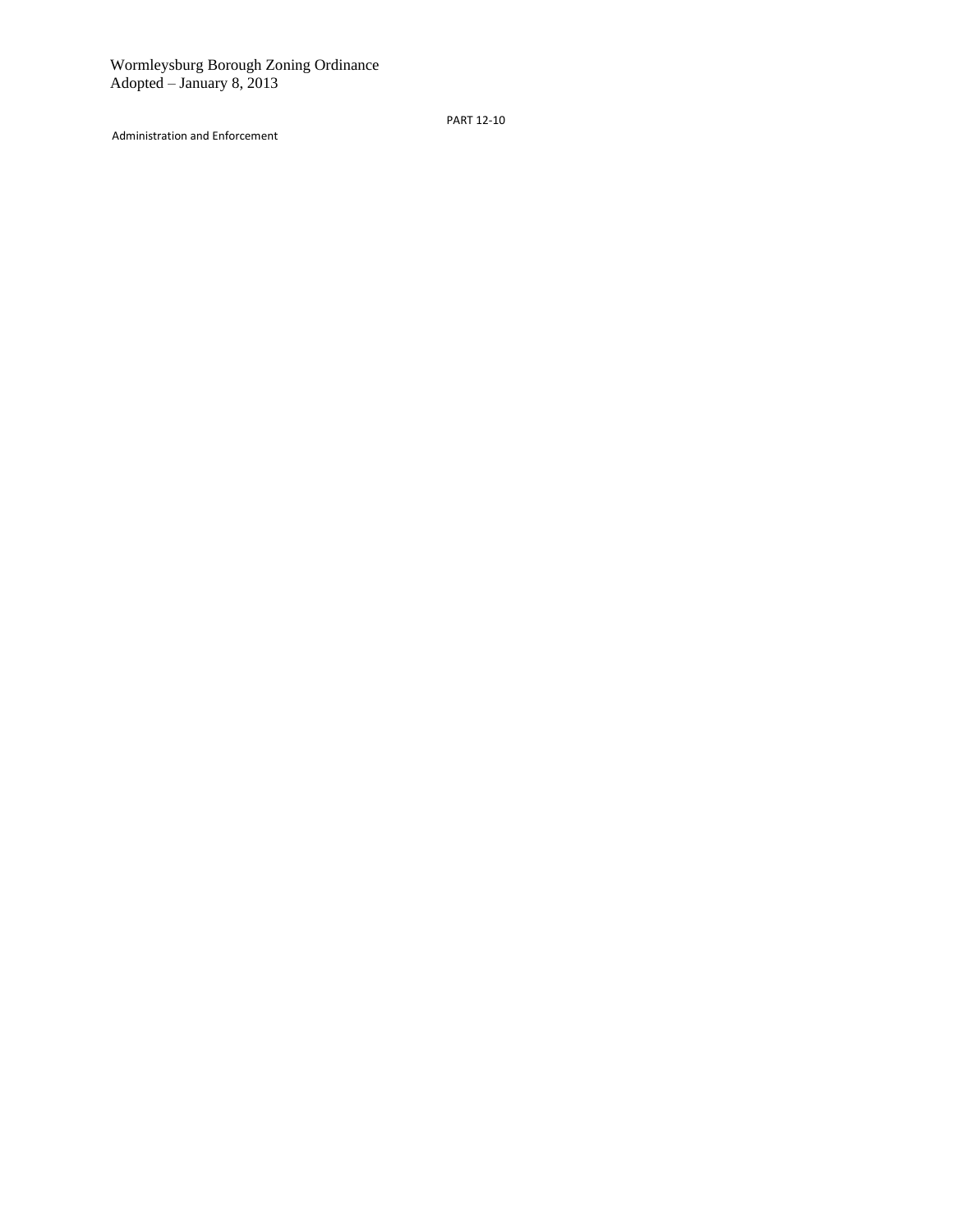C. Unless other approvals are required prior to the issuance of a permit, after the permit under this Chapter has been issued, the applicant may undertake the action specified in the permit, in compliance with other Borough codes and ordinances. However, it is recommended that applicants wait thirty (30) days to begin construction if there is a possibility of an appeal by another party to have the permit revoked. Any commencement of construction or a use within this thirty (30) day appeal period shall be at the risk of the applicant.

## **Section 1212**. **Interpretation.**

- A. Minimum Requirements. Where more than one (1) provision of this Chapter controls a particular matter, the provision that is more restrictive upon uses, structures, and buildings shall apply. The provisions of this Chapter are in addition to any other applicable Borough code or ordinance.
- B. Interpretation of This Chapter Text and Boundaries
	- 1. The Zoning Officer shall literally apply the wording of this Chapter and the location of all Zoning District boundaries to applications, see Part 1 of this Chapter relating to *Zoning Districts and Map*. In any case, the Zoning Officer may also request an advisory opinion from the Borough Solicitor and/or Borough Engineer to aid in the Zoning Officer's determination.
	- 2. If an applicant disagrees with the Zoning Officer's determination and believes that the Chapter should be interpreted in the applicant's favor, the applicant may appeal to the Wormleysburg Zoning Hearing Board.

## **Section 1213. Enforcement, Violations and Penalties.**

All of the enforcement, violations and penalty provisions of the MPC, as amended, are hereby incorporated into this Chapter by reference.

- A. Violations. Any person who shall commit or who shall permit any of the following actions violates this Chapter:
	- 1. Failure to secure a Zoning Permit prior to pursuing any activity listed in Part 12 of this Chapter relating to *Permits & Certificates*.
	- 2. Placement of false statements on or omitting relevant information from an application for a Zoning Permit.
	- 3. Undertaking any action in a manner which does not comply with an approved Zoning Permit.
	- 4. Violation of any conditions imposed by a decision of the Wormleysburg Zoning Hearing Board in granting a variance, special exception, or other approval.
	- 5. Violation of any condition imposed by a decision of the Wormleysburg Borough Council in granting a conditional use.
- B. Causes of Action; Enforcement; Remedies
	- 1. Enforcement. If it appears to the Borough that a violation of this Chapter has occurred, the Borough shall initiate enforcement proceedings by sending an enforcement notice. Prior to sending an official enforcement notice, the Zoning Officer may at his option informally request compliance.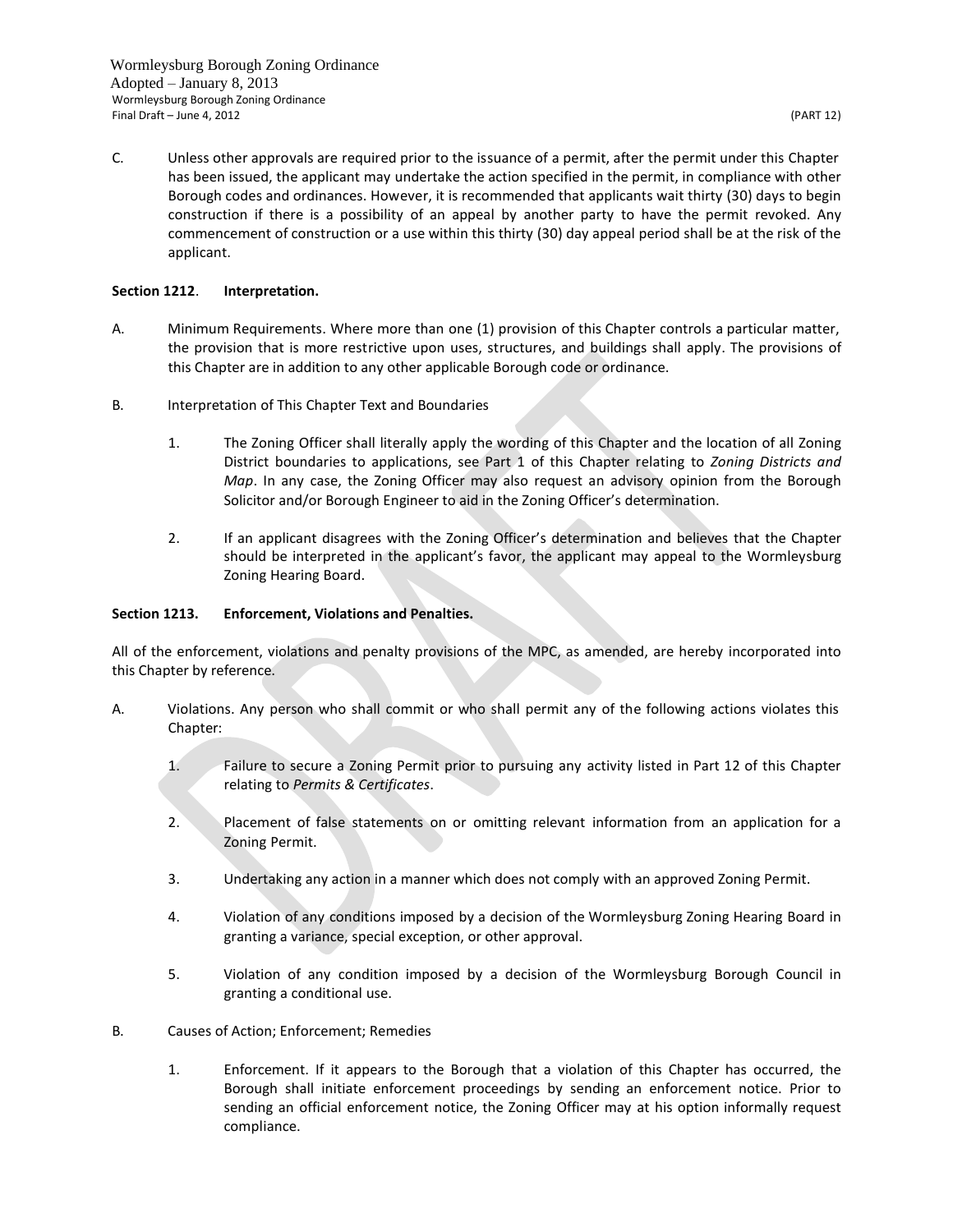Administration and Enforcement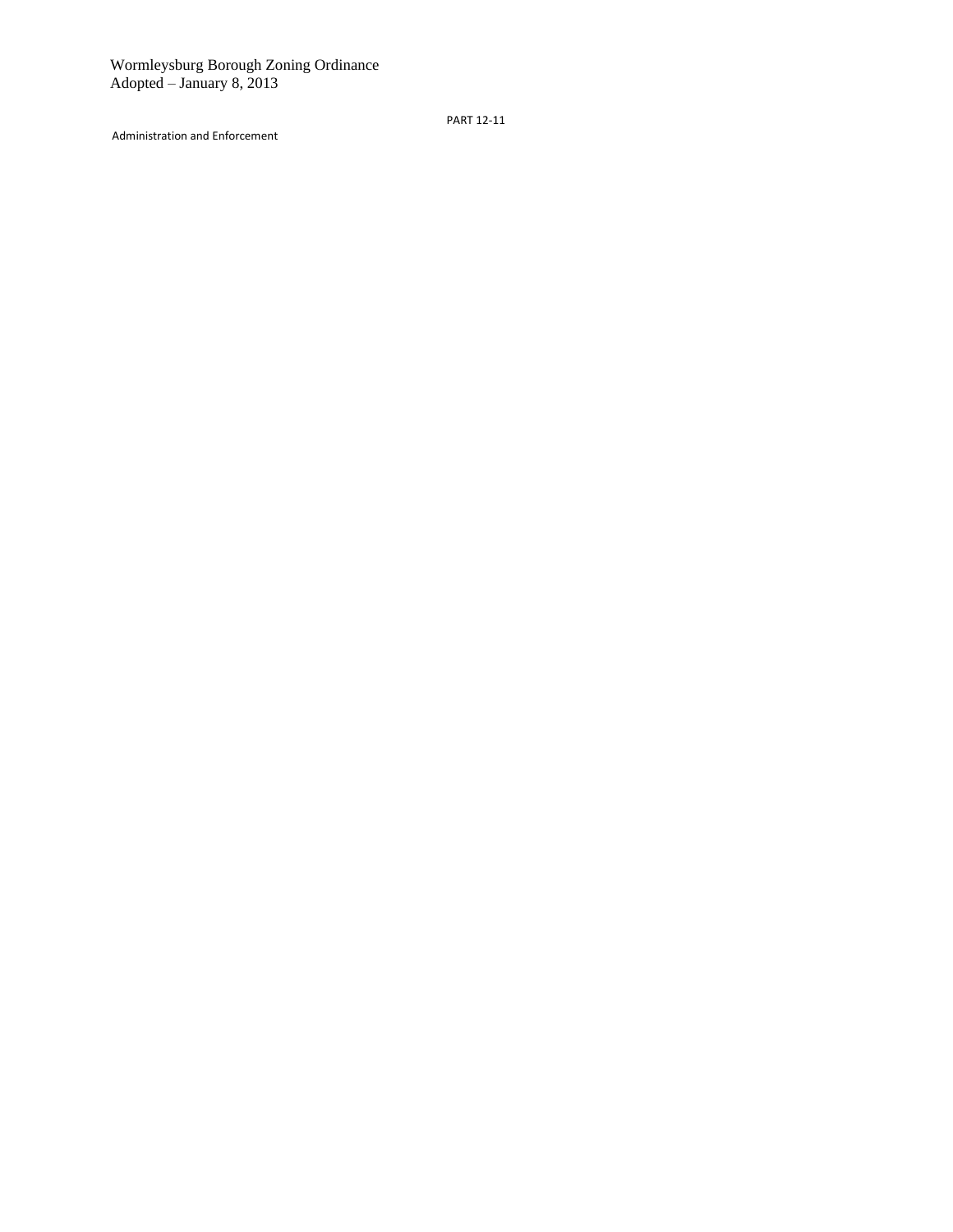- 2. Enforcement Notice. The enforcement notice shall be sent to the owner of record of the parcel on which the violation has occurred, to any person who has filed a written request to receive enforcement notices regarding that parcel, and to any other person requested in writing by the owner of record. If the owner of record of the parcel of which the violation has occurred is not to whom the zoning permit was issued, then the enforcement notice shall also be sent to the person(s) whom the zoning permit was granted. An enforcement notice shall state the following, at minimum:
	- a. The name of the owner of record and any other person against whom the Borough of Wormleysburg intends to take action.
	- b. The location and address of the property in violation.
	- c. The specific violation with a description of the requirements which have not been met, citing in each instance, the applicable provisions of this Chapter.
	- d. The date before which the steps for compliance must be commenced and the date before which the steps must be completed.
	- e. That the recipient of the notice has the right to appeal to the Wormleysburg Zoning Hearing Board within a prescribed period of time in accordance with procedures set forth in this Chapter.
	- f. That failure to comply with the notice within the time specified, unless extended by appeal to the Wormleysburg Zoning Hearing Board, constitutes a violation, with possible sanctions clearly described.
- 3. Evidence and Fees. In any appeal of an enforcement notice to the Wormleysburg Zoning Hearing Board, the Borough of Wormleysburg shall have the responsibility of presenting its evidence first. Any filing fees paid by a party to an appeal of an enforcement notice to the Wormleysburg Zoning Hearing Board shall be returned to the appealing party by the Borough of Wormleysburg if the Wormleysburg Zoning Hearing Board, or any court in a subsequent appeal, rules in the appealing party's favor.
- 4. Cause of Action. If the enforcement notice is not complied with, within the specified time period, the Zoning Officer shall notify the Wormleysburg Borough Council. With the consent of the Wormleysburg Borough Council, the Borough Solicitor or other officer of the Borough of Wormleysburg may institute any appropriate action or proceeding to prevent, restrain, correct or abate such building, structure, landscaping or land, or to prevent in or about such premises, any act, conduct, business or use constituting a violation.
- 5. Violations and Penalties. Any person, partnership or corporation who or which has violated or permitted the violation of the provisions of this Chapter shall, upon being found liable therefore in a civil enforcement proceeding commenced by the Borough of Wormleysburg, pay a judgment of not more than five hundred dollars (\$500) plus all court costs, including the reasonable attorney's fees incurred by the Borough of Wormleysburg as a result thereof. No judgment shall commence or be imposed, levied or be payable until the date of the determination of a violation by the District Justice. If the defendant neither pays nor timely appeals the judgment, the Borough of Wormleysburg may enforce the judgment pursuant to the applicable rules of civil procedure. Each day that a violation continues shall constitute a separate violation, unless a District Justice determining that there has been a violation, further determines that there was a good faith basis for the person, partnership or corporation violating this Chapter to have believed that there was no such violation, in which event there shall be deemed to have been only one (1)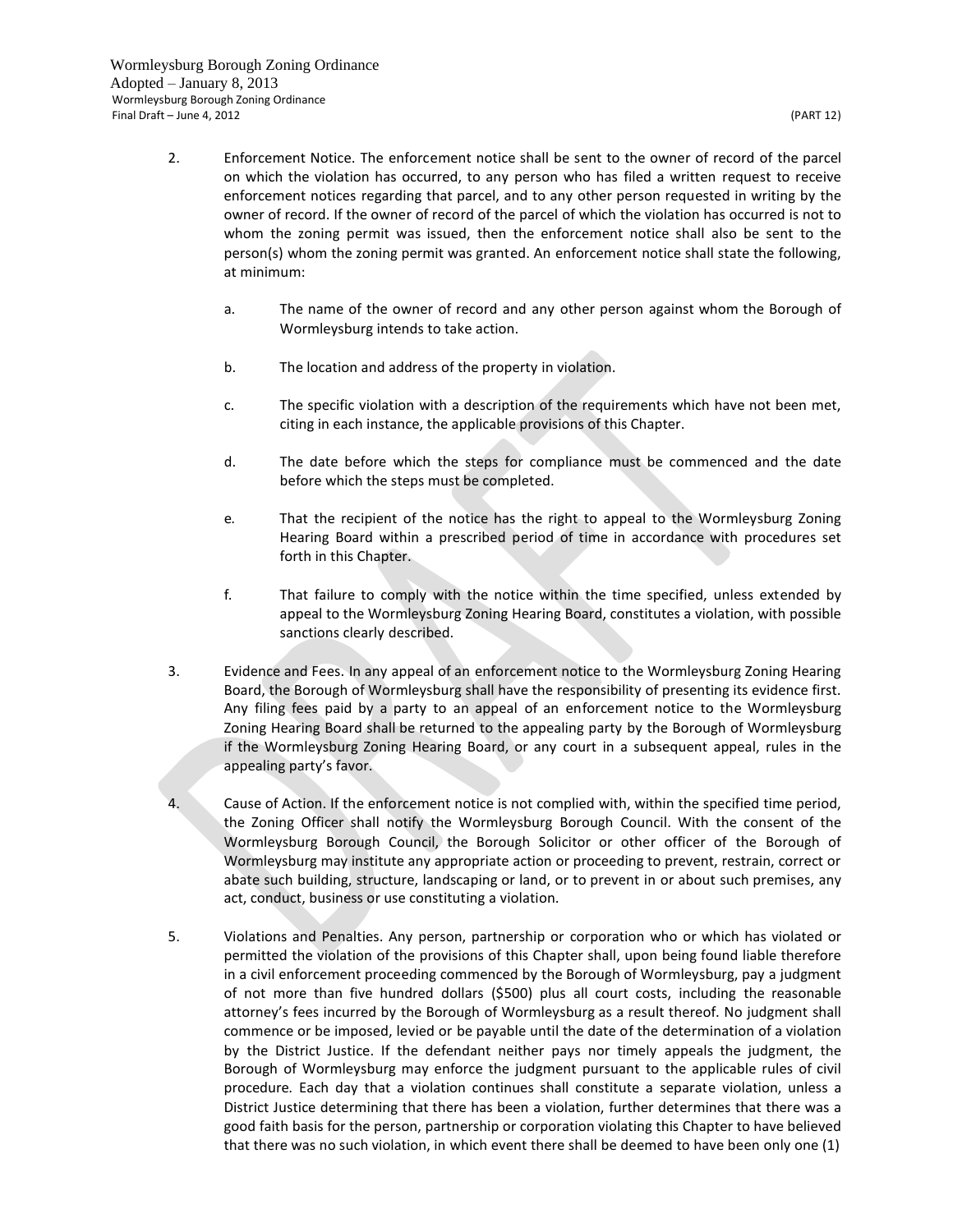Administration and Enforcement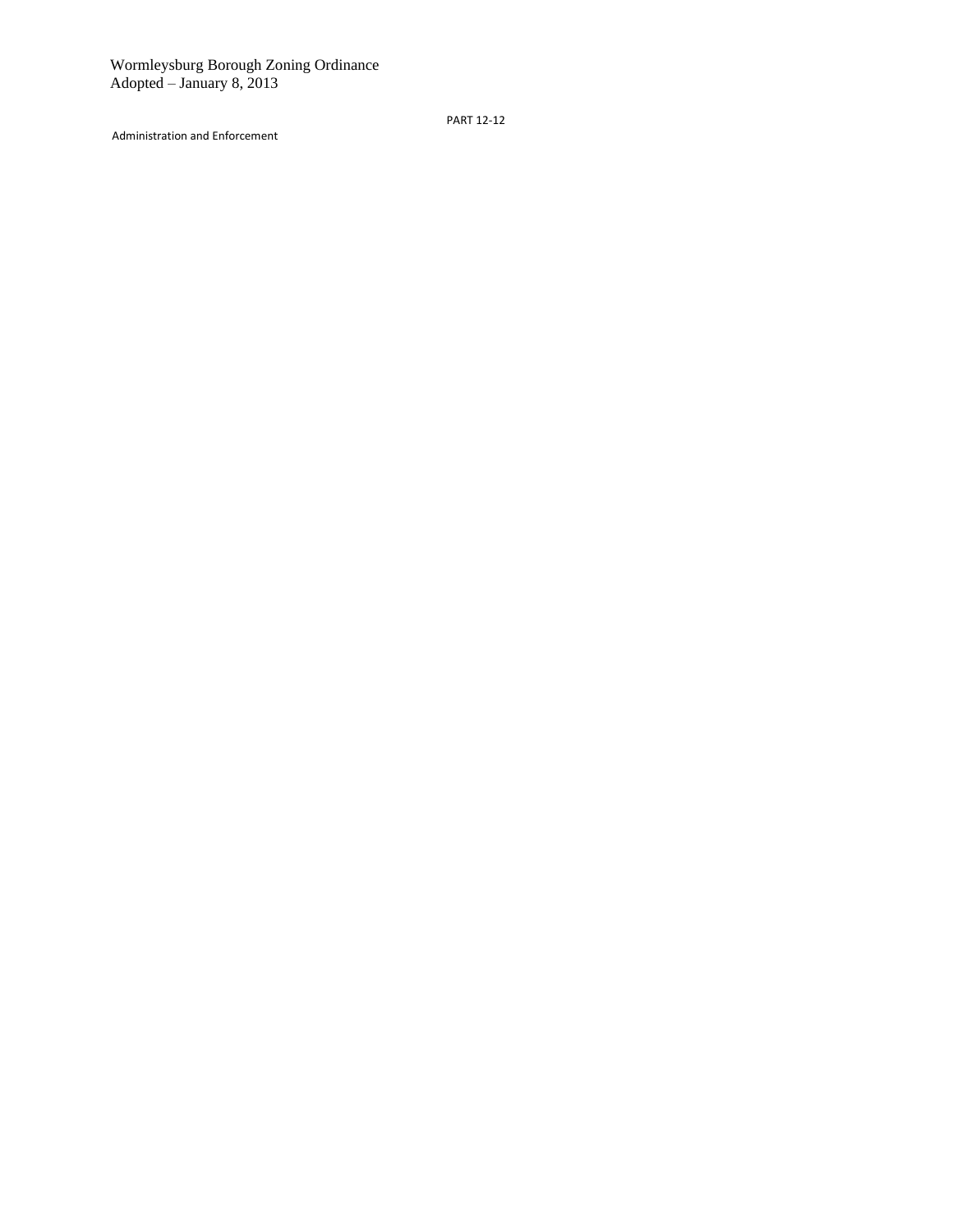such violation until the fifth  $(5<sup>th</sup>)$  day following the date of the determination by the District Justice, and thereafter each day that a violation continues shall constitute a separate violation. All judgments, costs, and reasonable attorney's fees collected for the violation of this Chapter shall be paid over to the Borough of Wormleysburg. Imprisonment shall not be authorized by this Chapter.

# **Section 1214**. **Fees.**

The Wormleysburg Borough Council may, establish fees for the administration of this Chapter. All fees shall be determined by a schedule that is made available to the general public. The Wormleysburg Borough Council may reevaluate the fees schedule and make necessary alterations to it. Such alterations shall not be considered an amendment to this Chapter and may be adopted at any public meeting of the Wormleysburg Borough Council.

## **Section 1215. Amendments.**

All of the amendment provisions of the MPC, as amended, are hereby incorporated into this Chapter by reference.

- A. Power of Amendment. The Wormleysburg Borough Council may from time to time, amend, supplement, change or repeal this Chapter including the official Zoning Map. Any amendment, supplement, change or repeal may be initiated by the Wormleysburg Borough Planning Commission, the Wormleysburg Borough Council, or by a petition to the Wormleysburg Borough Council by an interested party;
- B. Hearing and Enactment Procedures for Zoning Amendments: Before conducting any hearing and considering enacting any amendment, supplement, change or repeal to this Chapter including any petitions for text and rezonings or map changes, the Wormleysburg Borough Council shall comply with the procedures and timeframes established by the MPC, as amended.
	- 1. Public Notice. Before conducting a public hearing, the Wormleysburg Borough Council shall provide public notice as follows:
		- a. The notice shall be published once each week for two (2) successive weeks in a newspaper of general circulation in the Borough. Such notice shall state the time and place of the hearing and the particular nature of the matter to be considered at the hearing. The first publication shall not be more than thirty (30) days and the second publication shall not be less than seven (7) days from the date of the hearing. Publication of the proposed amendment shall include either the full text thereof or the title and brief summary, prepared by the municipal solicitor and setting forth all the provisions in reasonable detail;
		- b.1. For Official Zoning Map amendments, public notice shall also include the posting of a sign at conspicuous locations along the perimeter of the subject property; these sign(s) shall be posted at least one (1) week prior to the hearing and will exhibit the nature, date, time, municipality, and location of the hearing;
		- b.2. In addition to the requirement, that notice be posted on the subject property, where the proposed amendment involves a zoning map change, notice of the public hearing shall be mailed by the Borough of Wormleysburg at least thirty (30) days prior to the date of the hearing by first class mail to the addresses to which real estate tax bills are sent for all real property located within the area being rezoned, as evidenced by tax records within the possession of the Borough of Wormleysburg. The notice shall include the location, date and time of the public hearing. The provisions of this Section shall not apply when the rezoning constitutes a comprehensive rezoning;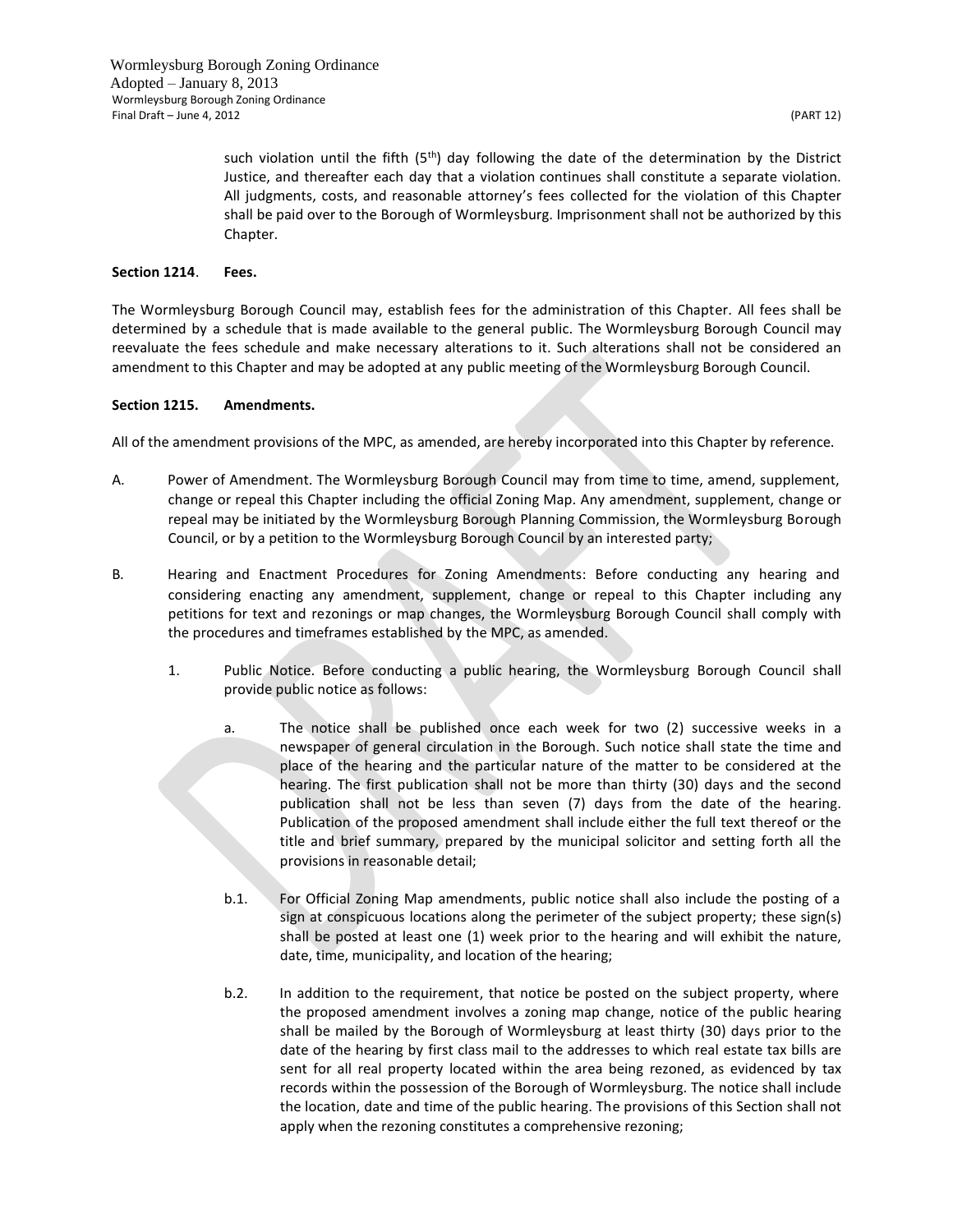Administration and Enforcement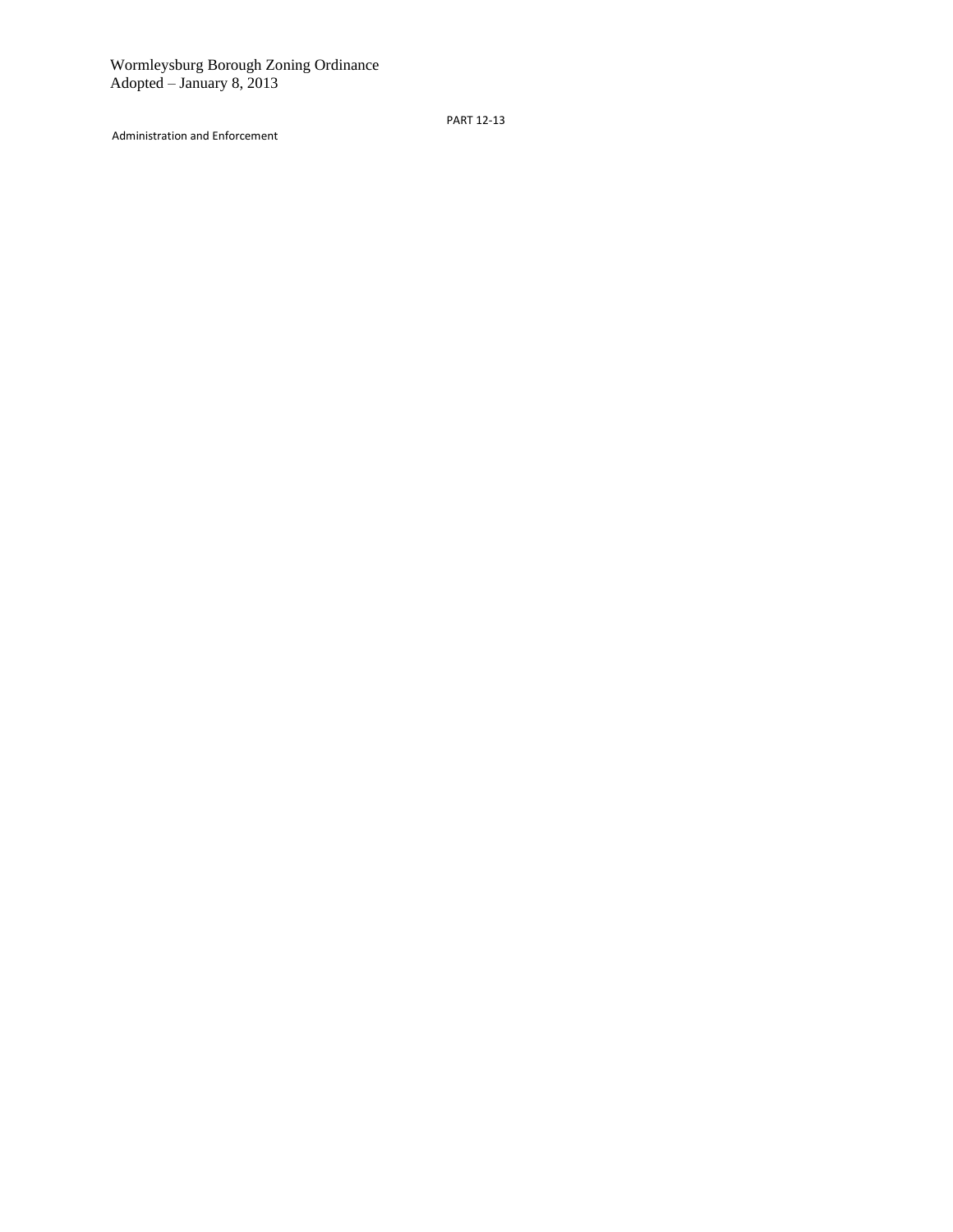- c. For curative amendments, public notice shall also indicate that the validity of this Chapter and/or map is in question, and shall give the place where and the times when a copy of the request, including any plans, explanatory material or proposed amendments may be examined by the public; and,
- d. If, after any public hearing held upon an amendment, the proposed amendment is changed substantially, or is revised, to include land previously not affected by it, the Wormleysburg Borough Council shall hold another public hearing, pursuant to public notice, before proceeding to vote on the amendment.
- 2. Enactment Notice. In addition to the public notice requirements defined herein, the Wormleysburg Borough Council must publish a reference to the time and place of the meeting at which passage of this Chapter or amendment will be considered, and a reference to a place within the borough where copies of the proposed Chapter or amendment may be examined without charge, or obtained for a charge not greater than the cost thereof. Enactment notice shall be published at least once in one (1) newspaper of general circulation in the borough not more than sixty (60) days nor less than seven (7) days prior to passage. The published content of the enactment notice shall be the same as that required for public notice described in the preceding subsection;
- 3. Wormleysburg Borough Planning Commission Referrals. For amendments proposed by interested parties other than the Wormleysburg Borough Planning Commission, the Wormleysburg Borough Council shall submit each amendment at least thirty (30) days prior to public hearing to Wormleysburg Borough Planning Commission for review and comment. The Wormleysburg Borough Planning Commission shall submit a report of its review, together with any recommendations, to the Wormleysburg Borough Council within forty-five (45) days from the date of said referral. The recommendation of the Wormleysburg Borough Planning Commission may include a specific statement as to whether or not the proposed amendment is in accordance with the intent of this Chapter and the most recent version of the Wormleysburg Borough comprehensive plan. The Wormleysburg Borough Council cannot act upon the amendment until it has received a recommendation from the Borough Planning Commission; however, should the Wormleysburg Borough Planning Commission fail to submit its recommendation within forty-five (45) days, the Wormleysburg Borough Council may proceed without its recommendation;
- 4. Cumberland County Planning Commission Referrals. All proposed amendments shall be submitted to the Cumberland County Planning Commission at least thirty (30) days prior to public hearing on such amendments. The Cumberland County Planning Commission may submit recommendations to the Wormleysburg Borough Council within thirty (30) days of such referral. The Wormleysburg Borough Council cannot act upon the amendment until it has received a recommendation from the Cumberland County Planning Commission; however, should the Cumberland County Planning Commission fail to submit its recommendation within thirty (30) days, the Wormleysburg Borough Council may proceed without its recommendation;
- 5. Adjournment of Public Hearing. If, during the public hearing process, the Wormleysburg Borough Council needs additional time to understand the proposal, inform the public, receive public comment, and/or render a decision, it may adjourn the public hearing to a specific time and place; and,
- 6. Within thirty (30) days after enactment, a copy of the amendment to this Chapter shall be forwarded to the Cumberland County Planning Commission;
- C. Amendment Initiated by a Petition from an Interested Party.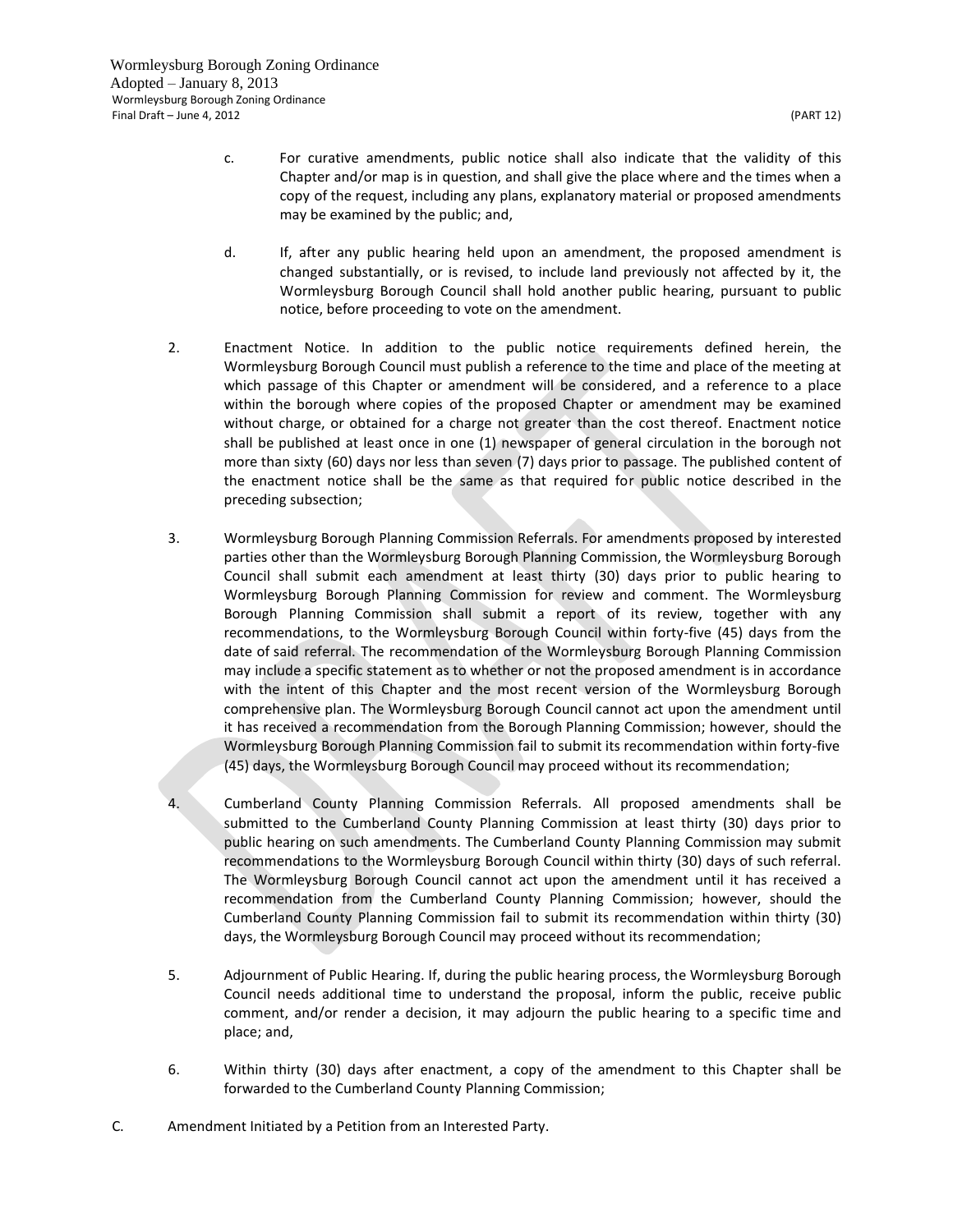Administration and Enforcement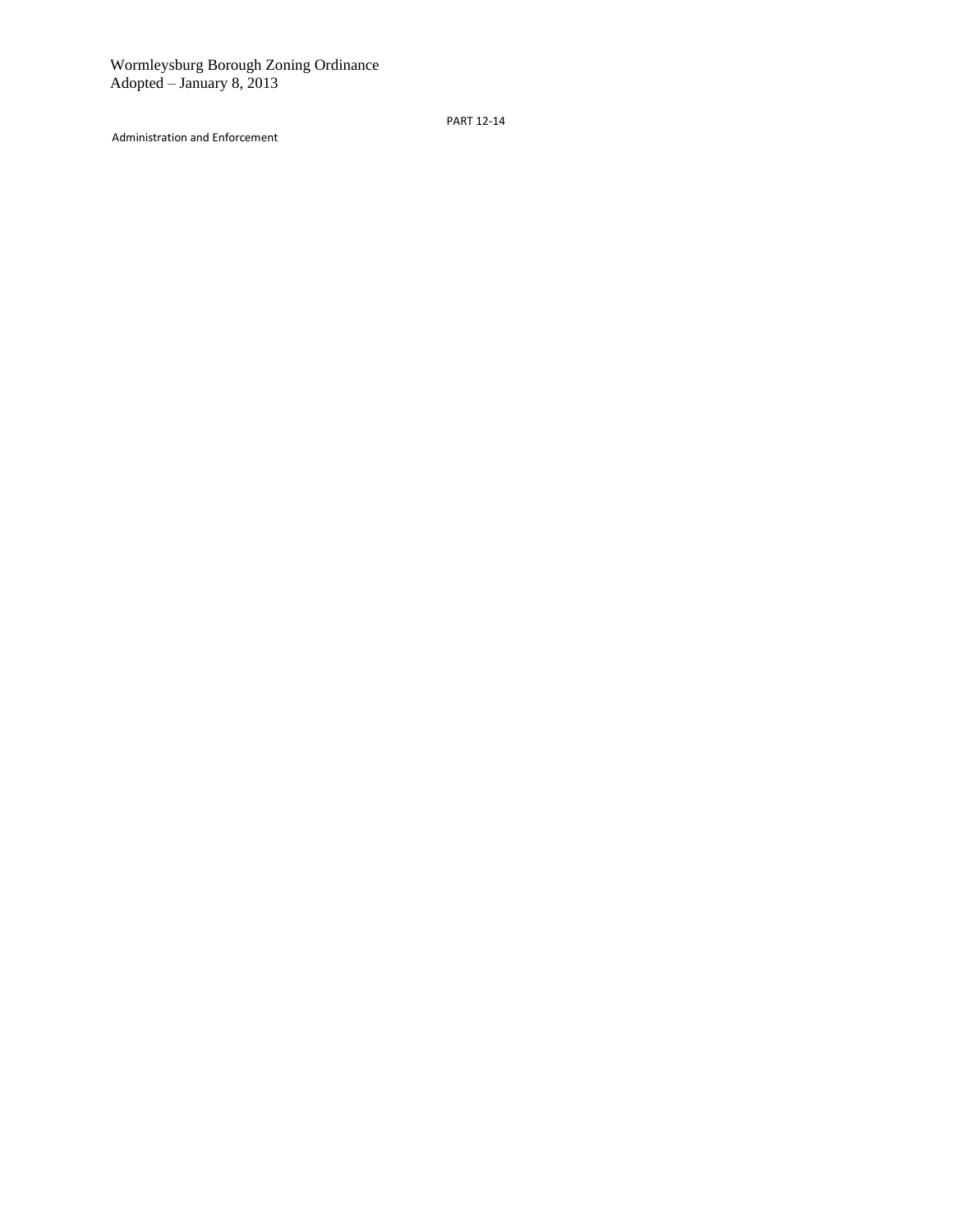- 1. All petitions for amendment, supplement, change, or repeal for a portion of this Chapter shall include but not be limited to:
	- a. A statement of why proposed amendment would be in the best interests of the Borough.
	- b. A statement of how the proposed amendment is in accordance with the intent of this Chapter.
	- c. A statement of how the proposed amendment furthers the objectives of the most recent version of the Wormleysburg Borough comprehensive plan.
	- d. All fee established by Wormleysburg Borough Council shall be paid upon the filing of such petition for change and for the purpose of defraying the costs of the proceedings prescribed herein.
	- e. The Borough reserves the right to require duplicate sets of petition materials and request additional information in order to evaluate the applicability of the petition.
- 2. In addition to the requirements and procedures set forth in Part 12 of this Chapter relating to *Amendments* including specific timeframes and County Planning reviews, petitions involving rezoning or map change amendments shall also be processed in accordance with the following:
	- a. Purpose of Rezoning or Map Change Procedures and Requirements.
		- (1). The purpose of these rezoning or map change procedures and requirements is to protect the safety, capacity and efficiency of the Borough's existing infrastructure systems; to maintain fiscal responsibility; and to uphold the objectives of the most recent version of the Wormleysburg Borough comprehensive plan, and/or other applicable plans adopted by Wormleysburg Borough.
		- (2). Borough rezoning or map change recommendations shall be based on the projected beneficial and/or detrimental effects not only on the immediate neighborhood, but also on the Borough as a whole.
	- b. Request for Rezoning or Map Change. All requests for rezoning or map change shall be accompanied by a package of the plans, analyses and reports required below, to demonstrate the compatibility of a rezoning or map change request.
	- c. Review of Request for Rezoning or Map Change Package.
		- (1). Upon receipt of a request for rezoning or map change package, the Zoning Officer will review the package for completeness. If the Zoning Officer finds the submission to be incomplete or insufficient, the rezoning or map change request package will be returned to the applicant. When the rezoning or map change request package is found to be complete by the Zoning Officer, one (1) copy shall be forwarded to each member of the Wormleysburg Borough Council, Borough Planning Commission, and the Cumberland County Planning Commission. As part of the rezoning or map change request package, the Wormleysburg Planning Commission and Wormleysburg Borough Council shall consider the motivation and implications of each plan, analysis, and report.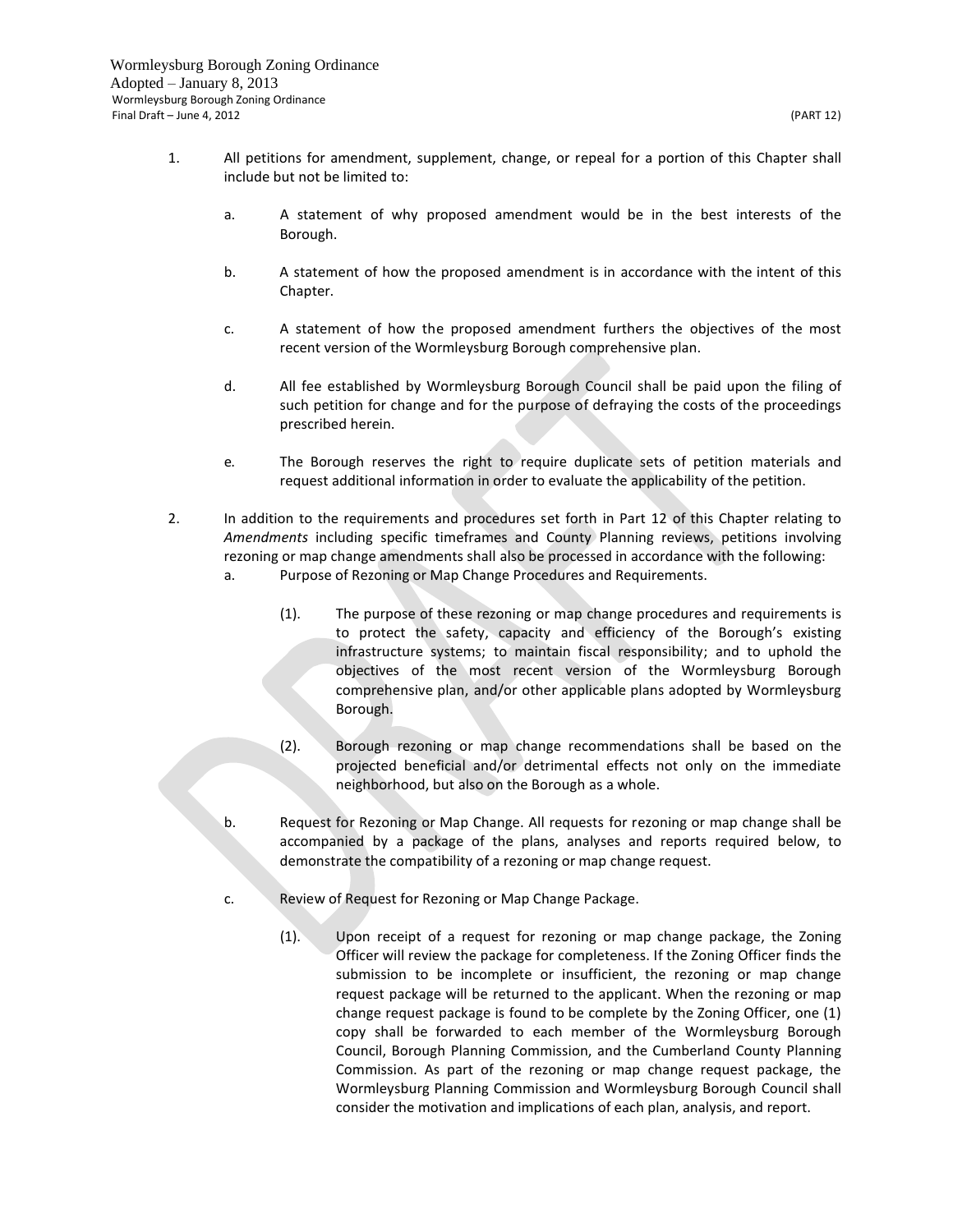Administration and Enforcement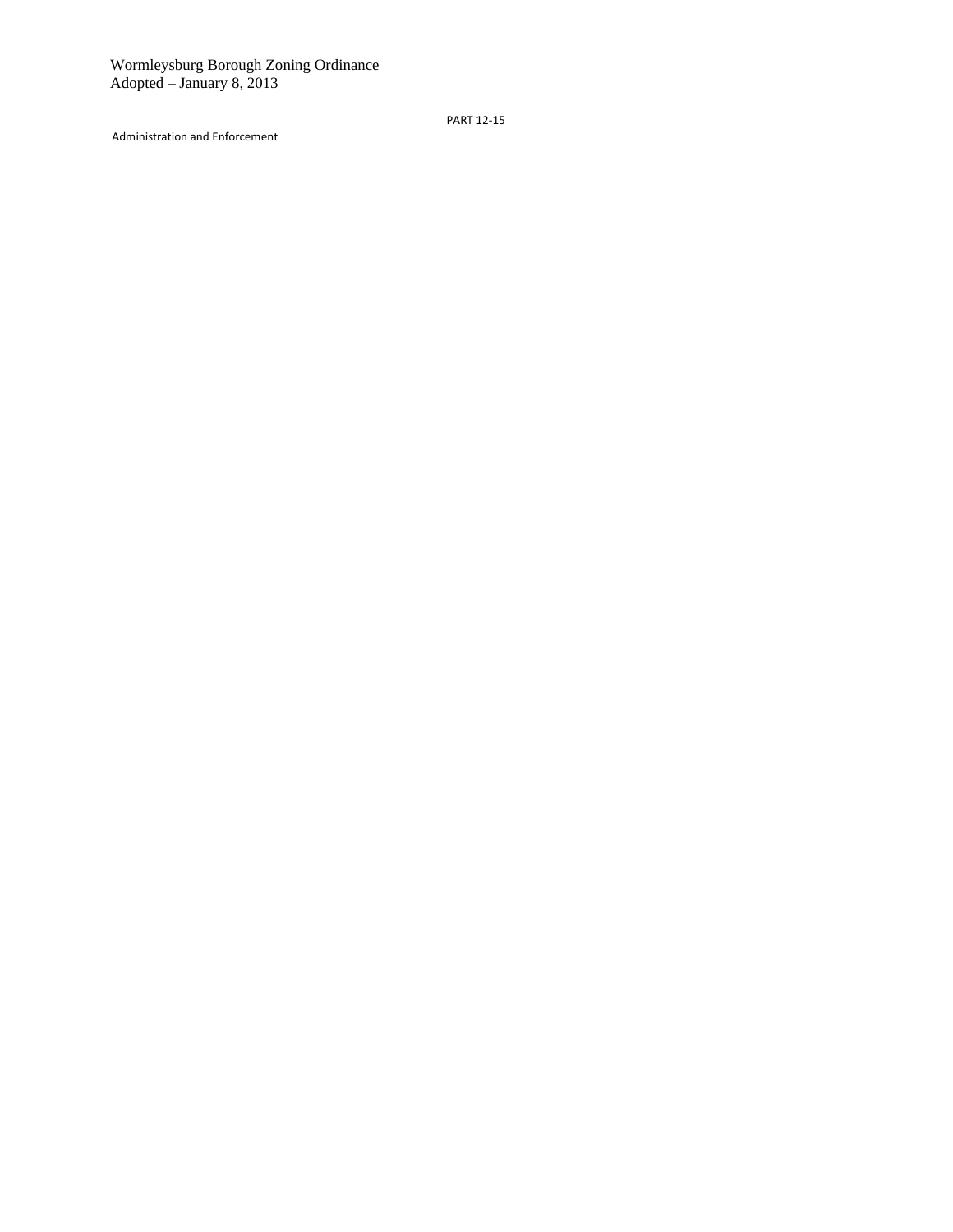- (2). The Borough shall review and act on the rezoning or map change request in compliance with the following procedural guidelines:
	- (a). The Borough shall decide if the proposed rezoning or map change request is or is not generally consistent with the most recent version of the Wormleysburg Borough comprehensive plan, and/or other applicable plans adopted by Wormleysburg Borough.
	- (b). If the rezoning or map change request is found to be generally consistent with the most recent version of the Wormleysburg Borough comprehensive plan, and/or other applicable plans adopted by Wormleysburg Borough, the Borough shall consider any projected beneficial and/or detrimental effects not only on the immediate neighborhood, but also on the Borough as a whole.
	- (c). The Wormleysburg Borough Council shall render a decision in favor or not in favor of the rezoning or map change request proposal. The Borough shall compose a brief summary explanation of its decision and forward the decision and explanation to the Zoning Officer.
- d. Rezoning or Map Change Request Criteria
	- (1). There are two (2) categories of rezoning or map change requests: minor and major. Minor and major rezoning or map change requests are differentiated based on the size of the area to be rezoned and the anticipated fiscal, physical, environmental and social impacts not only on the immediate neighborhood, but also on the Borough as a whole.
	- (2). Minor Rezoning or Map Chang Requests. Minor rezoning or map change requests are expected to have a lesser impact on the traffic, fiscal resources and existing physical and environmental character of the Borough. The following situations constitute eligibility for the minor application:
		- (a). The rezoning of a non-residential parcel, or contiguous parcel(s), that totals one (1) acre or less and is located in a Mixed Use District.
		- (b). The rezoning of an existing residential parcel, or contiguous parcel(s), that totals three (3) acres or less in a Residential District.
	- (3). Major Rezoning or Map Change Requests. Any rezoning project that does not meet either of the criteria in subsection d.(2). is a major application.
	- (4). Rezoning or Map Change Requests Requirements. subsection e. outlines the plans, analyses and reports that a landowner and/or developer shall submit as part of minor or major rezoning applications.
- e. Rezoning or Map Change Request Package: Plans, Analyses and Reports
	- (1). All rezoning or map change request shall include a signature by at least one (1) record owner of the property in question whose signature shall be notarized attesting the truth and correctness of all the facts and information presented in the petition.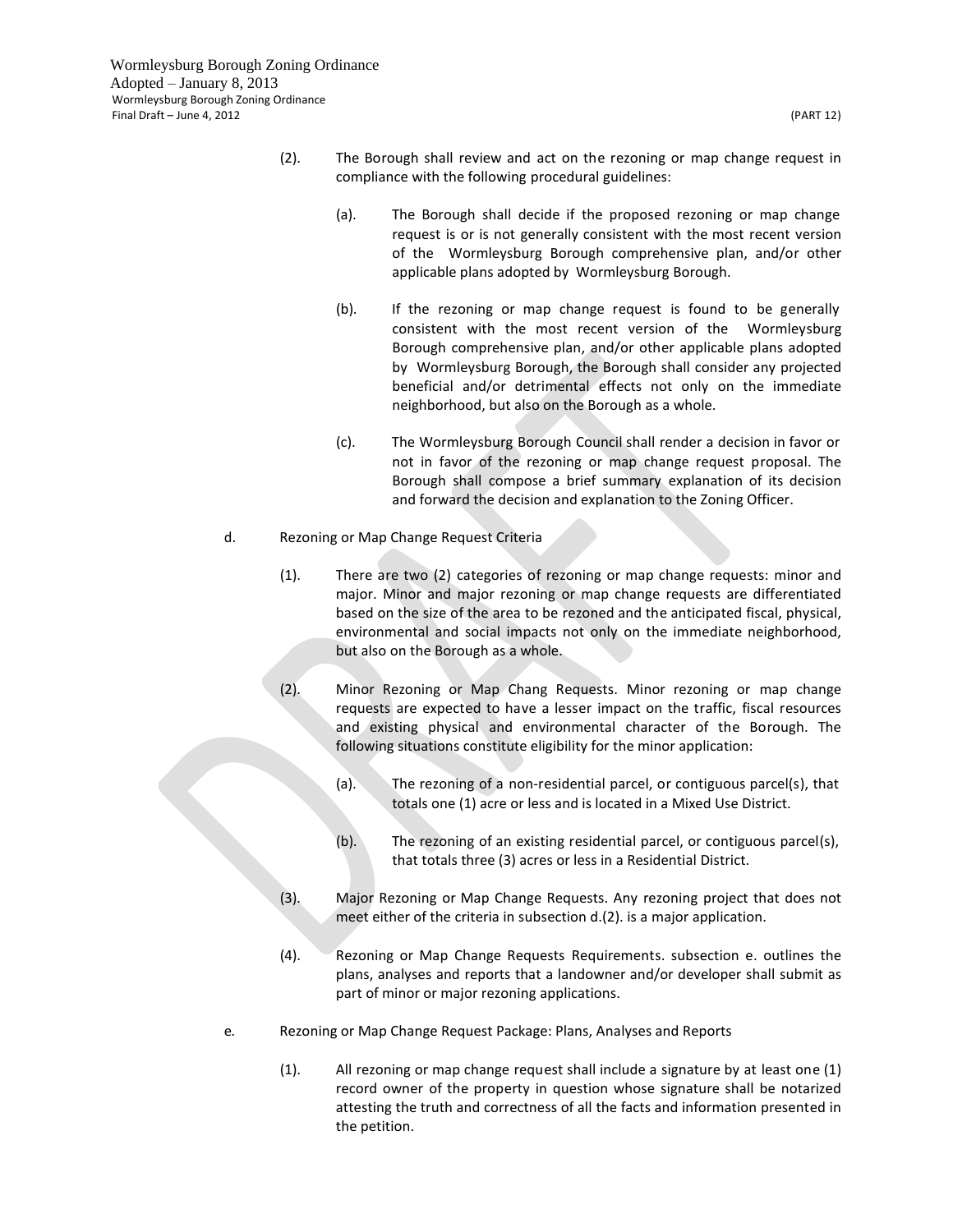Administration and Enforcement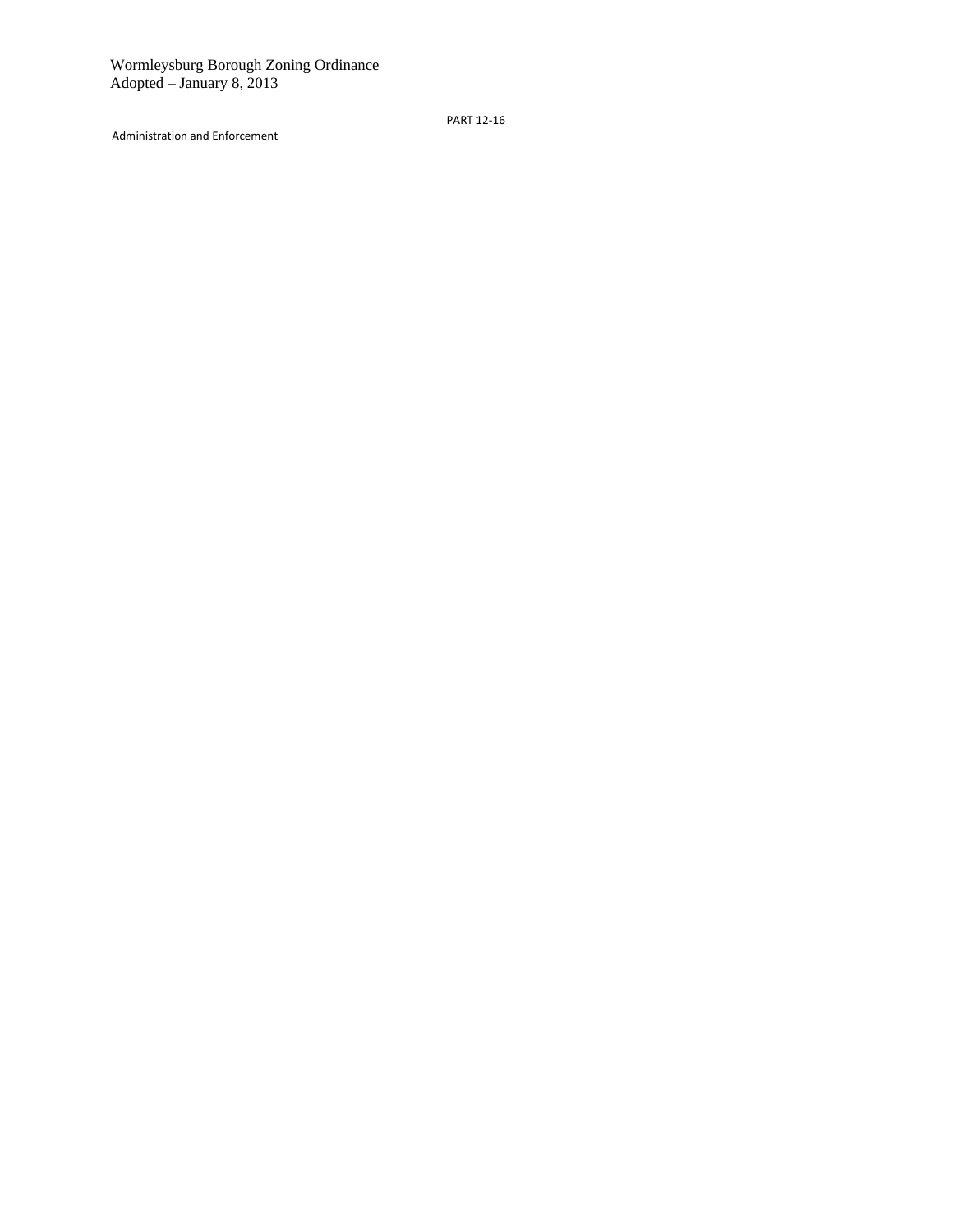- (2). Minor Rezoning or Map Change Requests. Plans, analyses and reports required to be submitted as part of a minor rezoning or map change requests shall include a scaled plot / site plan certified by a qualified professional land surveyor, engineer or landscape architect licensed and registered to practice in the Commonwealth of Pennsylvania and shall be submitted in accordance with the following:
	- (a). Location and Identification.
		- i. The name and address of the owner(s) of the tract (or authorized agent), the developer, and the firm that prepared the plan.
		- ii. A north arrow, a graphic scale and a written scale.
		- iii. A location map, drawn to a scale of a minimum of one inch equals two thousand feet (1"=2,000') relating the subdivision and/or development to at least two (2) intersections of street centerlines. The approximate distance to the intersection of the centerlines of the nearest improved street intersection shall be identified.
		- iv. If the tract of land is located within two hundred (200) feet of a Borough or zoning district boundary line(s), the location of such boundary shall be shown and labeled accordingly.
		- v. The source of title including the deed, lot, and plan of record number to the subject tract.
		- vi. Tax parcel identification number(s) for the subject tract.
	- (b). Existing Features.
		- i. Existing contours. Cumberland County Geographic Information System (GIS) topography may be accepted.
		- ii. The following items when located within the subject tract including: the name and approximate location and approximate dimensions of existing rights-of-way and/or easements relating to streets, cartways, access drives, driveways, alleys, sidewalks, railroads, public utilities, stormwater management facilities, telecommunications, electric, gas, and oil transmission lines. The approximate location of building and development features including, building and structures, parking and loading areas, circulation patterns, curb cuts lot access, parking stalls, screening, fences and walls, buffer yards, waste disposal or other methods of sewage disposal, other features; and environmental and topographic features, including, but not limited to, floodplains, wetlands, mineral extraction sites, woodlands, habitats for threatened and endangered species, solid waste disposal areas, historic resources, cemetery or burial sites, archeological sites, or areas with highly erosive soils.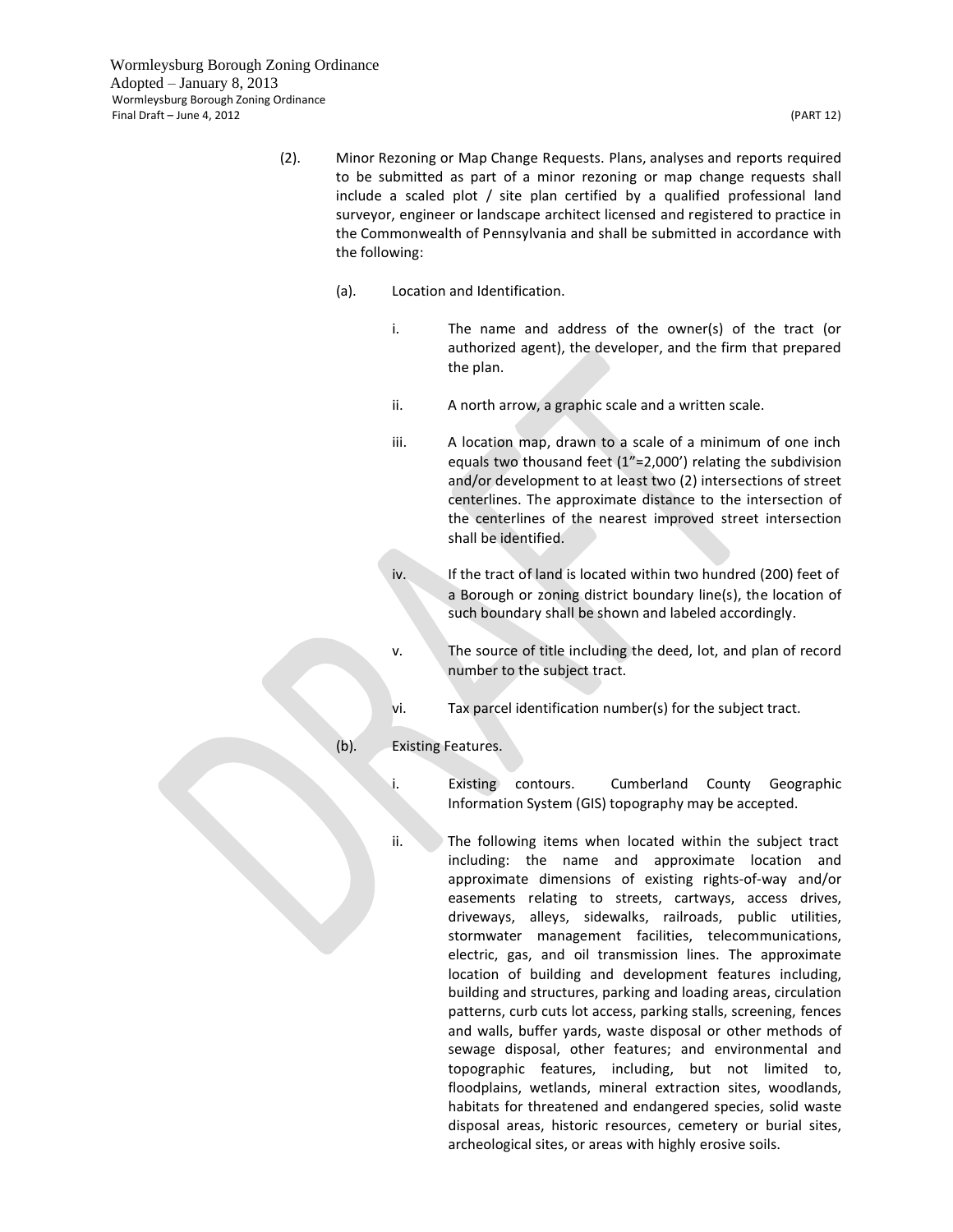Administration and Enforcement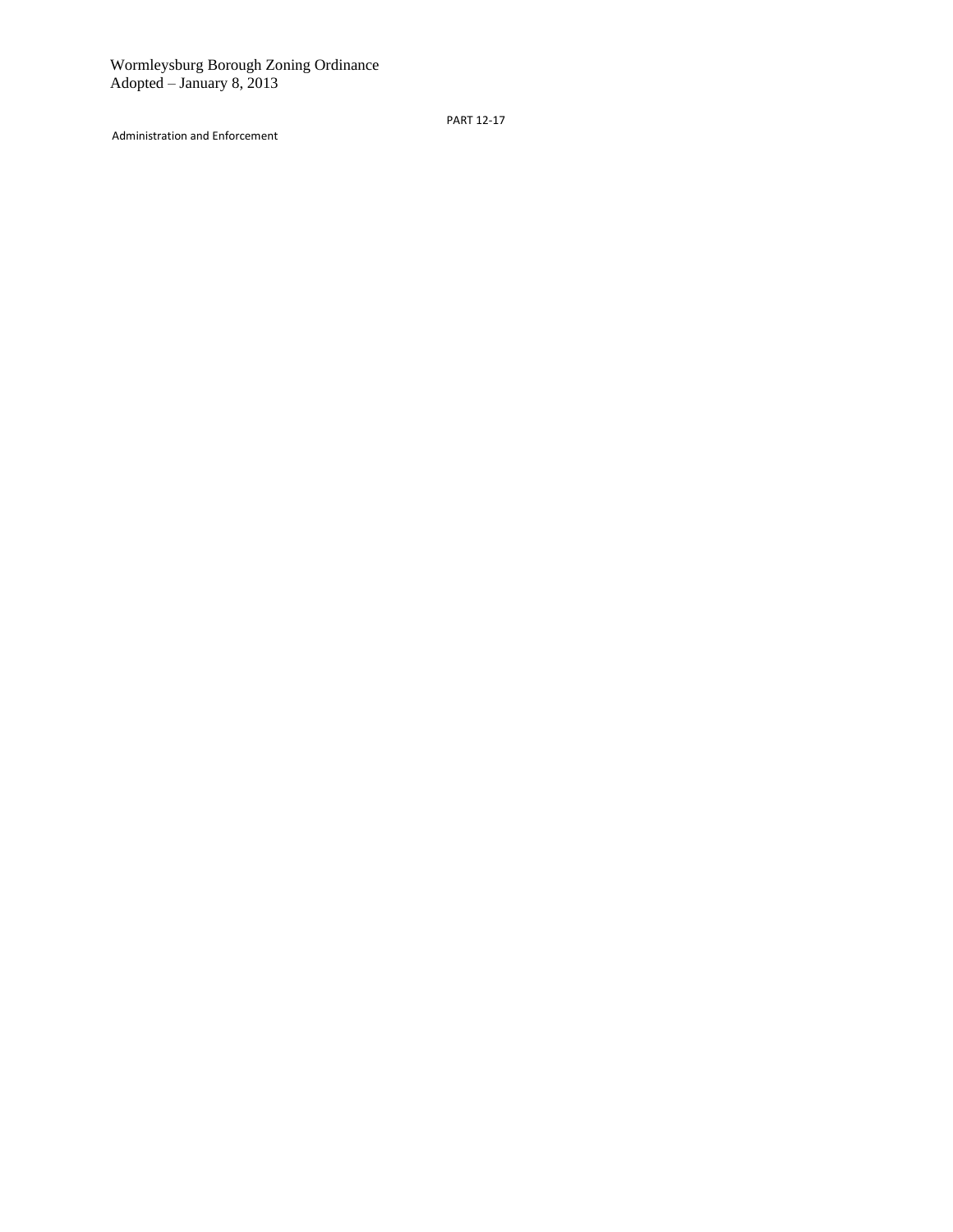Wormleysburg Borough Zoning Ordinance Adopted – January 8, 2013 Wormleysburg Borough Zoning Ordinance Final Draft – June 4, 2012 (PART 12)

- iii. When available, the following items when located within two hundred (200) feet of the subject tract: the names of adjacent landowners; names and approximate location and approximate dimensions of existing rights-of-way and/or easements relating to streets, cartways, access drives, driveways, alleys, sidewalks, railroads, public utilities, stormwater management facilities, telecommunications, electric, gas, and oil transmission lines. The approximate location and general uses of land, buildings, parking and loading areas, floodplains, and wetlands.
- iv. If applicable, existing and proposed protective covenants running with the land.
- (c). Proposed Features and Plan Information.
	- i. The total approximate acreage of the entire existing tract.
	- ii. The zoning district and lot size and/or density, and other requirements of the applicable zoning regulations.
	- $iii.$  The approximate layout of the  $lot(s)$ , with approximate dimensions, setback lines, yards, etc.
	- iv. The total number of lots, units of occupancy, density and proposed land use. If multiple land uses are proposed, the location of each land use shall be indicated.
	- v. The approximate layout of streets, alleys, and sidewalks including cartway and right-of-way widths.
	- vi. The approximate location and configuration of proposed uses, building and structures, parking and loading areas, circulation patterns, curb cuts and lot access, parking stalls, screening, fences and walls, buffer yards, waste disposal or other methods of sewage disposal, general stormwater management facilities and locations, easements, and other features.
	- vii. A note on the plan indicating the types of sewer or water facilities to be provided.
- (d). A schematic architectural drawing of the principal building's front façade(s).
- (e). Additional Information. The Borough reserves the right to request additional information as part of the rezoning or map change request process in order to evaluate the applicability of the rezoning or map change request.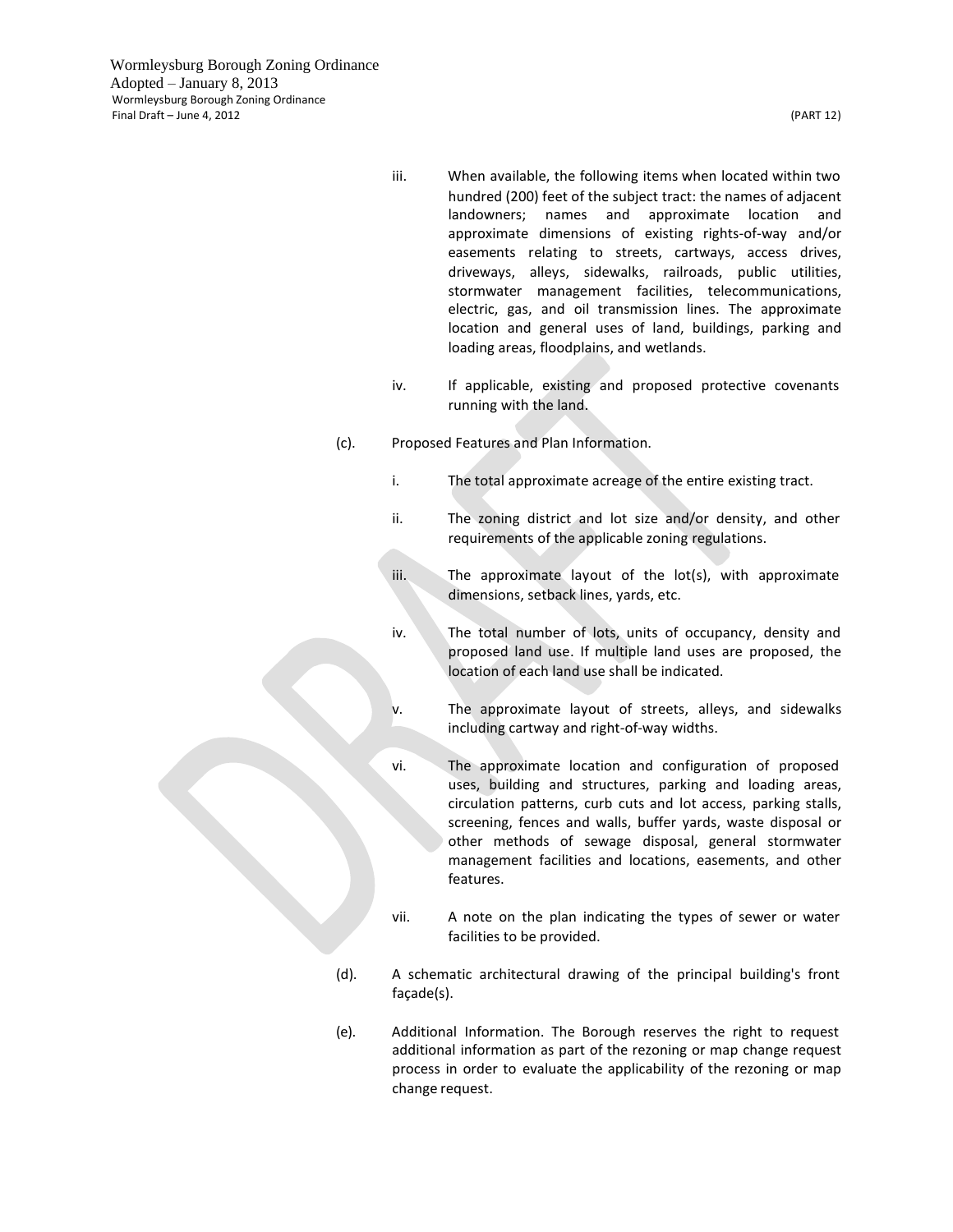Administration and Enforcement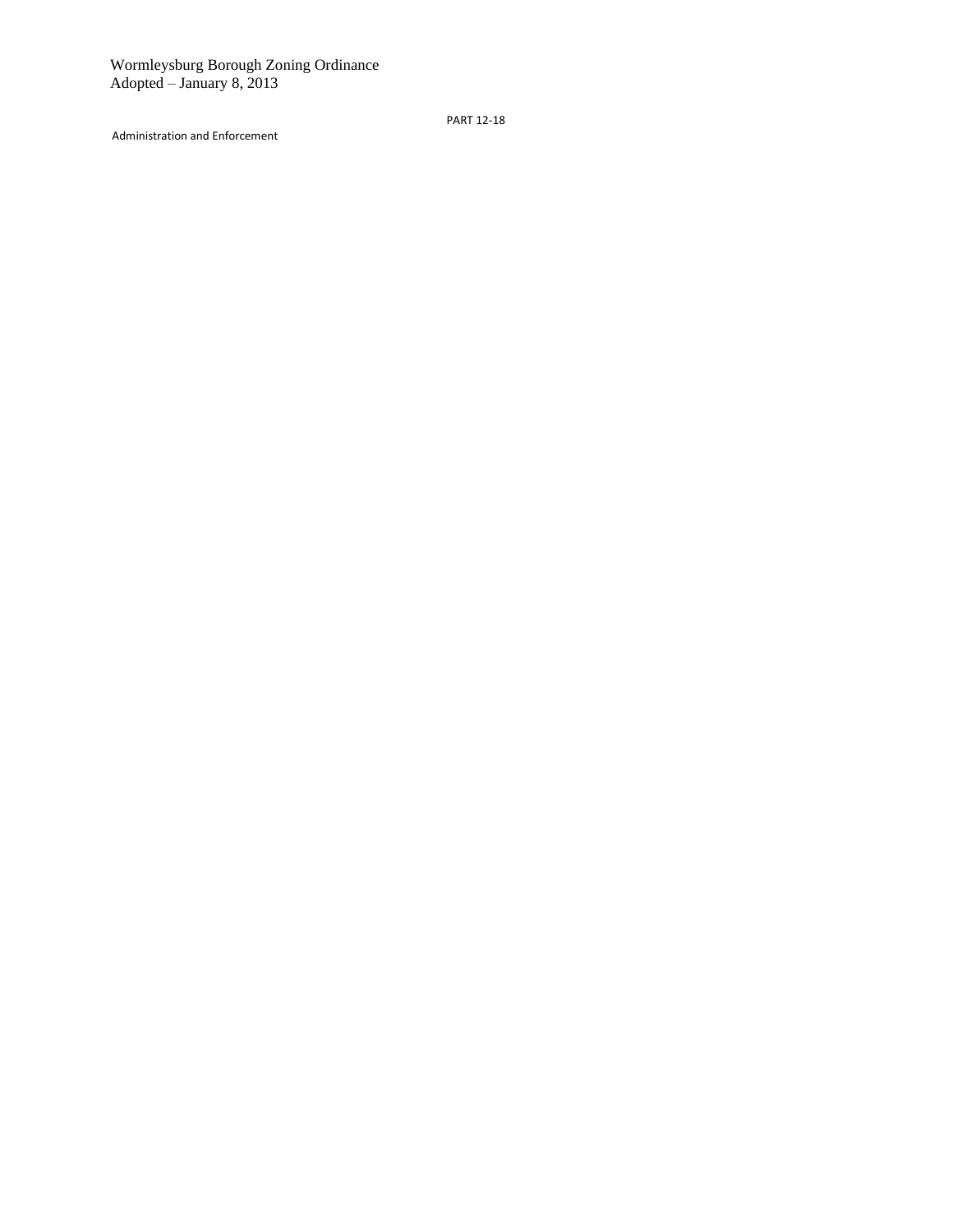- (3). Major Rezoning or Map Change Requests. Plans, analyses and reports required to be submitted as part of a major rezoning or map change requests shall include:
	- (a). All of the plans, analyses, and reports for set forth above for minor rezoning or map change requests.
	- (b). Site Conditions Report. The applicant shall describe the following existing characteristics about the site proposed for development.
		- i. Total site acreage.
		- ii. Existing zoning district(s), land use(s) and covenants.
		- iii. Existing land characteristics including general topographic form, site accessibility, length of public road frontage, pattern and density of vegetative cover, significant adjacent and longrange views to and from the site, hydrological patterns.
		- iv. Relationship of proposed development to adjacent, existing and proposed community facilities which serve or influence the site; available utilities; number of lots and acreage; business areas; playgrounds; main traffic thoroughfares; elementary and high schools; and street improvements.
		- v. Reservations, if any, by the landowner and/or developer of any area designed for use as public grounds shall be suitable size and location for designated uses.
		- vi. Land which is subject to flooding or subsidence either shall be made safe for the purpose for which such land is proposed to be used, or that such land shall be set aside for use which shall not endanger life or lot, or further aggravate or increase existing menace.
		- vii. A copy of the option agreement or certificate of title shall be submitted as evidence of the applicant's interest in the lot.
	- (c). Infrastructure Demand Statement. The infrastructure demand statement shall be submitted to the Borough, containing the following information:
		- i. Pre-development data for overall demand.
		- ii. Estimated gallons of sanitary sewage created per average day.
		- iii. Estimated gallons of potable water consumed / utilized per average day.
		- iv. Estimated number of school age children.
		- v. Estimated total residents and/or employees.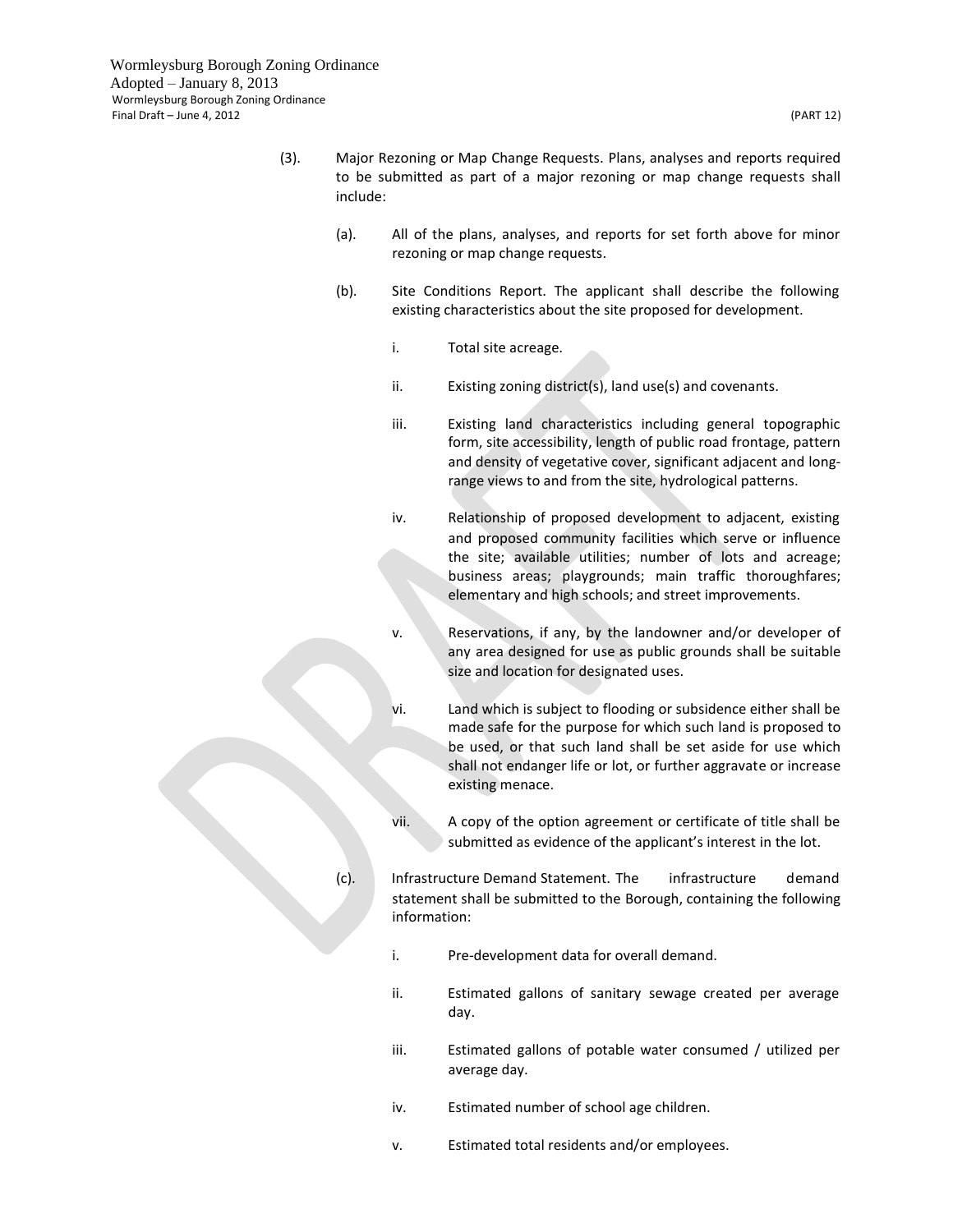Administration and Enforcement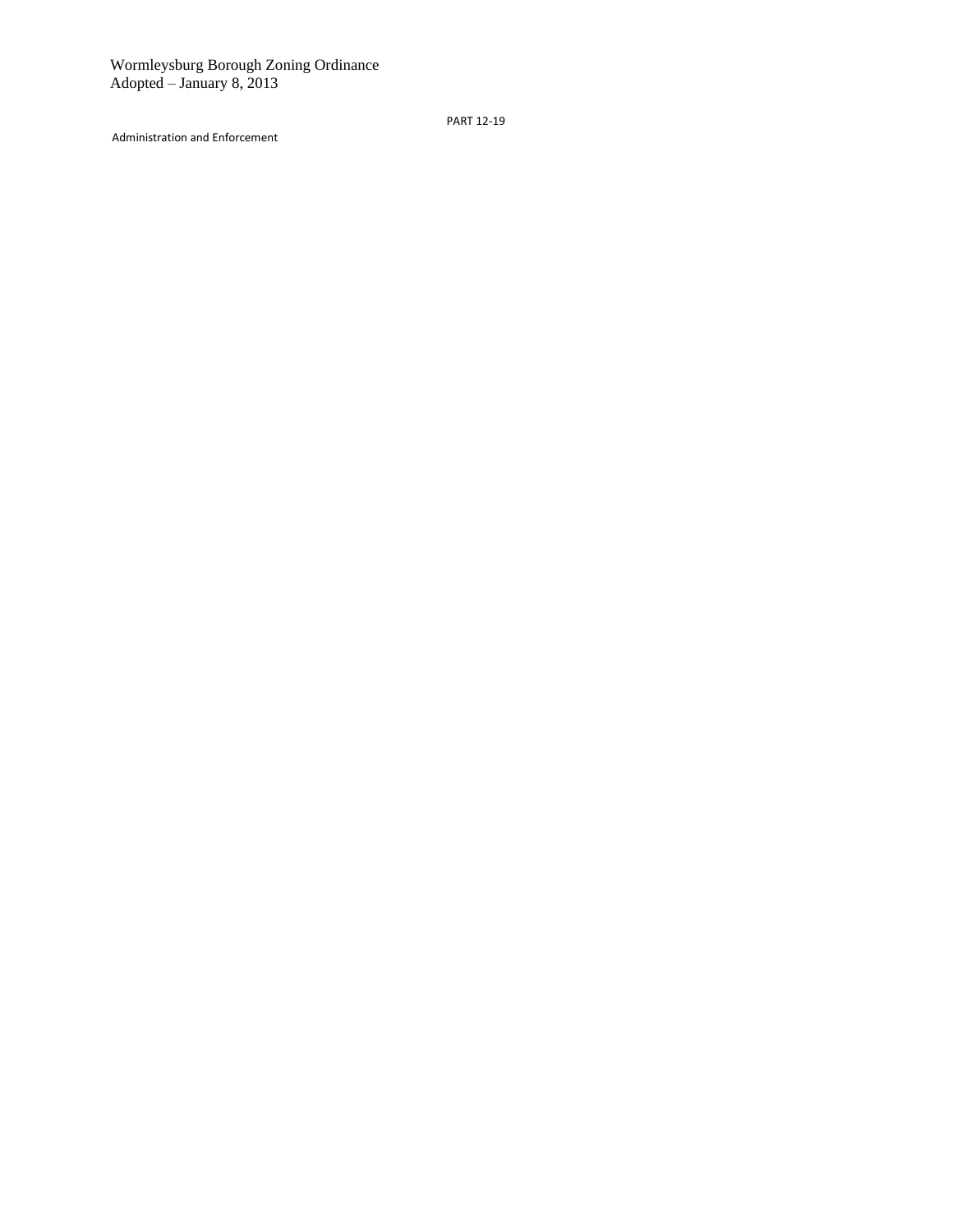- (d). Post-development data for overall demand.
	- i. Estimated gallons of sanitary sewage created per average day.
	- ii. Estimated gallons of potable water consumed / utilized per average day.
	- iii. Estimated number of school age children.
	- iv. Estimated total residents and/or employees.
- (d). Fiscal Impact Analysis. An evaluation providing the following information shall be completed:
	- i. Potential Borough and school district tax generation of the proposed development
	- ii. Population projections including the number of school-aged children at build-out of the proposed development.
	- iii. Length of road to be dedicated to the Borough.
	- iv. Length of sewer and water lines to be dedicated to the Borough.
	- v. The Borough will evaluate the proposed development of the proposed zoning in relationship to the potential development in the existing zoning.
- (e). Additional Information. The Borough reserve the right to request additional information as part of the rezoning or map change request review and approval process in order to evaluate the applicability of the rezoning or map change request including but not limited to:
	- i. Environmental impacts that are likely to be generated (e.g. odor, noise, smoke, dust, litter, glare, vibration, electrical disturbance, wastewater, stormwater, solid waste, etc.) and specific measures employed to mitigate or eliminate any negative impacts.
	- ii. Traffic impact studies in accordance with Part 7 of this Chapter relating to *Traffic Impact Study Required* or Chapter 22 relating to subdivision and land development; and/or
	- iii. Phase I environmental assessments.
- D. Curative Amendments by a Landowner or by the Wormleysburg Borough Council. The procedures for curative amendments shall be in accordance with the MPC, as amended.
- E. Authentication of Official Zoning Map. Whenever there has been a change in the boundary of a zoning district or a reclassification of the zoning district adopted in accordance with the above, the change on the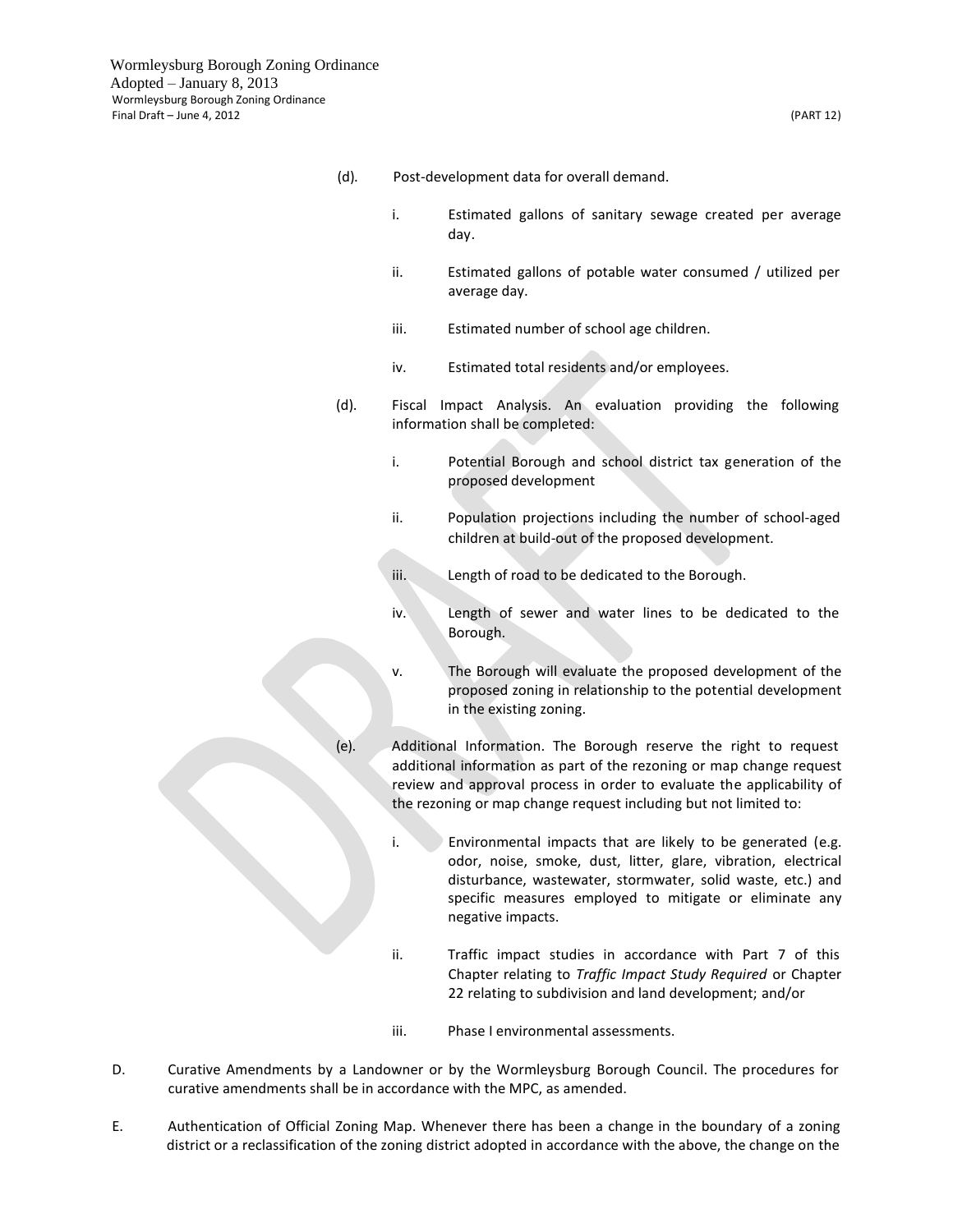Administration and Enforcement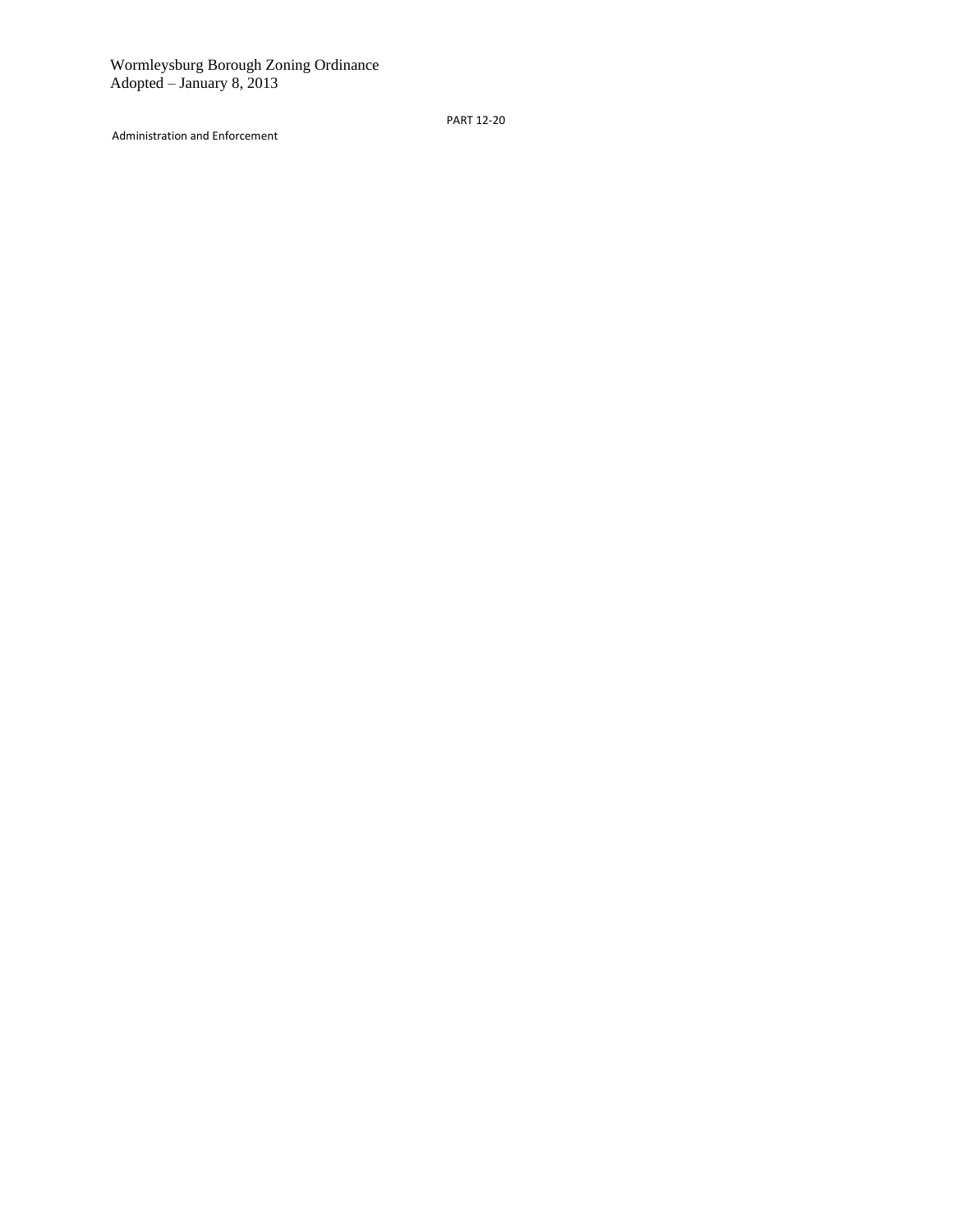Official Zoning Map shall be made, and shall be duly certified by the designated Borough official and shall thereafter be re-filed as part of the permanent records of the Borough.

# **Section 1216. Zoning Hearing Board.**

All of the zoning hearing board provisions of the MPC, as amended, are hereby incorporated into this Chapter by reference.

- A. Establishment and Membership.
	- 1. There shall be a Zoning Hearing Board which shall consist of three (3) members who shall be appointed by resolution by the Wormleysburg Borough Council. The membership of the Wormleysburg Zoning Hearing Board shall consist of residents of Wormleysburg Borough. Their terms of office shall be three (3) years and shall be so fixed that the term of office of one (1) member shall expire each year. The Wormleysburg Zoning Hearing Board shall promptly notify the Borough of any vacancies that occur. Appointments to fill vacancies shall be only for the unexpired portion of the term. Members of the Wormleysburg Zoning Hearing Board shall hold no other elected or appointed office in the Borough nor shall any member be an employee of the Borough.
	- 2. The Wormleysburg Borough Council may appoint by resolution at least one (1) but no more than three (3) residents of the borough to serve as alternate members of the Wormleysburg Zoning Hearing Board. The term of office of an alternate member shall be three (3) years. When seated pursuant to the provisions of this Section, an alternate shall be entitled to participate in all proceedings and discussions of the Wormleysburg Zoning Hearing Board to the same and full extent as provided by law for Wormleysburg Zoning Hearing Board members, including specifically the right to cast a vote as a voting member during the proceedings, and shall have all the powers and duties set forth in this Chapter and as otherwise provided by law. Alternates shall hold no other office in the Borough, including membership on the Borough Planning Commission and Zoning Officer. Any alternate may participate in any proceeding or discussion of the Wormleysburg Zoning Hearing Board but shall not be entitled to vote as a member of the Wormleysburg Zoning Hearing Board nor be compensated, unless designated as a voting alternate member pursuant to this Part 12 of this Chapter.
	- 3. Any member of the Wormleysburg Zoning Hearing Board may be removed for malfeasance, misfeasance, or non-feasance in office or for other just cause by a majority vote of the Wormleysburg Borough Council taken after the member has received fifteen (15) days advance notice of the intent to take such a vote. A hearing shall be held in connection with the vote if the member shall request it in writing.
- B. Organization of Zoning Hearing Board. The Wormleysburg Zoning Hearing Board shall elect from its own membership its officers, who shall serve annual terms as such and may succeed themselves. For the conduct of any hearing and the taking of any action, a quorum shall be not less than a majority of all members of the Wormleysburg Zoning Hearing Board, but the Wormleysburg Zoning Hearing Board may appoint a hearing officer from its own membership to conduct any hearing on its behalf and the parties may waive further action by the Wormleysburg Zoning Hearing Board as provided in Section 1216.D.2. If, by reason of absence or disqualification of a member, a quorum is not reached, the Chairman of the Wormleysburg Zoning Hearing Board shall designate as many alternate members of the Wormleysburg Zoning Hearing Board to sit on the Wormleysburg Zoning Hearing Board as may be needed to provide a quorum. Any alternate member of the Wormleysburg Zoning Hearing Board shall continue to serve on the Wormleysburg Zoning Hearing Board in all proceedings involving the matter or case for which the alternate was initially appointed until the Wormleysburg Zoning Hearing Board has made a final determination of the matter or case. Designation of an alternate pursuant to this Section shall be made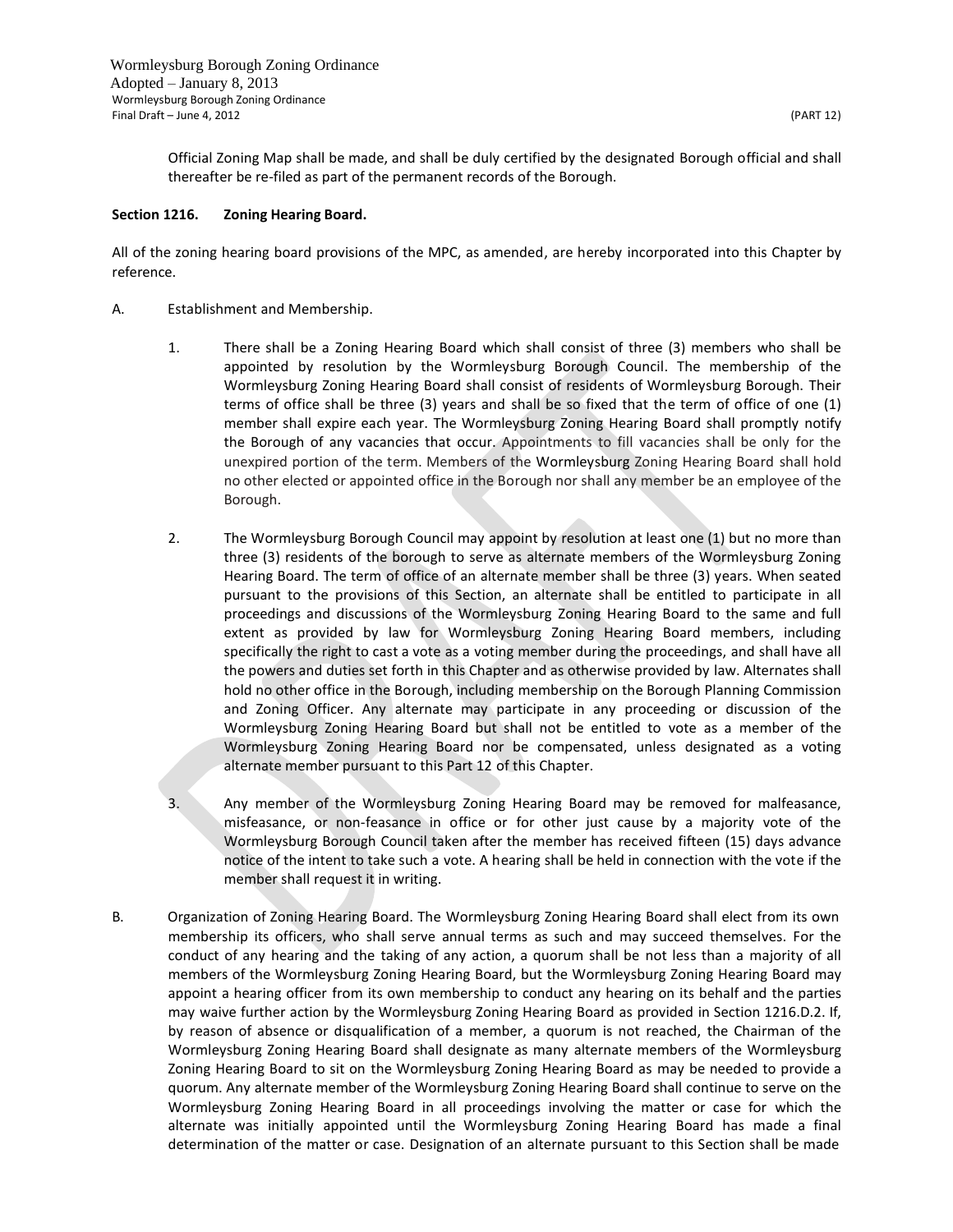Administration and Enforcement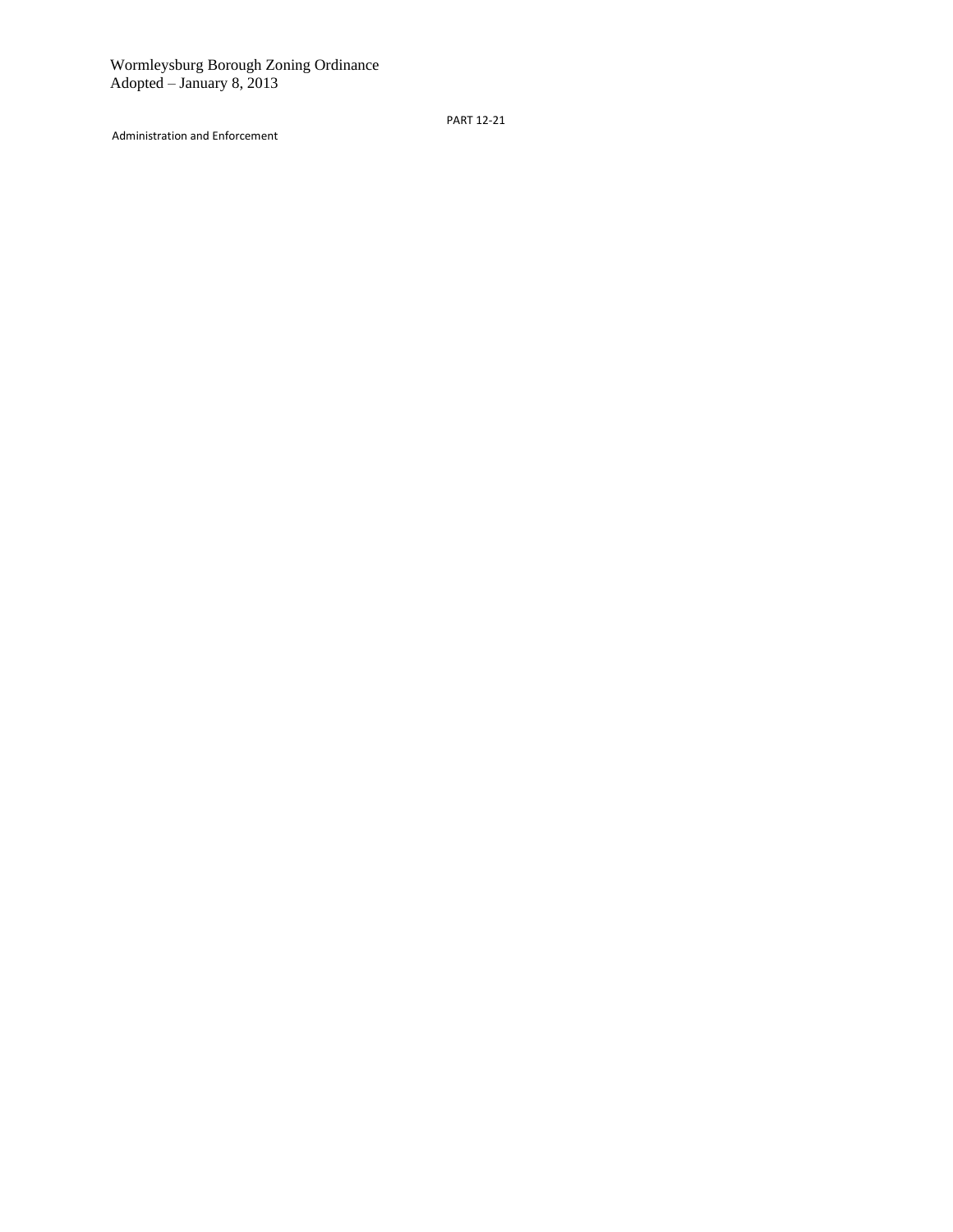on a case-by-case basis in rotation according to declining seniority among all alternates. The Wormleysburg Zoning Hearing Board may make, alter, and rescind rules and forms for its procedure, consistent with codes or ordinances of the Borough and laws of the Commonwealth. The Wormleysburg Zoning Hearing Board shall keep full public records of its business, which records shall be the property of the Borough, and shall submit a report of its activities to the Wormleysburg Borough Council upon request.

- C. Expenditures for Services. Within the limits of funds appropriated by the Wormleysburg Borough Council, the Wormleysburg Zoning Hearing Board may employ or contract for secretaries, clerks, legal counsel, consultants and other technical and clerical services. Members of the Wormleysburg Zoning Hearing Board may receive compensation for the performance of their duties, as may be fixed by the Wormleysburg Borough Council. Alternate members of the Wormleysburg Zoning Hearing Board may receive compensation, as may be fixed by the Wormleysburg Borough Council, for the performance of their duties when designated as alternate members pursuant to Section 1216.A., but in no case shall such compensation exceed the rate of compensation authorized to be paid to the members by the Wormleysburg Borough Council.
- D. Hearings.
	- 1. The Wormleysburg Zoning Hearing Board shall conduct hearings and make decisions in accordance with the following requirements:
		- a. Public notice shall be provided. In addition, the Wormleysburg Zoning Hearing Board shall notify in writing by mail the applicant, Zoning Officer, and other such persons whether owners or tenants of property located within two hundred (200) feet of the subject property for which the application was submitted, and every other person or organization who shall have registered with the Wormleysburg Zoning Hearing Board for the purposes of receiving such notices. Such mailed notices shall state the location of the site and the nature of the request. It shall also state the time, date, and location of the proposed hearing. In addition to the written notice provided herein, written notice of said hearing shall be conspicuously posted on the affected tract of land at least one (1) week prior to the hearing;
		- b. The Wormleysburg Borough Council may prescribe reasonable fees with respect to hearing before the Wormleysburg Zoning Hearing Board. Fees for said hearings may include compensation for the secretary and members of the Wormleysburg Zoning Hearing Board, notice and advertising costs and necessary administrative overhead connected with the hearing. The costs, however, shall not include legal expenses of the Wormleysburg Zoning Hearing Board, expenses for engineering, architectural or other technical consultants or expert witness costs;
		- c. The first hearing before the Wormleysburg Zoning Hearing Board or hearing officer shall be commenced within sixty (60) days from the date of receipt of the applicant's application, unless the applicant has agreed in writing to an extension of time. Each subsequent hearing before the Wormleysburg Zoning Hearing Board or hearing officer shall be held within forty-five (45) days of the prior hearing, unless otherwise agreed to by the applicant in writing or on the record. An applicant shall complete the presentation of its case-in-chief within one hundred (100) days of the first hearing. Upon the request of the applicant, the Wormleysburg Zoning Hearing Board or hearing officer shall assure that the applicant receives at least seven (7) hours of hearing within the one hundred (100) days, including the first hearing. Persons opposed to the application shall complete the presentation of their opposition to the application within one hundred (100) days of the first hearing held after the completion of the applicant's case-in-chief.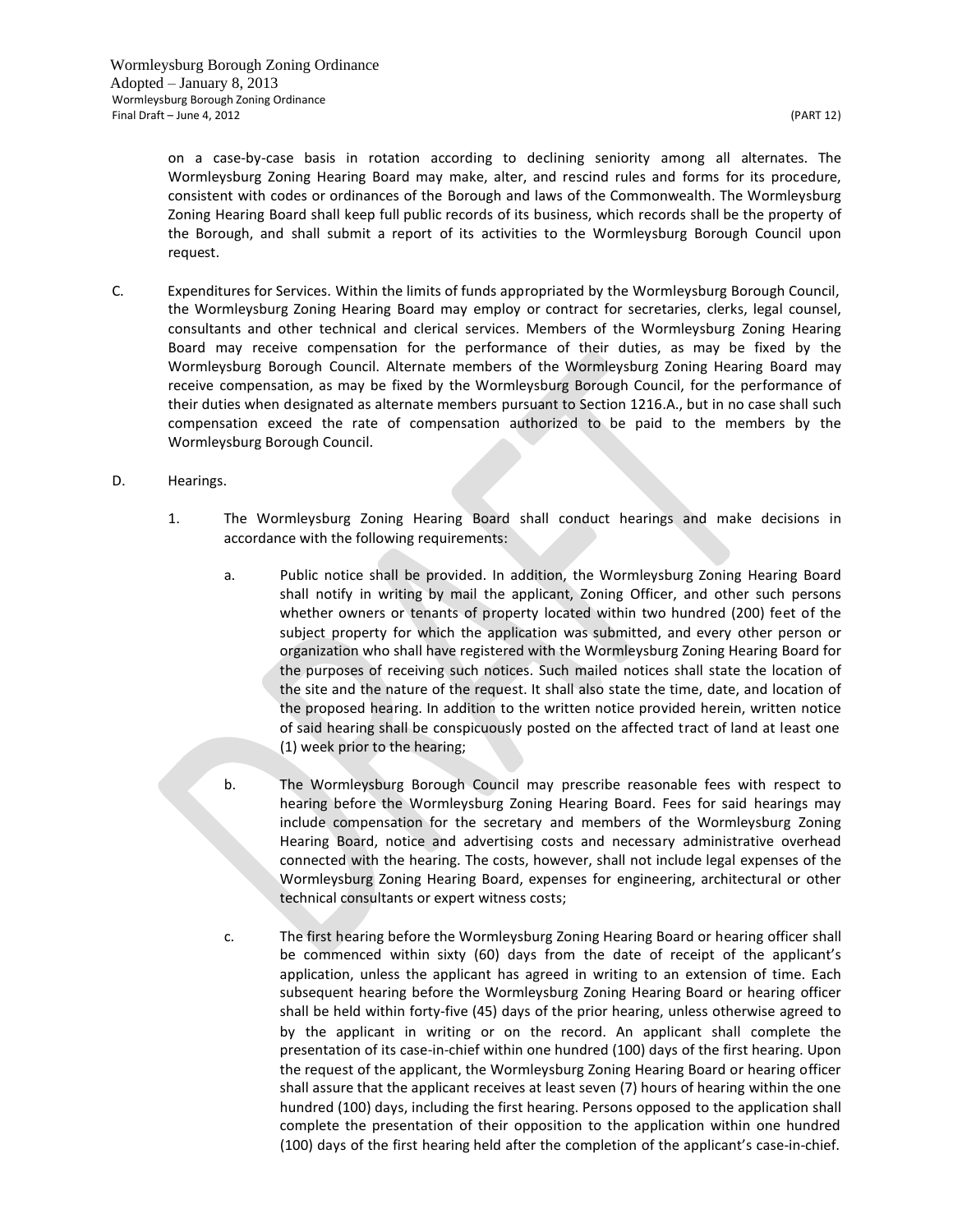Administration and Enforcement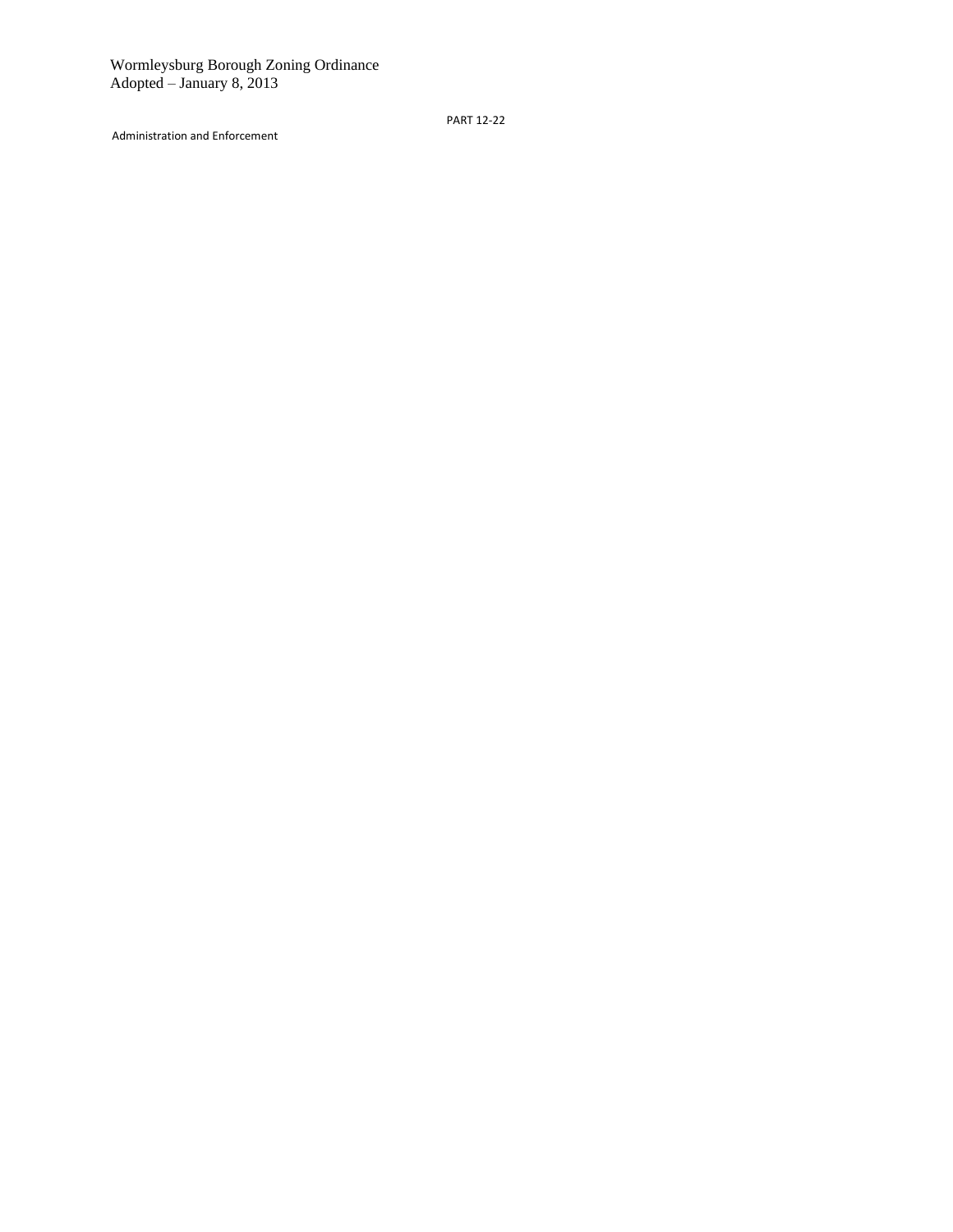An applicant may, upon request, be granted additional hearings to complete its case-inchief provided the persons opposed to the application are granted an equal number of additional hearings to complete their opposition to the application provided the applicant is granted an equal number of additional hearings for rebuttal.

- 2. The hearings shall be conducted by the Wormleysburg Zoning Hearing Board or the Wormleysburg Zoning Hearing Board may appoint any member or an independent attorney as a hearing officer. The decision, or, where no decision is called for, the findings shall be made by the Wormleysburg Zoning Hearing Board; however, the appellant or the applicant, as the case may be, in addition to the Borough, may, prior to the decision of the hearing, waive decisions or findings by the Wormleysburg Zoning Hearing Board and accept the decision or findings of the hearing officer as final;
- 3. The parties to the hearing shall be the Borough, any person affected by the application who has made timely appearance of record before the Wormleysburg Zoning Hearing Board, and any other person including civic or community organizations permitted to appear by the Wormleysburg Zoning Hearing Board. The Wormleysburg Zoning Hearing Board shall have power to require that all persons who wish to be considered parties enter appearances in writing on forms provided by the Wormleysburg Zoning Hearing Board for that purpose;
- 4. The Chairman or Acting Chairman of the Wormleysburg Zoning Hearing Board or the hearing officer presiding shall have power to administer oaths and issue subpoenas to compel the attendance of witnesses and the production of relevant documents and papers, including witnesses and documents requested by the parties;
- 5. The parties shall have the right to be represented by counsel and shall be afforded the opportunity to respond and present evidence and argument and cross-examine adverse witnesses on all relevant issues;
- 6. Formal rules of evidence shall not apply, but irrelevant, immaterial, and unduly repetitious evidence may be excluded;
- 7. The Wormleysburg Zoning Hearing Board or the hearing officer, as the case may be, shall keep a stenographic record of the proceedings. The appearance fee for a stenographer shall be shared equally by the applicant and the Wormleysburg Zoning Hearing Board. The cost of the original transcript shall be paid by the Wormleysburg Zoning Hearing Board if the transcript is ordered by the Wormleysburg Zoning Hearing Board or hearing officer; or shall be paid by the person appealing the decision of the Wormleysburg Zoning Hearing Board if such appeal is made, and in either event the cost of additional copies shall be paid by the person requesting such copy or copies. In other cases the party requesting the original transcript shall bear the cost thereof;
- 8. The Wormleysburg Zoning Hearing Board or the hearing officer shall not communicate, directly or indirectly, with any party or his representatives in connection with any issue involved except upon notice and opportunity for all parties to participate, shall not take notice of any communication, reports, staff memoranda, or other materials, except advice from their solicitor, unless the parties are afforded an opportunity to contest the materials so noticed and shall not inspect the site or its surroundings after the commencement of hearings with any party or his representative unless all parties are given an opportunity to be present;
- 9. The Wormleysburg Zoning Hearing Board or the hearing officer, as the case may be, shall render a written decision or, when no decision is called for, make written findings on the application within forty-five (45) days after the last hearing before the Wormleysburg Zoning Hearing Board or hearing officer. Where the application is contested or denied, each decision shall be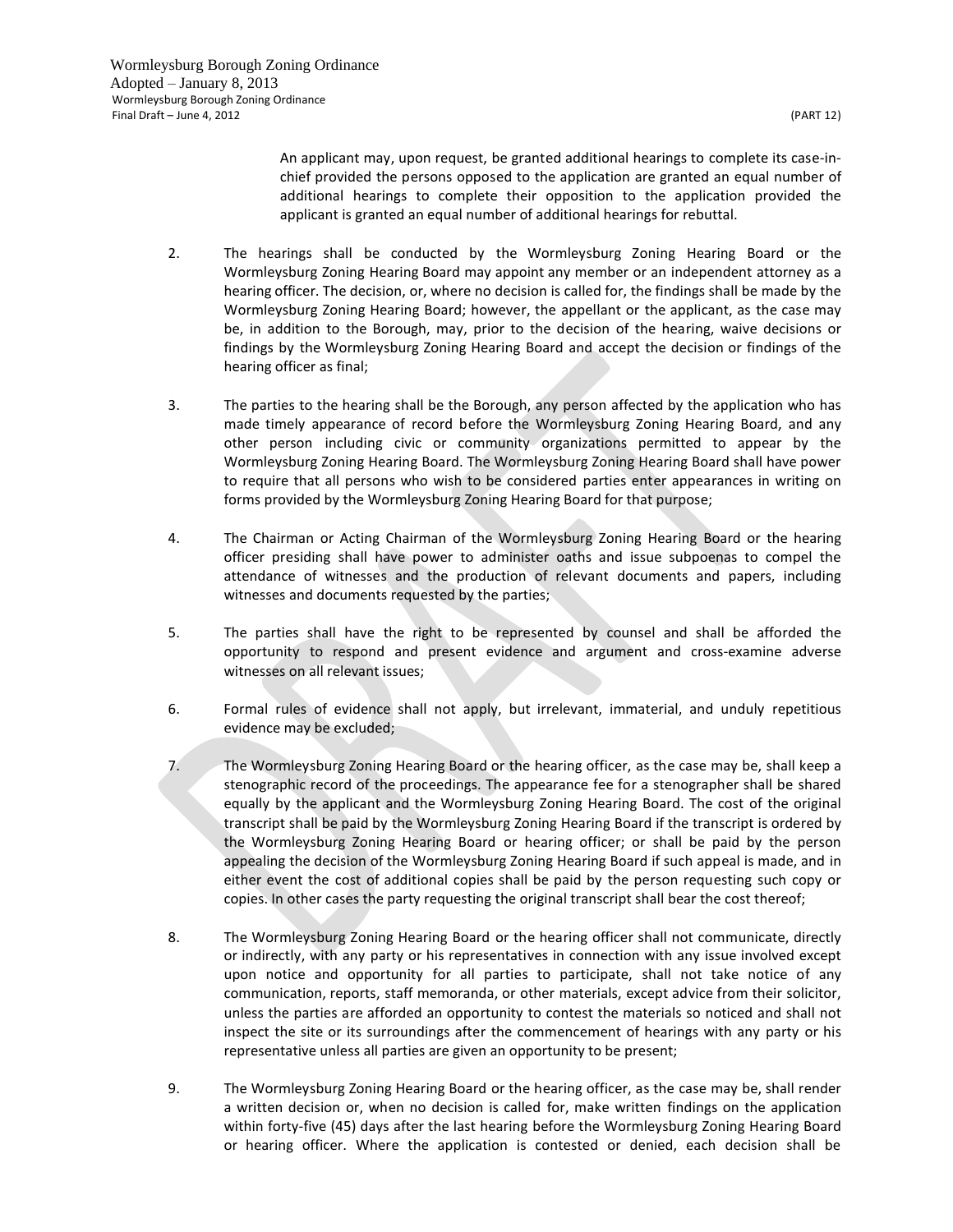Administration and Enforcement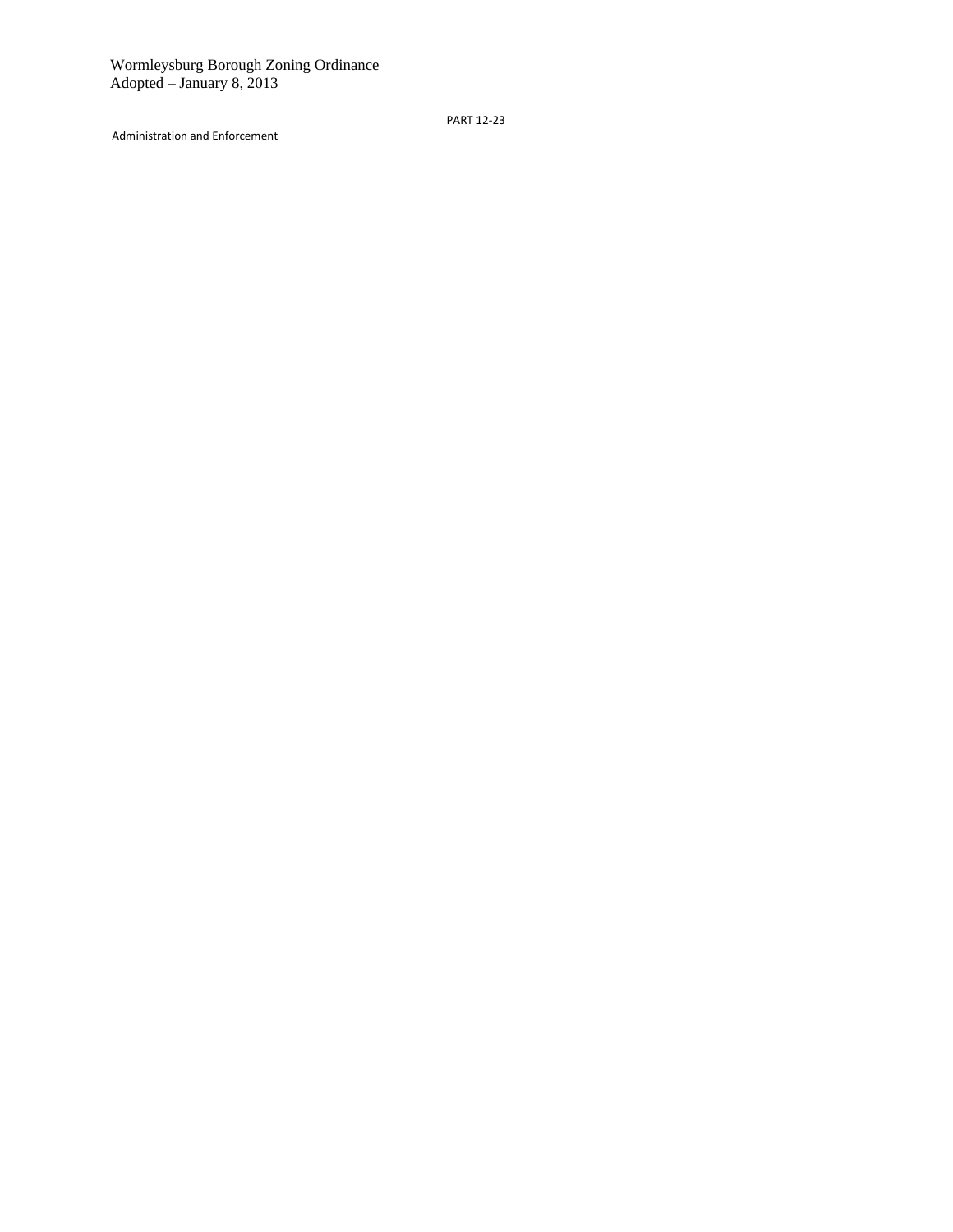accompanied by the findings of fact and conclusions based thereon together with the reasons therefore. Conclusions based on any provisions of this or of any ordinance, rule or regulation shall contain a reference to the provision relied on and the reasons why the conclusion is deemed appropriate in light of the facts found. If the hearing is conducted by a hearing officer, and there has been no stipulation that his decision or findings are final the Wormleysburg Zoning Hearing Board shall make his report and recommendations available to the parties within fortyfive (45) days and the parties shall be entitled to make written representations thereon to the Wormleysburg Zoning Hearing Board prior to final decision or entry of findings, and the Wormleysburg Zoning Hearing Board's decision shall be entered no later than thirty (30) days after the report of the hearing officer. Except for challenges filed under Article IX of the MPC, as amended, where the Wormleysburg Zoning Hearing Board fails to render the decision within the period required by this subsection or fails to commence, conduct or complete the required hearing as provided in Section 1216.D. of this Chapter, the decision shall be deemed to have been rendered in favor of the applicant unless the applicant has agreed in writing or on the record to an extension of time. When a decision has been rendered in favor of the applicant because of the failure of the Wormleysburg Zoning Hearing Board to meet or render a decision as hereinabove provided, the Wormleysburg Zoning Hearing Board shall give public notice of said decision with ten (10) days from the last day it could have met to render a decision in the same manner as provided in Section 1216.D. of this Chapter. If the Wormleysburg Zoning Hearing Board shall fail to provide such notice, the applicant may do so. Nothing in this subsection shall prejudice the right of any party opposing the application to appeal.

- 10. A copy of the final decision or, where no decision is called for, of the findings shall be delivered to the applicant personally or mailed to him not later than the next business day following its date. To all other persons who have filed their name and address with the Wormleysburg Zoning Hearing Board not later than the last day of the hearing, the Wormleysburg Zoning Hearing Board shall provide by mail or otherwise, brief notice of the decision or findings and a statement of the place at which the full decision or findings may be examined; and,
- 11. Effect of Wormleysburg Zoning Hearing Board's Decision.
	- a. If the variance or special exception is granted or the issuance of a permit is approved, or other action by the appellant is authorized, the necessary permit shall be secured and the authorized action begun within two (2) years after the date when the variance or special exception is finally granted, or the issuance of a permit is finally approved, or the other action by the appellant is authorized, and the building or alteration, as the case may be, shall be completed within three (3) years of said date. For good cause, the Wormleysburg Zoning Hearing Board may at any time, upon application in writing, extend either of these deadlines;
	- b. Should the appellant or applicant fail to obtain the necessary permits within said two (2) year period, or having obtained the permit, should he fail to commence work thereunder within such two (2) year period, it shall be conclusively presumed that the appellant or applicant has waived, withdrawn, or abandoned his appeal or his application, and all provisions, variances and permits granted to him shall be deemed automatically rescinded by the Wormleysburg Zoning Hearing Board;
	- c. Should the appellant or applicant commence construction or alteration within said two (2) year period, but should he fail to complete such construction or alteration within said three (3) year period, the Wormleysburg Zoning Hearing Board may, upon ten (10) days' notice in writing, rescind or revoke the granted variance or special exception, or the issuance of the permit, or permits, or the other action authorized to the appellant or applicant, if the Wormleysburg Zoning Hearing Board finds that no good cause appears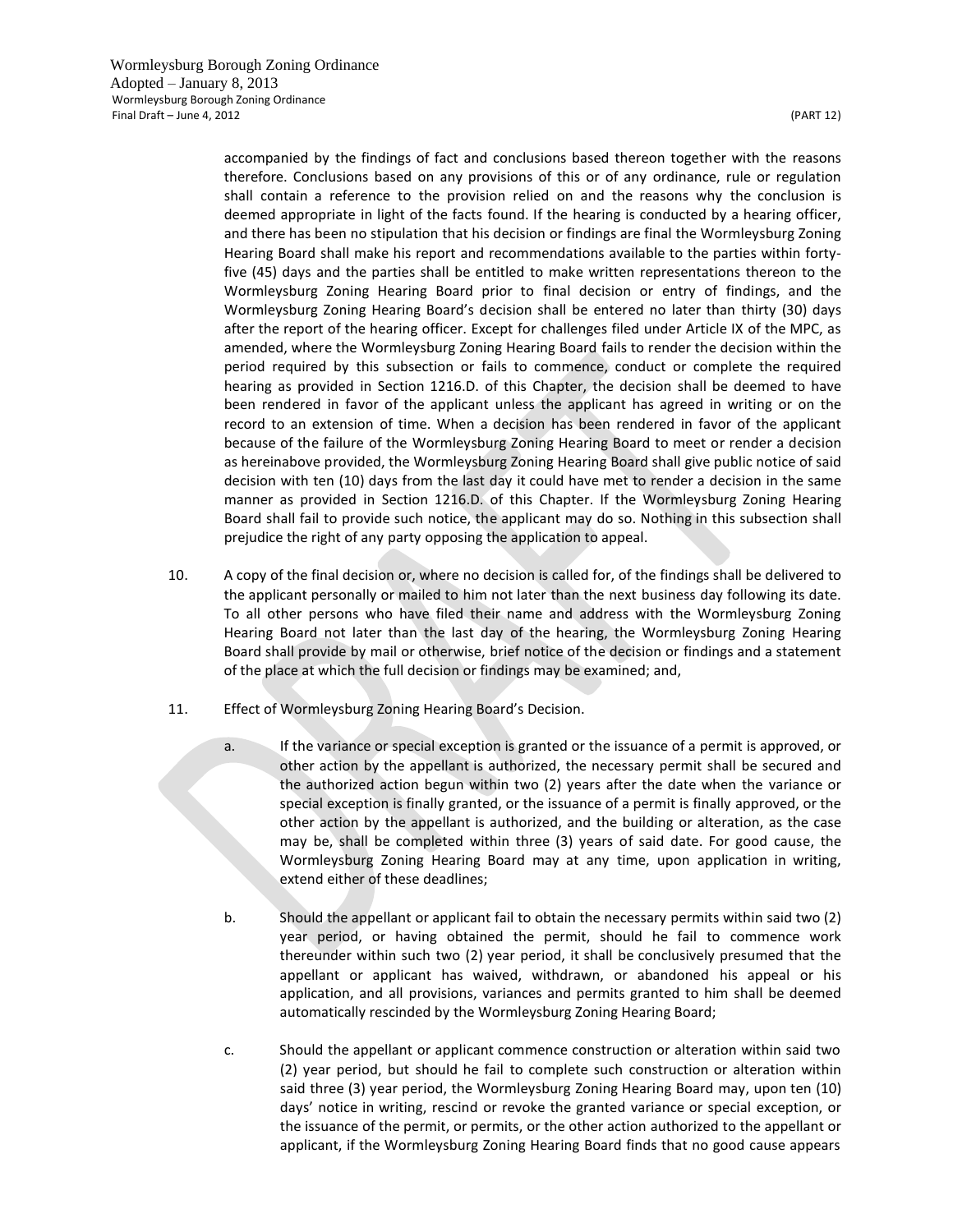Administration and Enforcement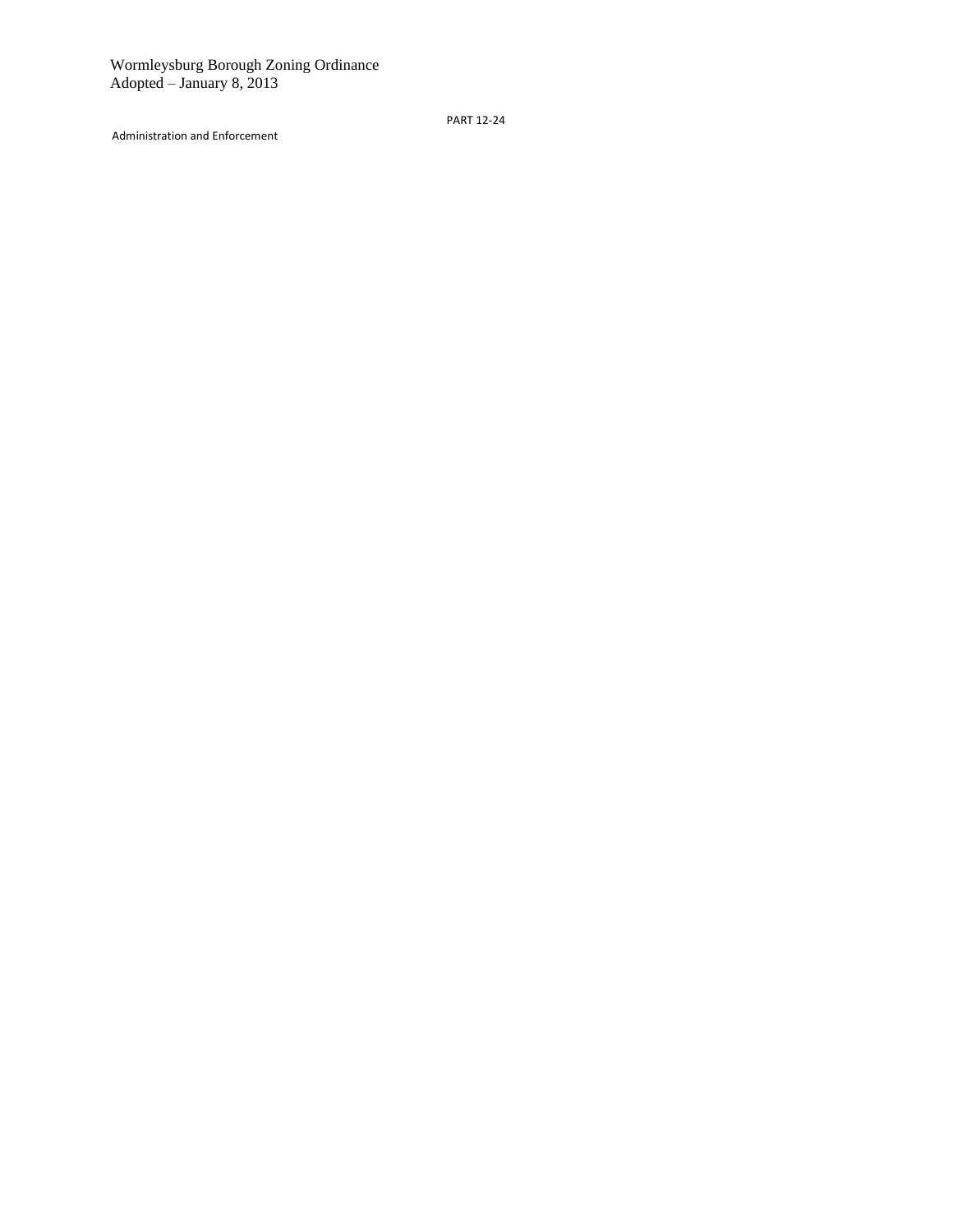for the failure to complete within such three (3) year period, and if the Wormleysburg Zoning Hearing Board further finds that conditions have so altered or changed in the interval since the granting of the variance, permit or action, that revocation or rescission of the action is justified; and,

- d. As an alternative to the preceding, an applicant can request, as part of the original application before the Wormleysburg Zoning Hearing Board, the granting of a timetable associated with the request which would supersede the deadlines imposed. In so doing, the applicant must demonstrate that the times requested are logically related to normal and expected progress of the project. In approving a timetable under this Section, the Wormleysburg Zoning Hearing Board must establish and bind a definite time frame for (1) issuance of a zoning permit, and (2) completion of construction of the project.
- E. Zoning Hearing Board's Functions. The Wormleysburg Zoning Hearing Board shall have the exclusive jurisdiction to hear and render decisions in the following matters:
	- 1. Substantive Challenges to the Validity of this Chapter, except those brought before the Wormleysburg Borough Council pursuant to Section 916.1(a)(2) of the MPC, as amended.
		- a. If a challenge heard by the Wormleysburg Zoning Hearing Board is found to have merit, the decision of the Wormleysburg Zoning Hearing Board shall include recommended amendments to the challenged Chapter which will cure the defects found. In reaching its decision, the Wormleysburg Zoning Hearing Board shall consider the amendments, plans and explanatory material submitted by the landowner and shall also consider:
			- (1). The impact of the proposal upon roads, sewer facilities, water supplies, schools and other public service facilities;
			- (2). If the proposal is for a residential use, the impact of the proposal upon regional housing needs and the effectiveness of the proposal in providing housing units of a type actually available to and affordable by classes of persons otherwise unlawfully excluded by the challenged provisions of this Chapter or official Zoning Map;
			- (3). The suitability of the site for the intensity of use proposed by the site's soils, slopes, woodland, wetlands, floodplains, aquifers, natural resources and other natural features;
			- (4). The impact of the proposed use on the site's soils, slopes, woodlands, wetlands, floodplains, natural resources and nature features, the degree to which these are protected or destroyed, the tolerance of the resources to development, and any adverse environmental impacts; and,
			- (5). The impact of the proposal on the preservation of agriculture and other land uses which are essential to public health and welfare;
		- b. Public notice of the hearing shall be provided as specified in Section 1216.D. of this Chapter.
		- c. The Wormleysburg Zoning Hearing Board shall commence its hearings within sixty (60) days after the request is filed unless the landowner requests or consents to an extension of time; and,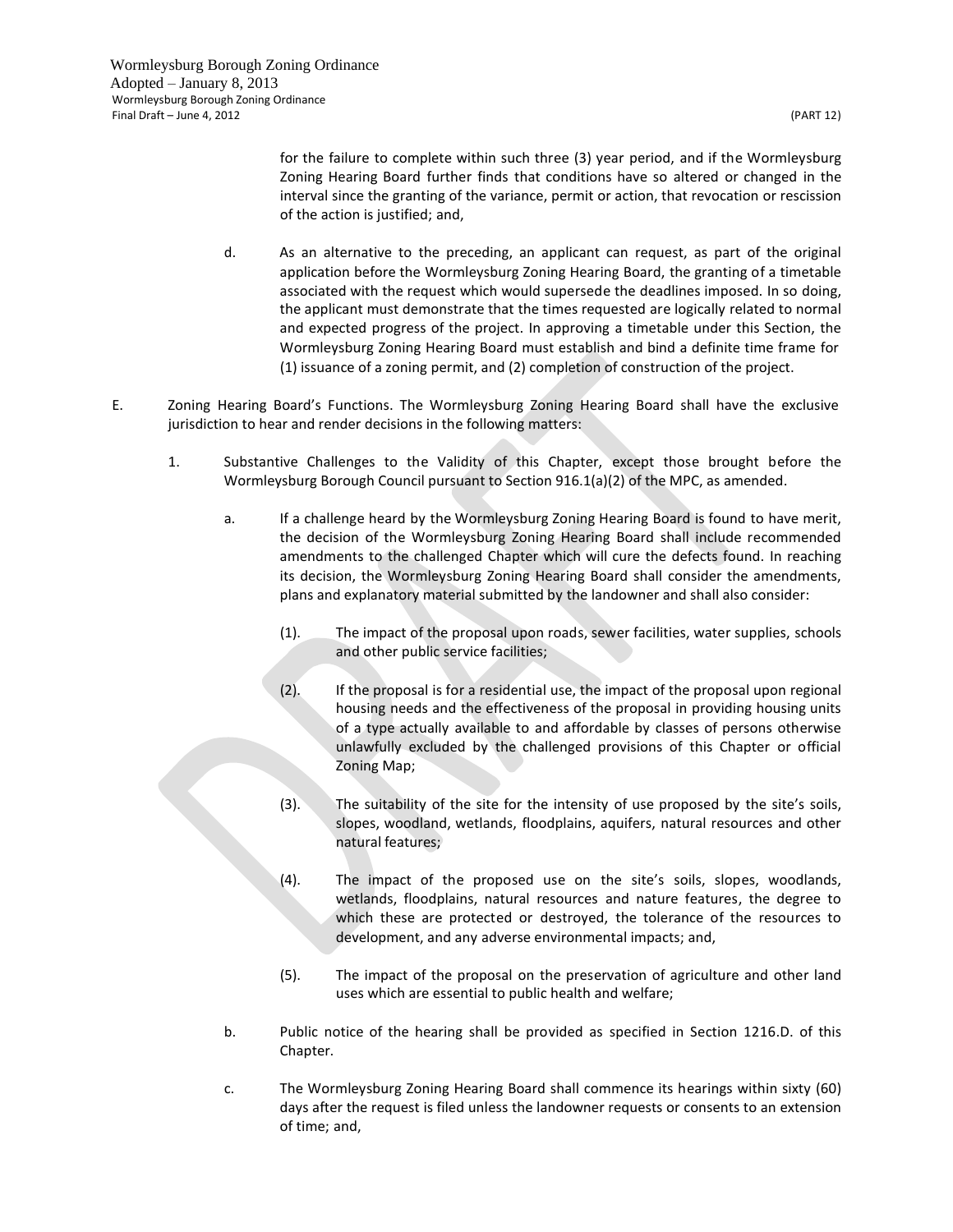Administration and Enforcement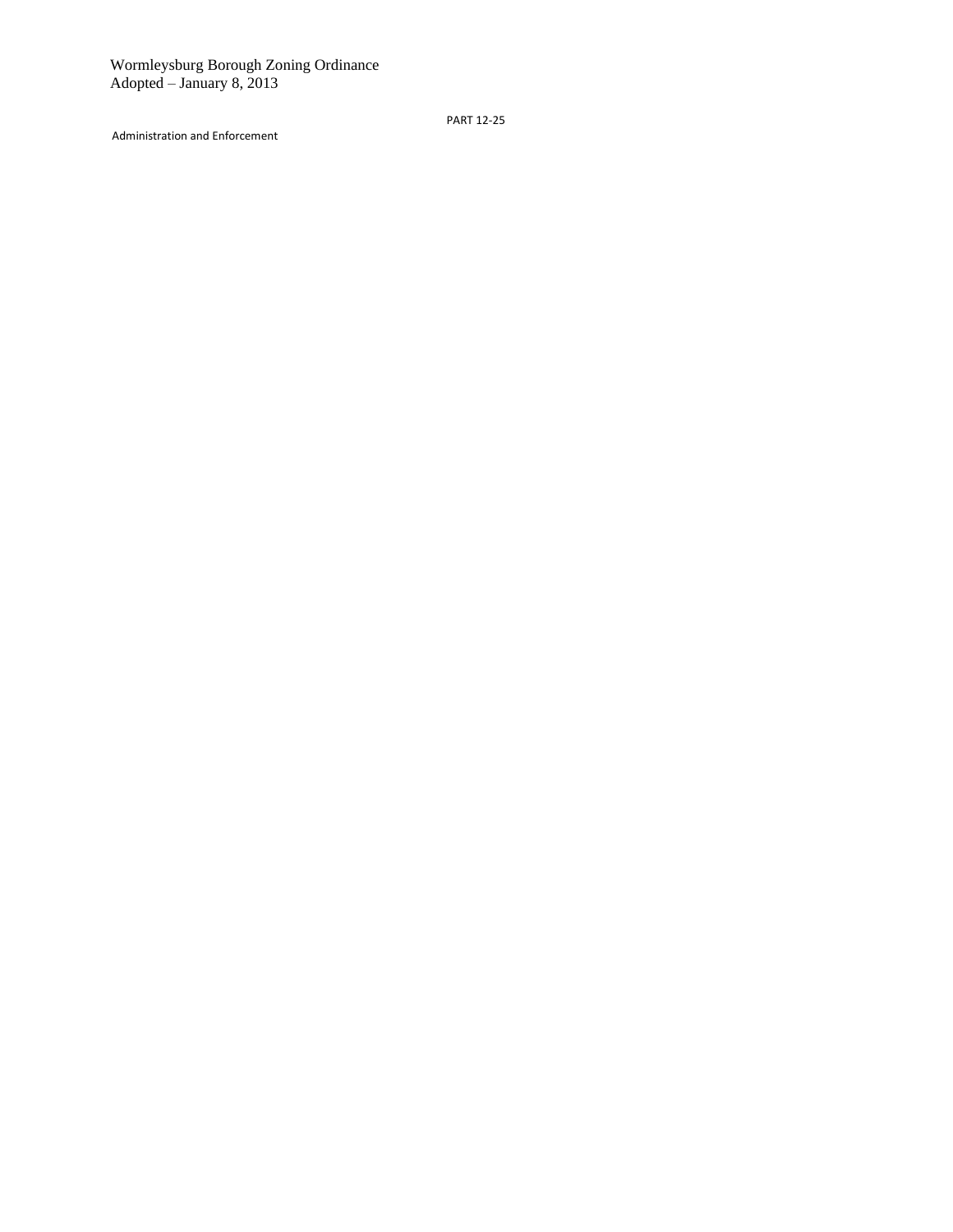- 2. Challenges to the Validity of this Chapter, raising procedural questions or alleged defects in the process of enactment or adoption which challenges shall be raised by an appeal taken within thirty (30) days after the effective date of this Chapter.
- 3. Special Exceptions as provided for in this Chapter and subject to all applicable requirements, including, but not limited to:
	- a. Filing Requirements. In addition to the required zoning permit information, each special exception application shall include the following:
		- (1). Ground floor plans and elevations of proposed structures;
		- (2). Names and address of abutting property owners including properties directly across a public right-of-way;
		- (3). A scaled drawing (plot / site plan) of the site with sufficient detail and accuracy to demonstrate compliance with all applicable provisions of this Chapter; and,
		- (4). A written description of the proposed use in sufficient detail to demonstrate compliance with all applicable provisions of this Chapter;
	- b. General Criteria. Each applicant must demonstrate compliance with the following:
		- (1). The proposed use shall be consistent with the purpose and intent of this Chapter;
		- (2). The proposed use shall not detract from the use and enjoyment of adjacent or nearby properties;
		- (3). The proposed use will not substantially change the character of the subject property's neighborhood;
		- (4). Adequate public facilities are available to serve the proposed use (e.g., schools, fire, police and ambulance protection, sewer, water and other utilities, vehicular access, etc.);
		- (5). The proposed use complies with this Chapter including Part 6 relating to *Floodplain Overlay Zoning District (FPO)* and Chapter 8 relating to floodplains;
		- (6). The proposed use shall comply with those criteria specifically listed in Part 11 of this Chapter. In addition, the proposed use must comply with all other applicable regulations contained in this Chapter; and,
		- (7). The proposed use will not substantially impair the integrity of the most recent version of the Wormleysburg Borough comprehensive plan and/or other applicable plans adopted by Wormleysburg Borough.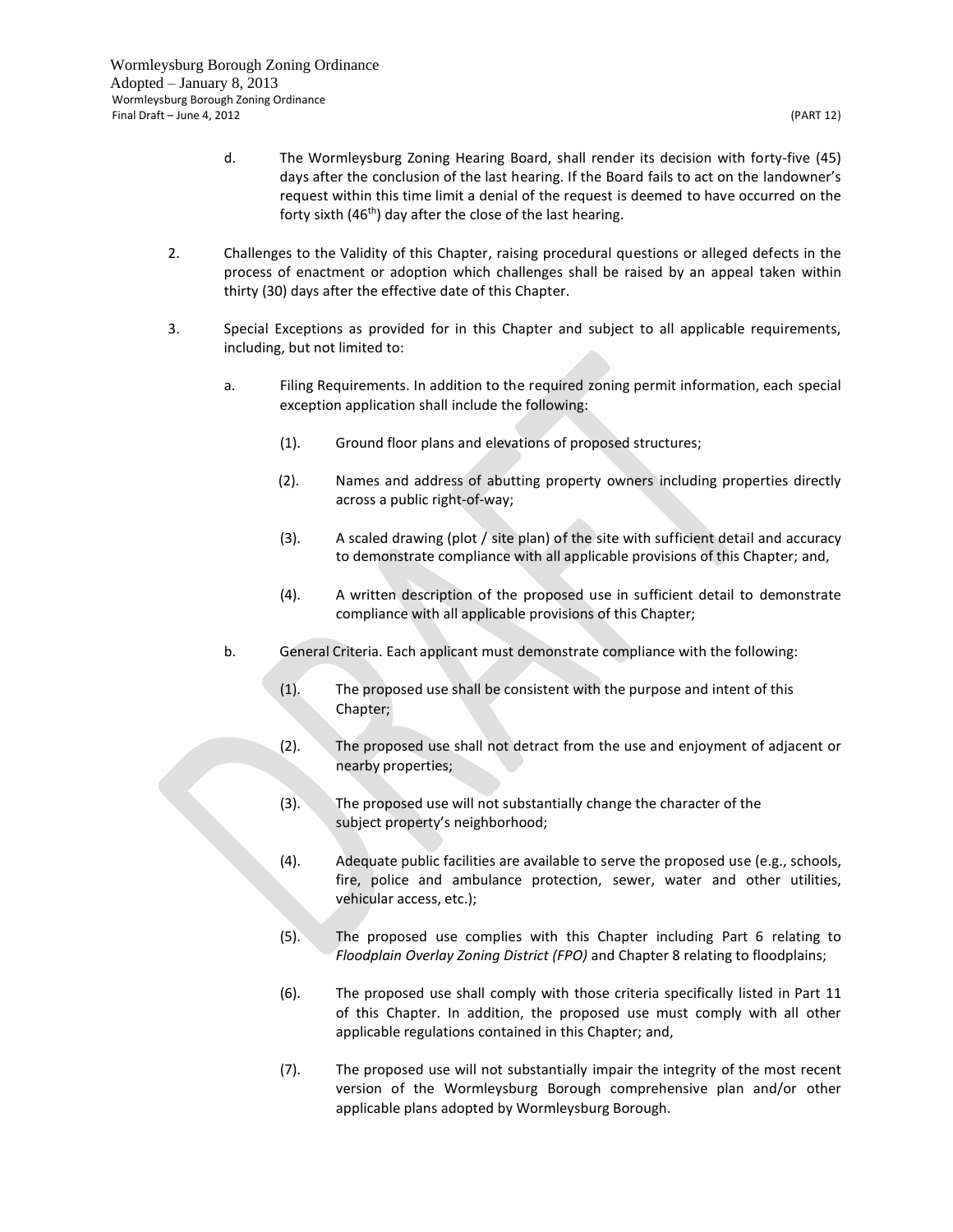Administration and Enforcement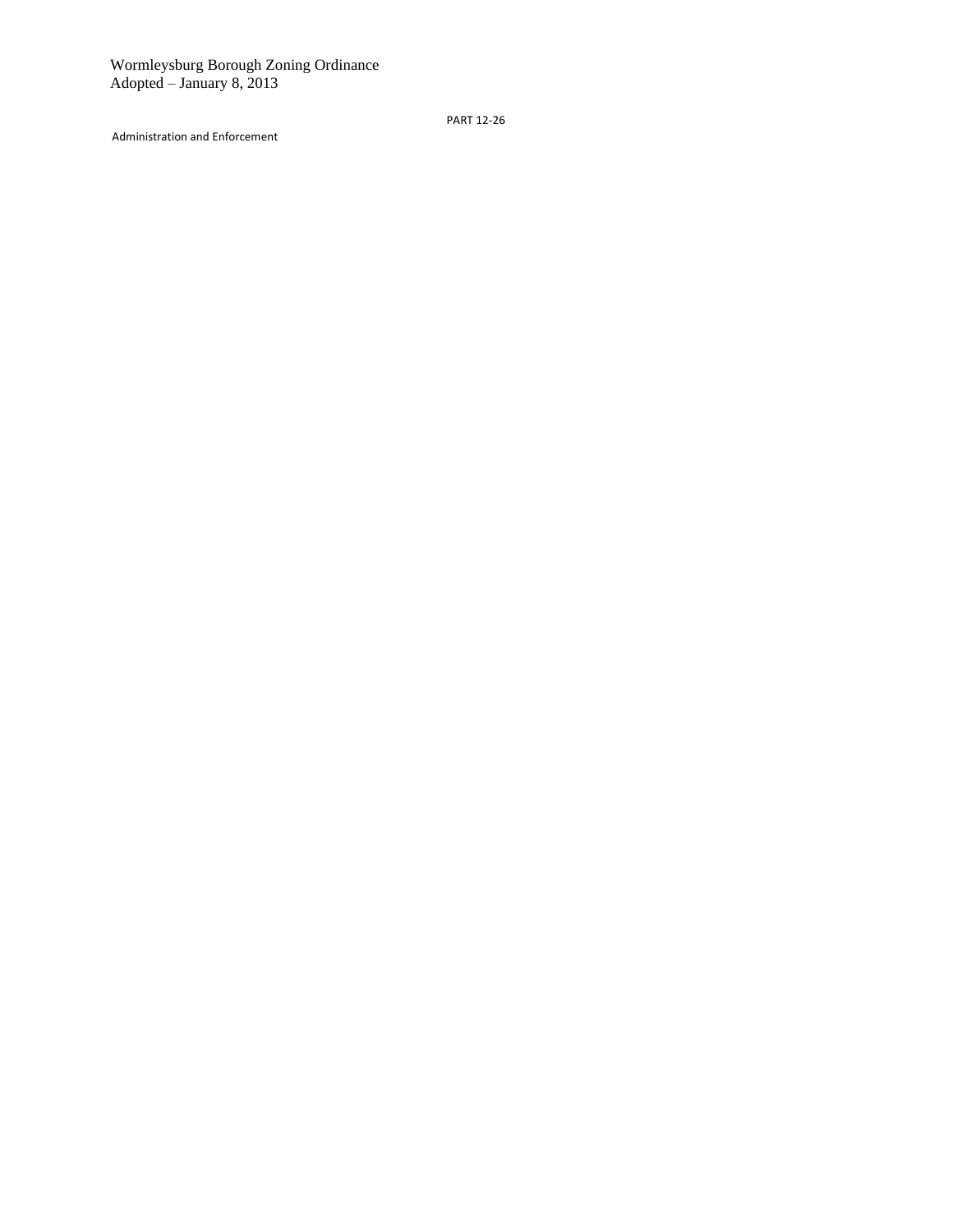- c. Conditions. The Wormleysburg Zoning Hearing Board, in approving special exception applications, may attach conditions considered necessary to protect the public welfare and the purposes listed above, including conditions which are more restrictive than those established for other uses in the same zoning district. The conditions shall be enforceable by the Zoning Officer and failure to comply with such conditions shall constitute a violation of this Chapter and,
- d. Plot / Site Plan Approval. Any plot / site plan presented in support of the special exception pursuant to Section 1216.E.1.a(3). shall become an official part of the record for said special exception. Approval of any special exception will also bind the use in accordance with the submitted plot / site plan; therefore, should a change in the plot / site plan be required as part of the approval of the use, the applicant shall revise the site plan prior to the issuance of a zoning permit. Any subsequent change to the use on the subject property not reflected on the originally approved plot / site plan, shall require the obtainment of another special exception approval.
- 4. Variances. The Wormleysburg Zoning Hearing Board shall hear requests for variances where it is alleged that the provisions of this Chapter inflict unnecessary hardship upon the applicant. The Wormleysburg Zoning Hearing Board may, by rule, prescribe the form of application to the Zoning Officer. The Wormleysburg Zoning Hearing Board may grant a variance, provided that all of the following findings are made where relevant in a given case:
	- a. That there are unique physical circumstances or conditions, including irregularity, narrowness, or shallowness of lot size or shape, or exceptional topographical or other physical conditions peculiar to the particular property and the unnecessary hardship is due to such conditions, and not the circumstances or conditions generally created by the provisions of this Chapter in the neighborhood or zoning district in which the property is located;
	- b. That because of such physical circumstances or conditions, there is not a possibility that the property can be developed in strict conformity with the provisions of this Chapter and that the authorization of a variance is therefore necessary to enable reasonable use of the property;
	- c. That such unnecessary hardship has not been created by the appellant;
	- d. That the variance, if authorized, will not alter the essential character of the zoning district or neighborhood in which the property is located, nor substantially or permanently impair the appropriate use or development of adjacent property, and will not be detrimental to the public welfare;
	- e. That the variance, if authorized, will represent the minimum variance that will afford relief and will represent the least modification possible of the regulations in issue;
	- f. The proposed use complies with this Chapter including Part 6 relating to *Floodplain Overlay Zoning District (FPO)* and Chapter 8 relating to floodplains;
	- g. Filing Requirements. In addition to the required zoning permit each variance application shall include the following:
		- (1). Ground floor plans and elevations of existing and/or proposed structures;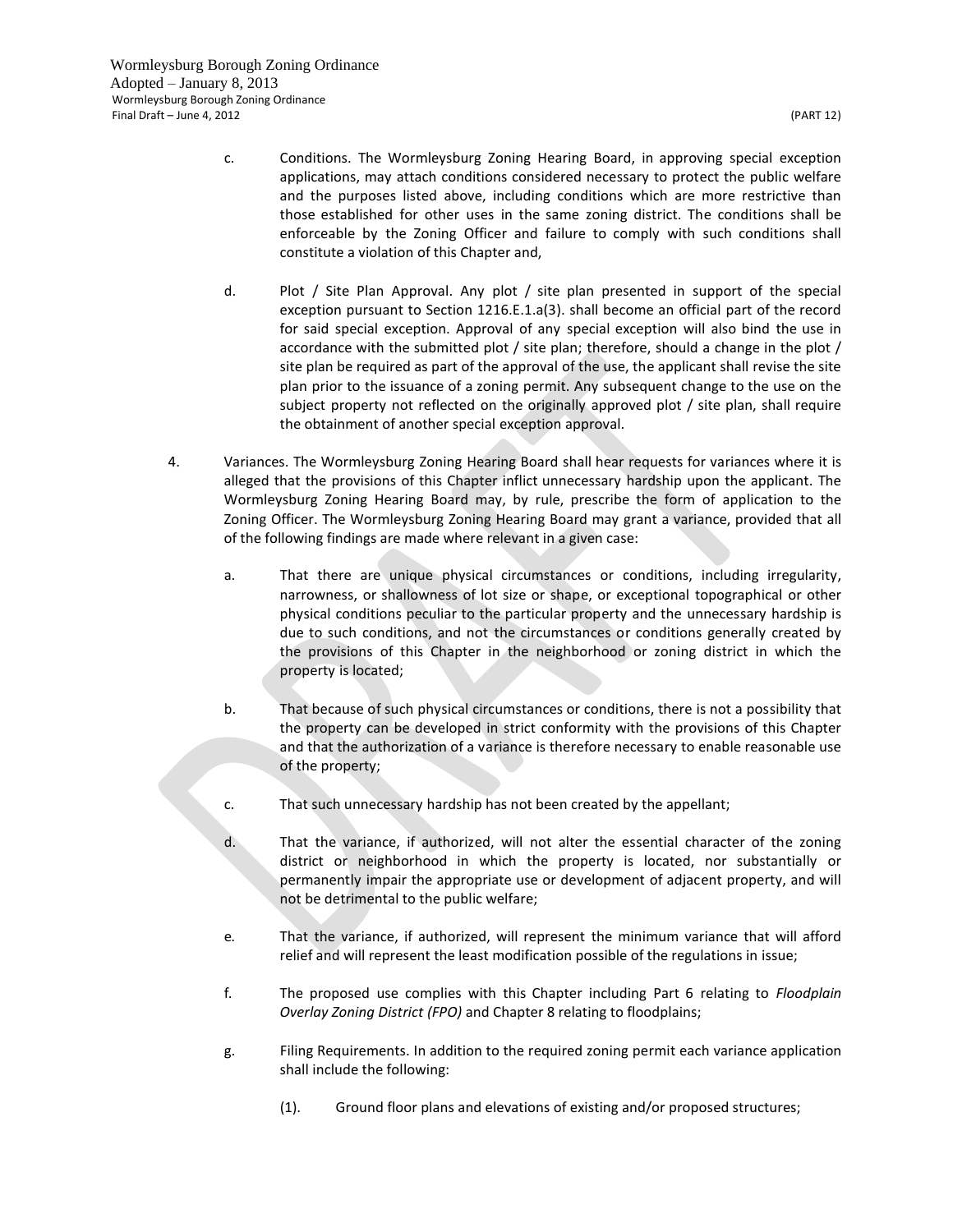Administration and Enforcement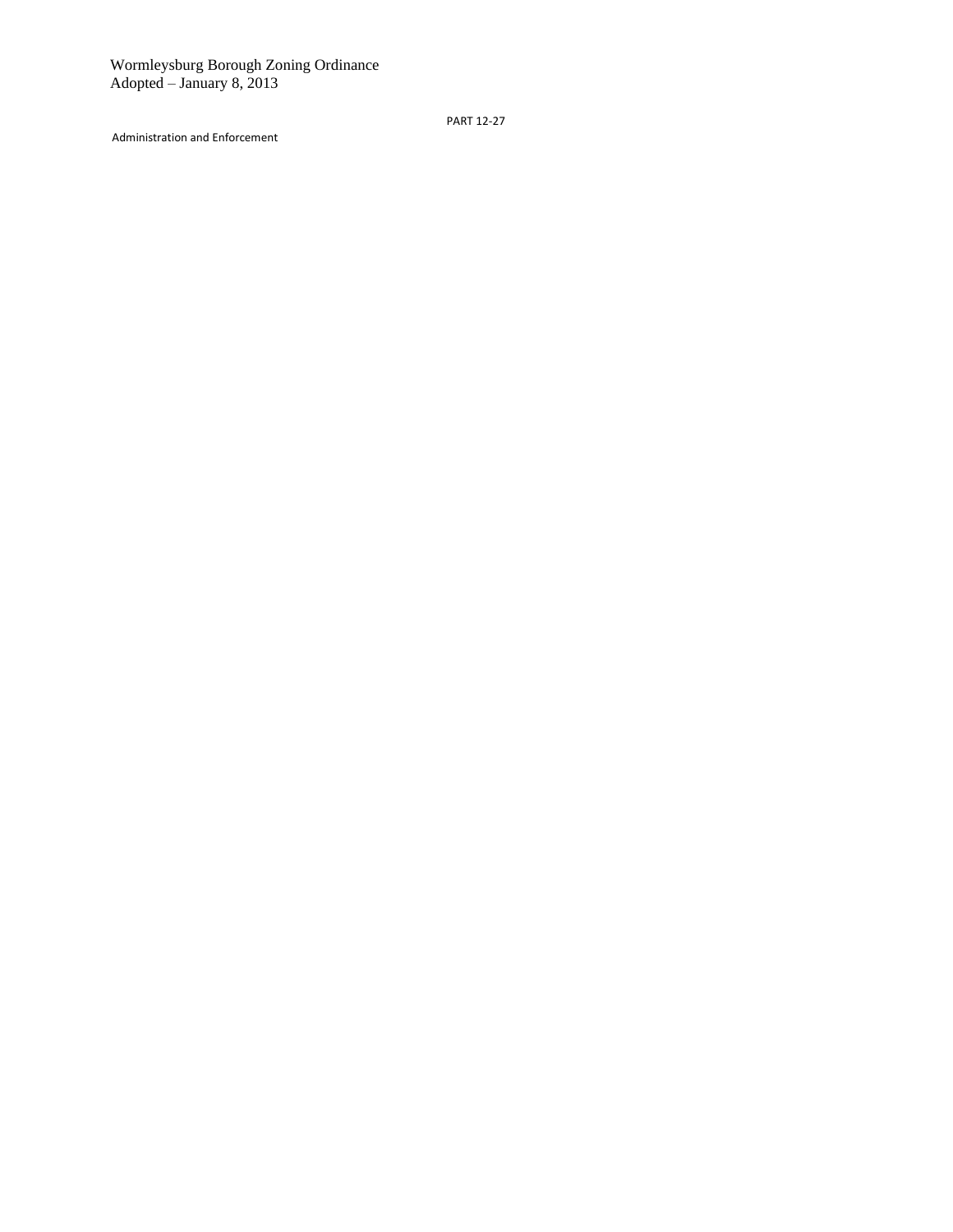- (2). Names and addresses of adjoining property owners, including properties directly across a public right-of-way;
- (3). A scaled drawing (plot / site plan) of the site with sufficient detail and accuracy to demonstrate compliance with all applicable provisions of this Chapter; and,
- (4). A written description of the proposed use in sufficient detail to demonstrate compliance with all applicable provisions of this Chapter.
- h. Conditions. The Wormleysburg Zoning Hearing Board, in approving variance applications, may attach conditions considered necessary to protect the public welfare and the purposes listed above, including conditions which are more restrictive than those established for other uses in the same zoning district. These conditions shall be enforceable by the Zoning Officer and failure to comply with such conditions will constitute a violation of this Chapter; and,
- i. Plot / Site Plan Approval. Any site / plot plan presented in support of the variance pursuant to Section 1216.E.4.g.(3) shall become an official part of the record for said variance. Approval of any variance will also bind the use in accordance with the submitted plot / site plan; therefore, should a change in the plot / site plan be required as part of the approval of the use, the applicant shall revise the plot / site plan prior to the issuance of a zoning permit. Any subsequent change to the use on the subject property not reflected on the originally approved plot / site plan, shall require the obtainment of another variance approval.
- 5. Appeals from the determination of the Zoning Officer, including, but not limited to, the granting or denial of any permit, or failure to act on the application therefore, the issuance of any cease and desist order or the registration or refusal to register any non-conforming use, structure or lot;
- 6. Appeals from the determination of any officer or agency charged with the administration of any transfers of development rights or performance density provisions of this Chapter;
- 7. Appeals from the Zoning Officer's determination under Section 916.2 (and any subsequent amendments) of the MPC, as amended; and,
- 8. Appeals from the determination of the Zoning Officer or Borough Engineer in the administration of any land use ordinance with reference to sedimentation and erosion control, and/or stormwater management for applications not involving a subdivision / land development.
- F. Parties Appellant before the Wormleysburg Zoning Hearing Board. Appeals under Sections 1216.E.5.; 1216.E.6.; 1216.E.7.; and 1216.E.8.; and proceedings to challenge this Chapter under Section 1216.E. may be filed with the Wormleysburg Zoning Hearing Board in writing by the landowner affected, any officer or agency of the Borough of Wormleysburg, or any person aggrieved. Requests for a variance or a special exception may be filed with the Wormleysburg Zoning Hearing Board by any landowner or any tenant with the permission of such landowner. Any appeal shall state:
	- 1. The name and address of the appellant and applicant;
	- 2. The name and address of the landowner of the real estate to be affected;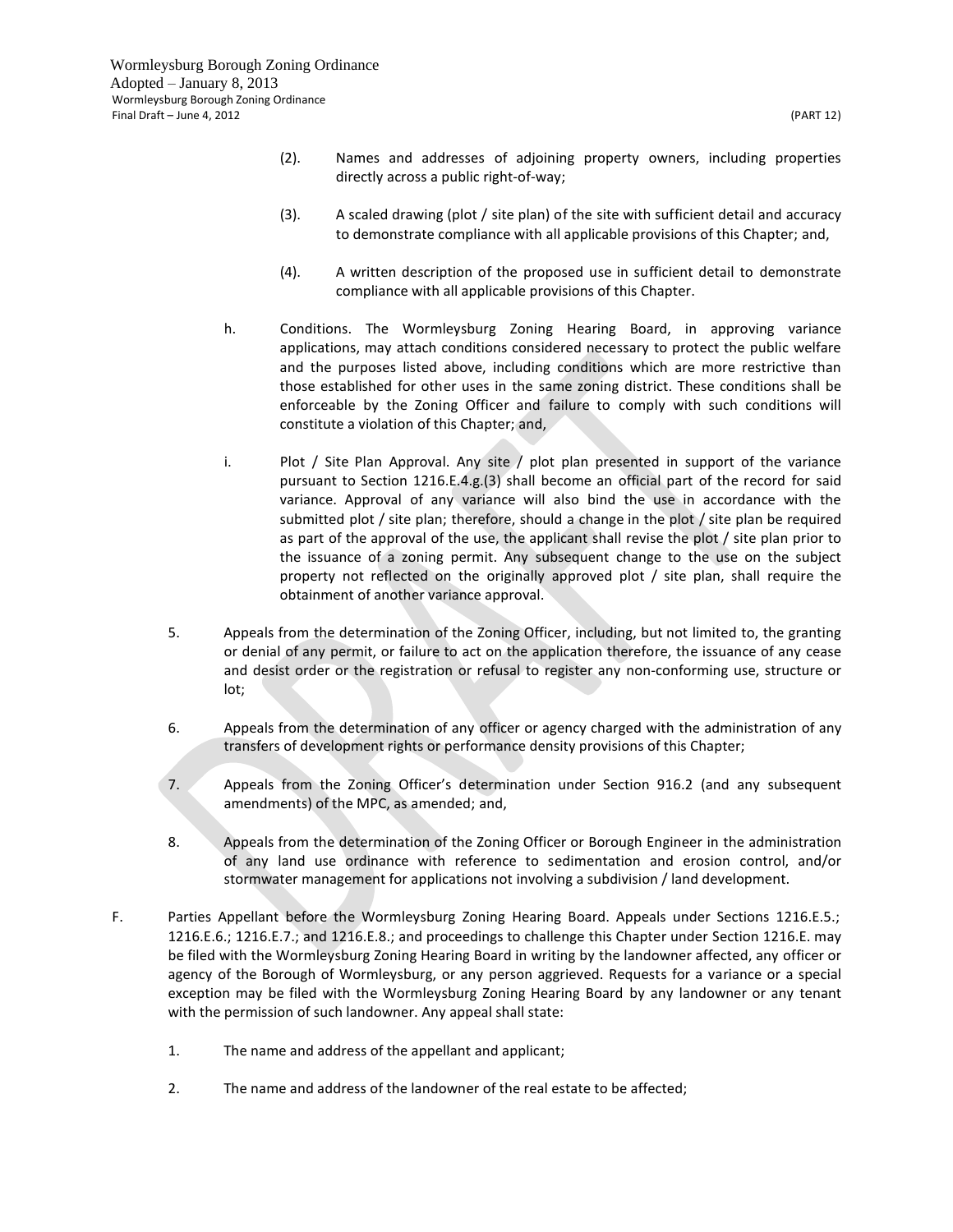Administration and Enforcement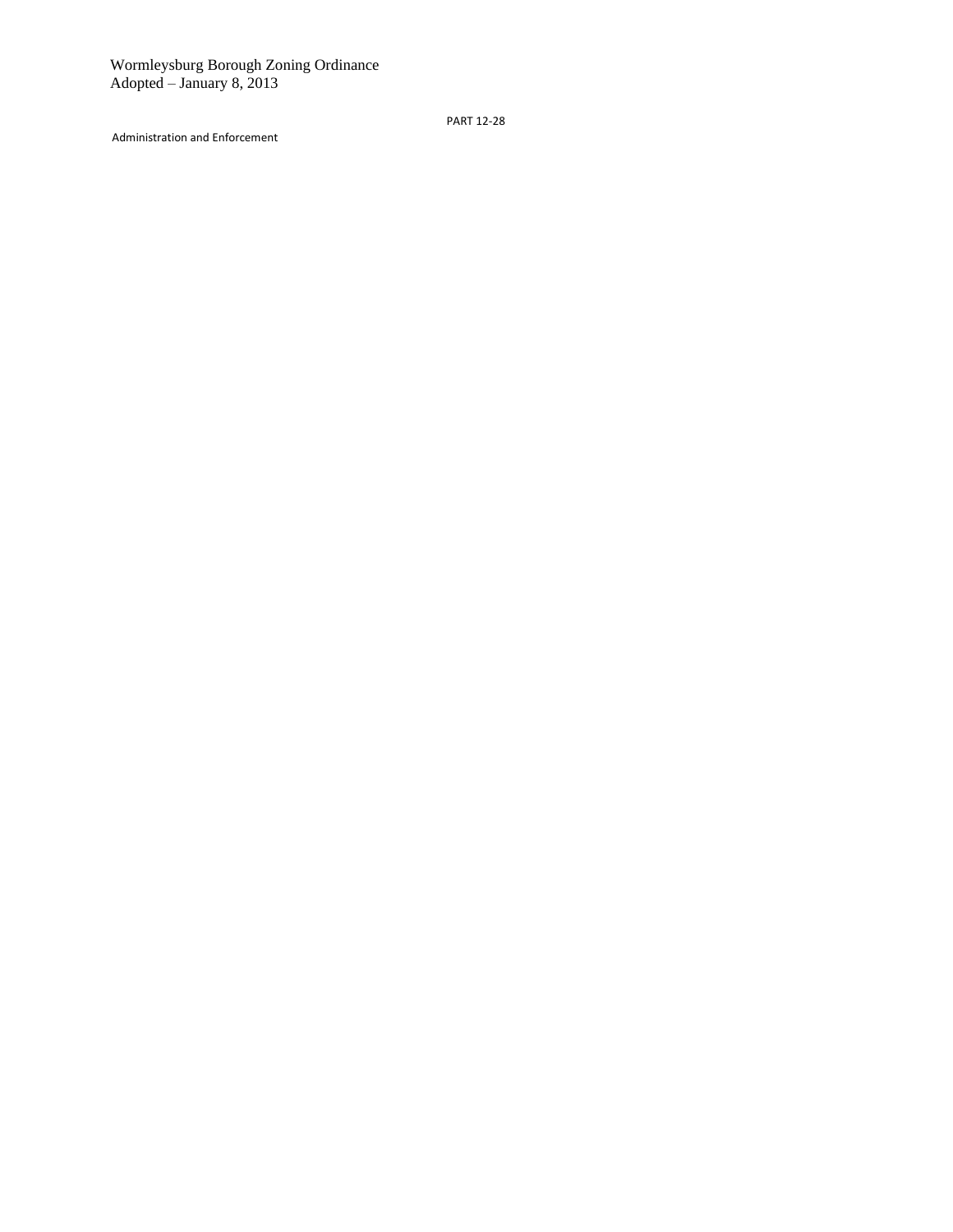- 3. A brief description and location of the real estate to be affected by such proposed change together with a plot / site plan drawn to scale with sufficient clarity to show the nature and character of the request;
- 4. A statement of the present zoning classification of the real estate in question, the improvements thereon, and the present use thereof; and,
- 5. A statement of the Section of this Chapter under which the request may be allowed, and reasons why it should, or should not be granted.
- G. Time Limitations.
	- 1. No person shall be allowed to file any proceeding with the Wormleysburg Zoning Hearing Board later than thirty (30) days after an application for development, preliminary or final, has been approved by the Zoning Officer or the agency responsible for granting such approval if such proceeding is designed to secure reversal or to limit the approval in any manner unless such person alleges and proves that he had no notice or knowledge, or reason to believe that such approval had been given. If such person has succeeded to his interest after such approval, he shall be bound by the knowledge of his predecessor in interest.
	- 2. The failure of anyone other than the landowner to appeal from an adverse decision by the Zoning Officer a challenge to the validity of this Chapter or the official Zoning Map pursuant to Section 916.2 of the MPC, as amended, shall preclude an appeal from a final approval except in the case where the final submission substantially deviates from the approved tentative preliminary approval.
- H. Stay of Proceeding.
	- 1. Upon filing of any proceeding referred to in Section 1216.F. above and during its pendency before the Wormleysburg Zoning Hearing Board, all land development pursuant to any challenged ordinance, order or approval of the Zoning Officer or of any agency or body, and all official action thereunder, shall be stayed unless the Zoning Officer or any other appropriate agency or body certifies to the Wormleysburg Zoning Hearing Board facts indicating that such stay would cause imminent peril to life or property, in which case, the development or official action shall not be stayed otherwise than by a restraining order, which may be granted by the Wormleysburg Zoning Hearing Board or by the court having jurisdiction of zoning appeals on petition after notice to the Zoning Officer or other appropriate agency or body. When an application for development, preliminary or final, has been duly approved and proceedings designed to reverse or limit the approval are filed with the Wormleysburg Zoning Hearing Board by person other than the applicant, the applicant may petition the court having jurisdiction of zoning appeals to order such person to post bond as a condition to continuing the proceedings before the Wormleysburg Zoning Hearing Board. After the petition is presented, the court shall hold a hearing to determine if the filing of the appeal is frivolous. At the hearing, evidence may be presented on the merits of the case. It shall be the burden of the applicant for a bond to prove the appeal is frivolous. After consideration of all evidence presented, if the court determines that the appeal is frivolous it shall grant the petition for a bond. The right to petition the court to order the appellants to post bond may be waived by the appellee but such waiver may be revoked by him if an appeal is taken from a final decision of the court. The question whether or not such petition should be granted and the amount of the bond shall be within the sound discretion of the court. An order denying a petition for bond shall be interlocutory. An order directing the responding party to post a bond shall be interlocutory.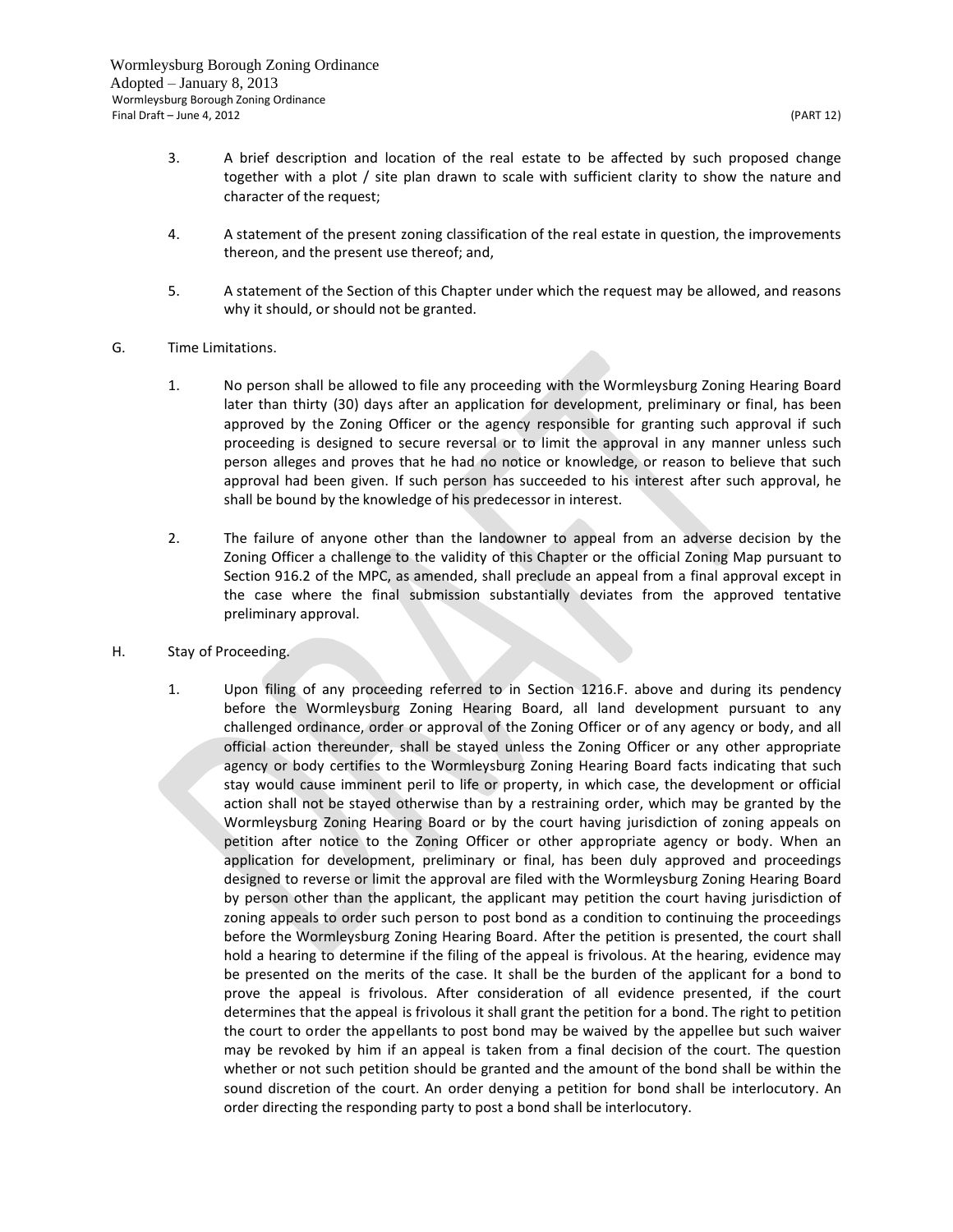Administration and Enforcement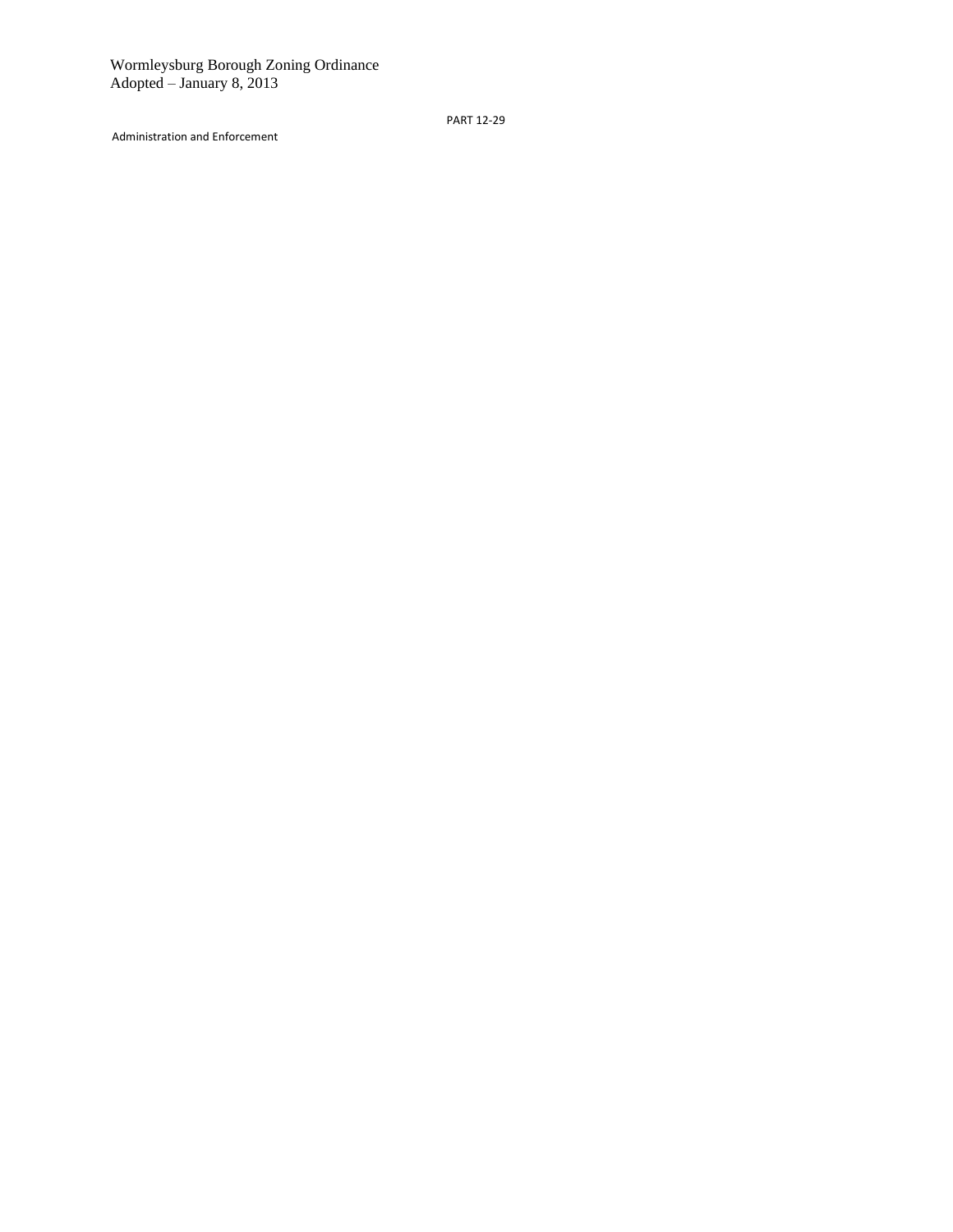- 2. If an appeal is taken by a respondent to the petition for a bond from an order of the court dismissing a zoning appeal for refusal to post a bond and the appellant court sustains the order of the court below to post a bond, the respondent to the petition for a bond, upon motion of the petitioner and after hearing in the court having jurisdiction of zoning appeals, shall be liable for all reasonable costs, expenses, and attorney fees incurred by the petitioner.
- I. Appeal. Any person, taxpayer, or the Borough of Wormleysburg aggrieved by any decision of the Wormleysburg Zoning Hearing Board may within thirty (30) days after such decision of the Wormleysburg Zoning Hearing Board seek review by the Court of Common Pleas of such decision in the manner provided by the laws of the Commonwealth of Pennsylvania and the MPC as amended.

# **Section 1217. Conditional Uses.**

- A. Filing of Conditional Use. For any use permitted by conditional use, a conditional use must be obtained from the Wormleysburg Borough Council. In addition to the information required on the zoning permit application, the conditional use application must show:
	- 1. Ground floor plans and elevations of proposed structures;
	- 2. Names and address of abutting property owners including properties directly across a public right-of-way;
	- 3. A scaled drawing (plot / site plan) of the site with sufficient detail and accuracy to demonstrate compliance with all applicable provisions of this Chapter; and,
	- 4. A written description of the proposed use in sufficient detail to demonstrate compliance with all applicable provisions of this Chapter;
	- 5. General Criteria. Each applicant must demonstrate compliance with the following:
		- a. The proposed use shall be consistent with the purpose and intent of this Chapter;
		- b. The proposed use shall not detract from the use and enjoyment of adjacent or nearby properties;
		- c. The proposed use will not substantially change the character of the subject property's neighborhood;
		- d. Adequate public facilities are available to serve the proposed use (e.g., schools, fire, police and ambulance protection, sewer, water and other utilities, vehicular access, etc.);
		- e. The proposed use complies with this Chapter including Part 6 relating to *Floodplain Overlay Zoning District (FPO)* and Chapter 8 relating to floodplains;
		- f. The proposed use shall comply with those criteria specifically listed in Part 12 of this Chapter. In addition, the proposed use must comply with all other applicable regulations contained in this Chapter; and,
		- g. The proposed use will not substantially impair the integrity of the most recent version of the Wormleysburg Borough comprehensive plan, and/or other applicable plans adopted by Wormleysburg Borough.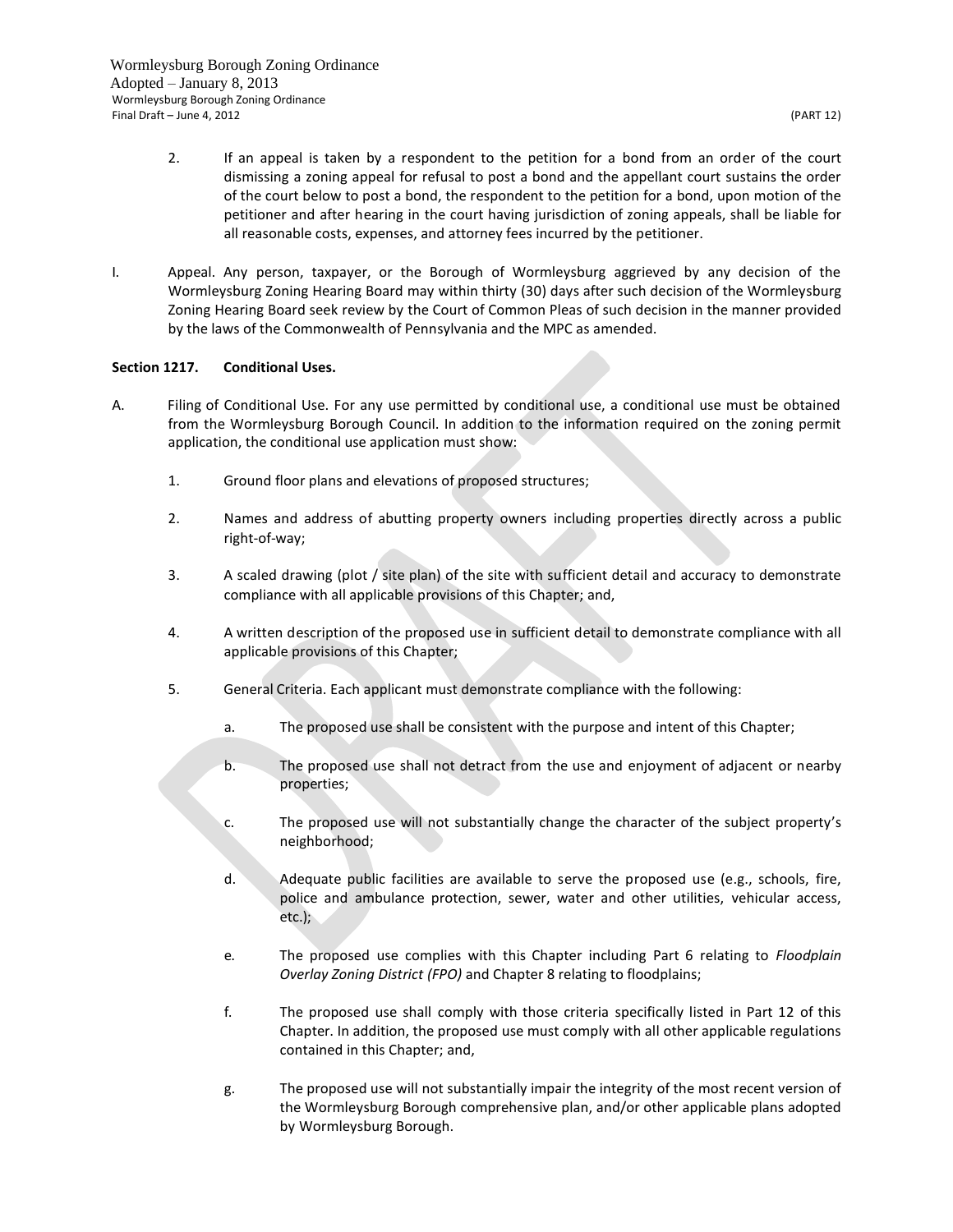Administration and Enforcement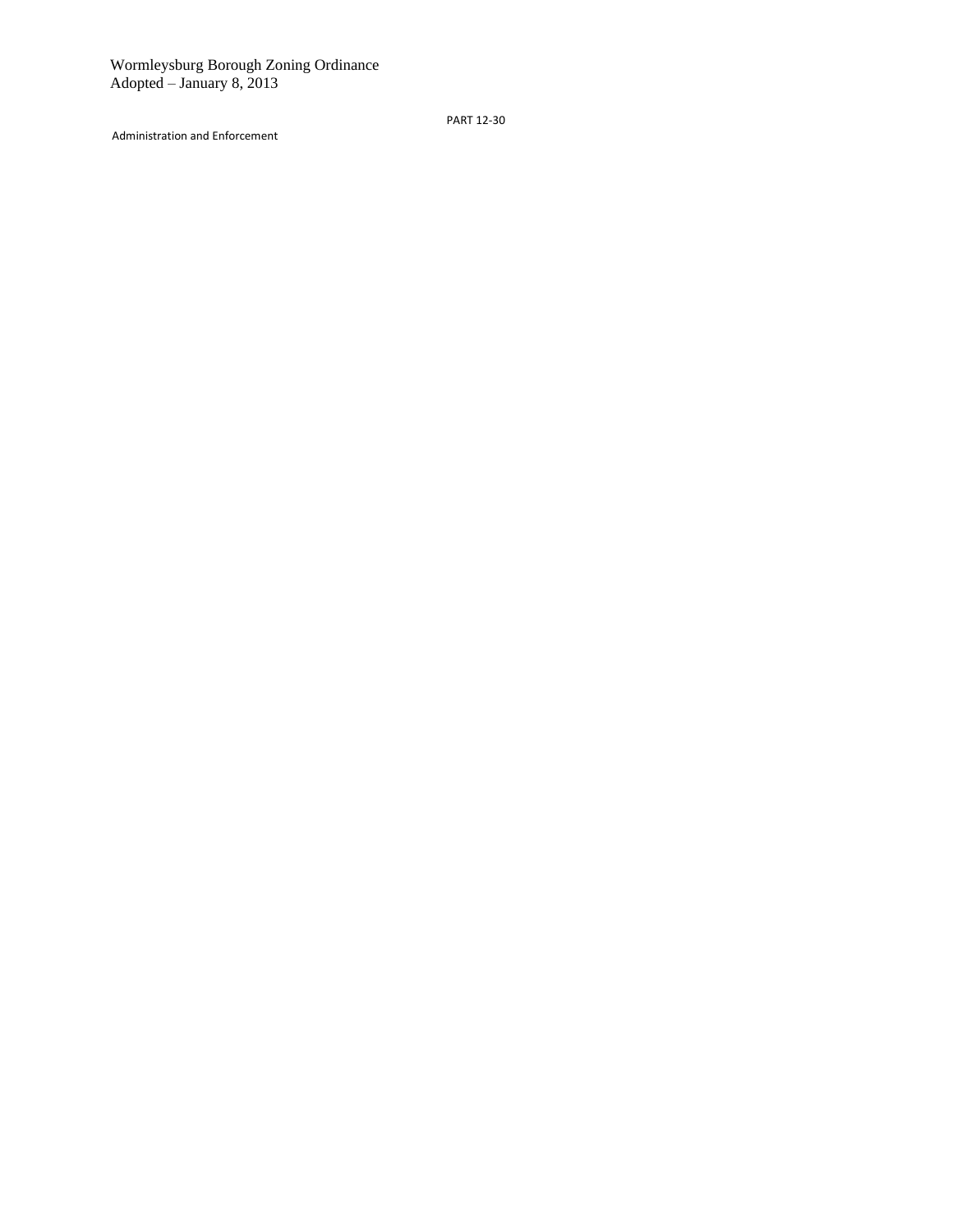- B. Conditions. The Wormleysburg Borough Council in approving conditional use applications, may attach conditions considered necessary to protect the public welfare and the purposes listed above, including conditions which are more restrictive than those established for other uses in the same zone. These conditions shall be enforceable by the Zoning Officer and failure to comply with such conditions shall constitute a violation of this Chapter;
- C. Plot / Site Plan Approval. Any plot / site plan presented in support of the conditional use pursuant to Section 1217.A.1. shall become an official part of the record for said conditional use. Approval of any conditional use will also bind the use in accordance with the submitted plot / site plan; therefore, should a change in the plot / site plan be required as part of the approval of the use, the applicant shall revise the plot / site plan prior to the issuance of a zoning permit. Any subsequent change to the use on the subject property not reflected on the originally approved plot / site plan shall require the obtainment of another conditional use approval;
- D. Hearing Procedures.
	- 1. Before voting on the approval of a conditional use, the Wormleysburg Borough Council shall hold a public hearing thereon, pursuant to public notice. The Wormleysburg Borough Council shall submit each such application to the Wormleysburg Borough Planning Commission at least thirty (30) days prior to the hearing held upon an application to provide the Borough Planning Commission an opportunity to submit recommendations. If, after any public hearing held upon an application, the proposed application is revised, the Wormleysburg Borough Council shall hold another public hearing, pursuant to public notice, before proceeding to vote on the application.
	- 2. Public notice as defined herein, shall be provided. In addition, the Wormleysburg Borough Council shall notify in writing by mail the applicant, Zoning Officer, and other such persons whether owners or tenants of property located within two hundred (200) feet of the subject property for which the application was submitted, and every other person or organization who shall have registered with the Borough for the purposes of receiving such notices, and other persons as the Wormleysburg Borough Council shall designate by ordinance, and to any person who has made timely request for the same. Written notices shall be given at such time and in such manner as shall be prescribed by ordinance or, in the absence of ordinance provisions, by rules of the Wormleysburg Borough Council. In addition to the written notice provided herein, written notice of said hearing shall be conspicuously posted on the affected tract of land at least one (1) week prior to the hearing.
	- 3. The Wormleysburg Borough Council may prescribe reasonable fees with respect to hearings. Fees for said hearings may include compensation for the secretary, notice and advertising costs, and necessary administrative overhead connected with the hearing. The costs, however, shall not include legal expenses, expenses for engineering, architectural, or other technical consultants, or expert witness costs.
	- 4. The parties to the hearing shall be the Borough, any person affected by the application who has made timely appearance of record before the Wormleysburg Borough Council, and any other person, including civic or community organizations permitted to appear by the Wormleysburg Borough Council. The Wormleysburg Borough Council shall have power to require that all persons who wish to be considered parties enter appearance in writing on forms provided by the Wormleysburg Borough Council for that purpose.
	- 5. The President, Vice President, or action President of the Wormleysburg Borough Council shall have power to administer oaths and issue subpoenas to compel the attendance of witnesses and the production of relevant documents and paper, including witnesses and documents requested by the parties.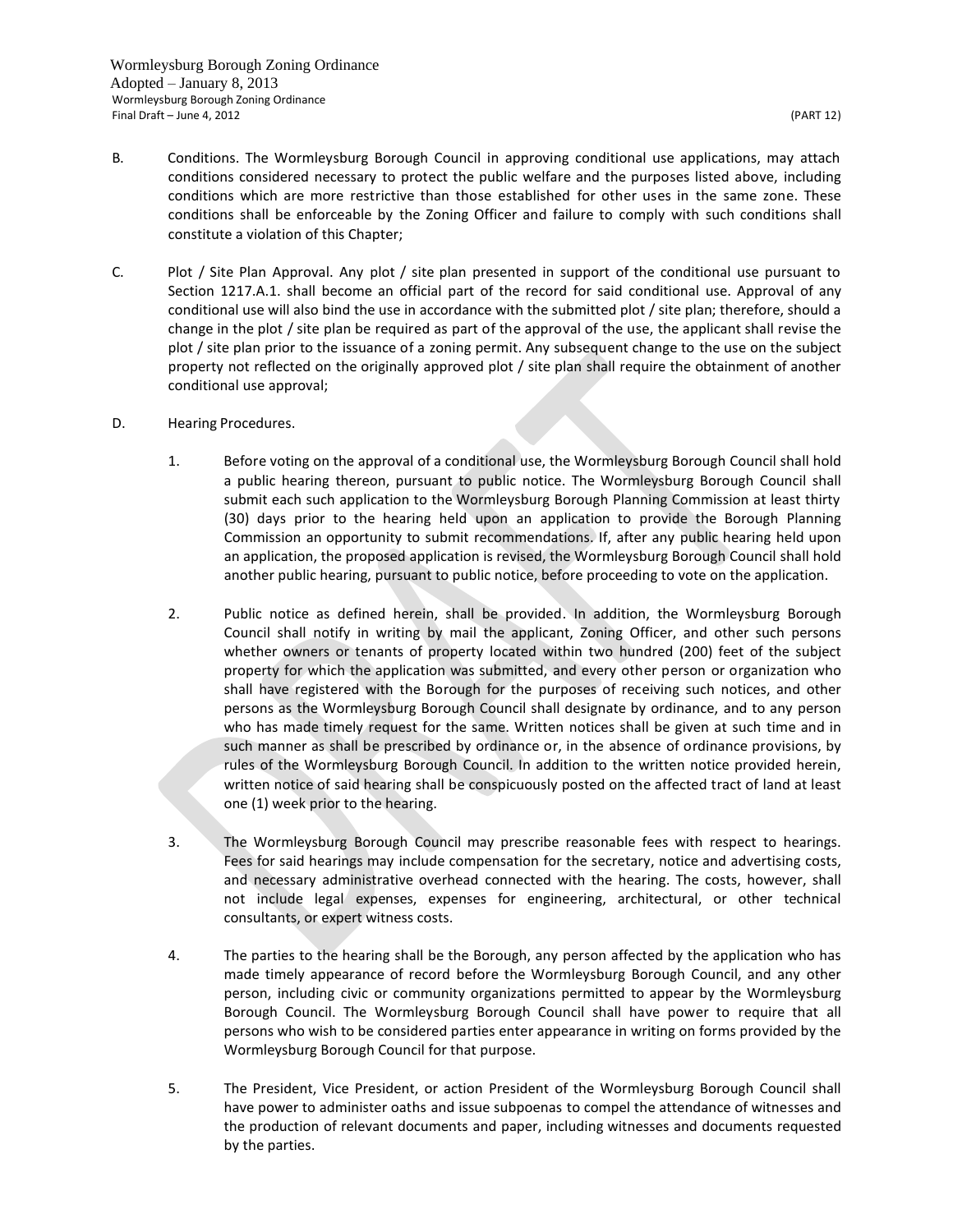Administration and Enforcement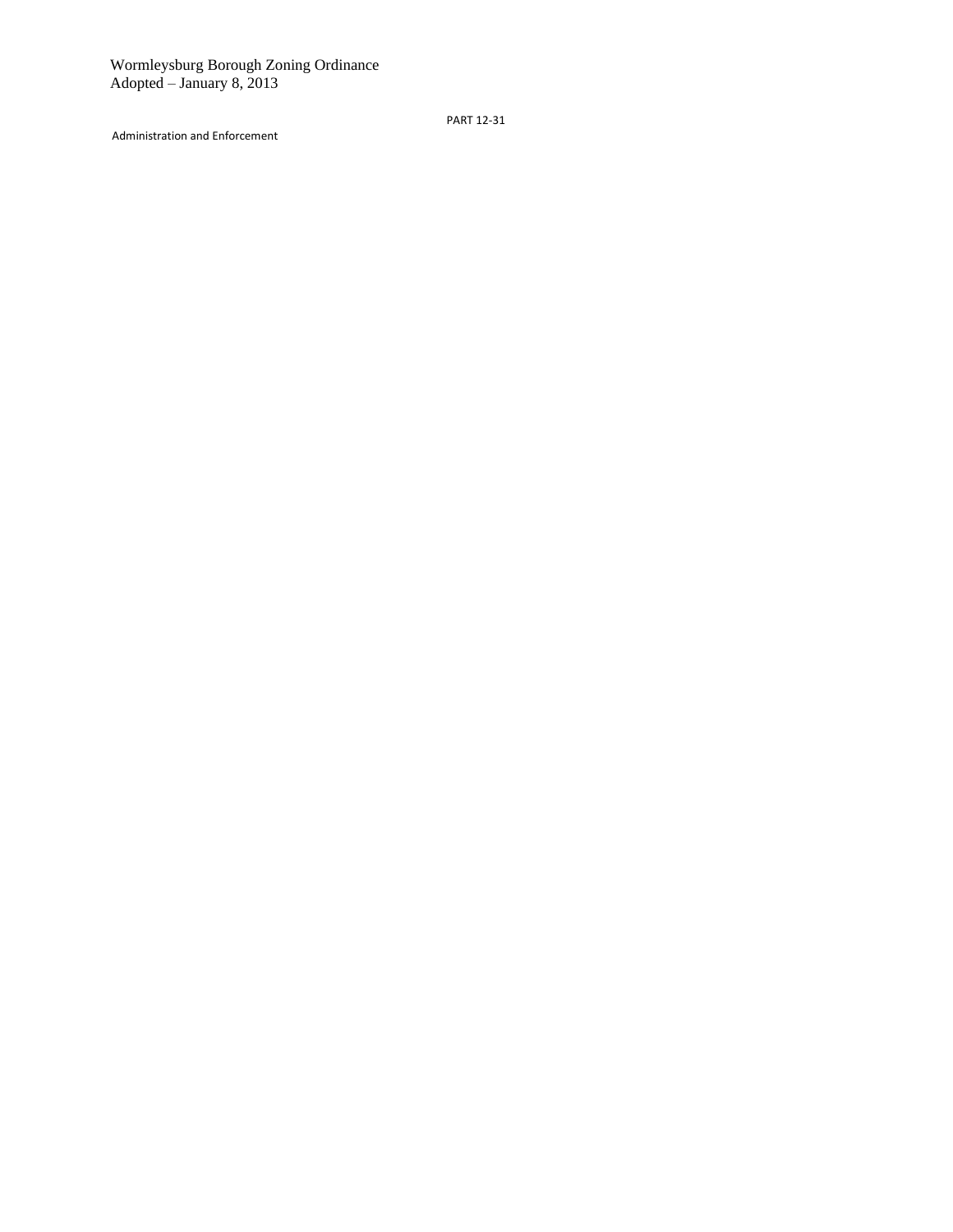witnesses on all relevant issues.

- 6. The parties shall have the right to be represented by counsel and shall be afforded the
- 7. Formal rules of evidence shall not apply, but irrelevant, immaterial, or unduly repetitious evidence may be excluded.

opportunity to respond and present evidence and argument and cross-examine adverse

- 8. The Wormleysburg Borough Council may keep a stenographic record of the proceedings. The appearance fee for a stenographer shall be shared equally by the applicant and the Wormleysburg Borough Council. The cost of the original transcript shall be paid by the Wormleysburg Borough Council if the transcript is ordered by the Wormleysburg Borough Council; or shall be paid by the person appealing the decision of the Wormleysburg Borough Council if such appeal is made, and in either event, the cost of additional copies shall be paid by the person requesting such copy or copies. In other cases the party requesting the original transcript shall bear the cost thereof.
- 9. The Wormleysburg Borough Council shall not communicate, directly or indirectly, with any party or his representatives in connection with any issue involved except upon notice and opportunity for all parties to participate, shall not take notice of any communication, reports, staff memoranda, or other materials, except advice from their solicitor, unless parties are afforded an opportunity to contest the material so noticed and shall not inspect the site or its surroundings after the commencement of hearings with any party or his representative unless all parties are given an opportunity to be present.
- 10. The hearing shall be conducted by the Wormleysburg Borough Councilor the Borough Council may appoint any member or an independent attorney as a hearing officer. The decision, or, where there is no decision, the findings shall be made by the Wormleysburg Borough Council. However, the appellant or the applicant, as the case may be, in addition to the Borough, may, prior to the decision of the hearing, waive decision or findings by the Wormleysburg Borough Council and accept the decision or findings of the hearing officer as final.
- 11. The Wormleysburg Borough Council shall render a written decision or, when no decision is called for, make written finds on the conditional use application within forty-five (45) days after the last hearing before the Wormleysburg Borough Council. Where the application is contested or denied, each decision shall be accompanied by findings of fact or conclusions based thereon, together with any reasons therefore. Conclusions based on any provisions of this Chapter or of any ordinance, rule or regulation shall contain a reference to the provision relied on and the reasons way the conclusion is deemed appropriate in the light of the facts found.
- 12. Where the Wormleysburg Borough Council fails to render the decision within the period required by this Part 12 of this Chapter or fails to commence, conduct or complete the required hearing as provided in Section 1217.E.2., the decision shall be deemed to have been rendered in favor of the applicant unless the applicant has agreed in writing or on the record of an extension of time. When a decision has been rendered in favor of the applicant because of the failure of the Wormleysburg Borough Council to meet or render a decision as hereinabove provided, the Wormleysburg Borough Council shall give public notice of the decision within ten (10) days from the last day it could have met to render a decision in the same manner as required by the public notice requirements of this Part 12 of this Chapter. If the Wormleysburg Borough Council shall fail to provide such notice, the applicant may do so.
- F. Time Limitation.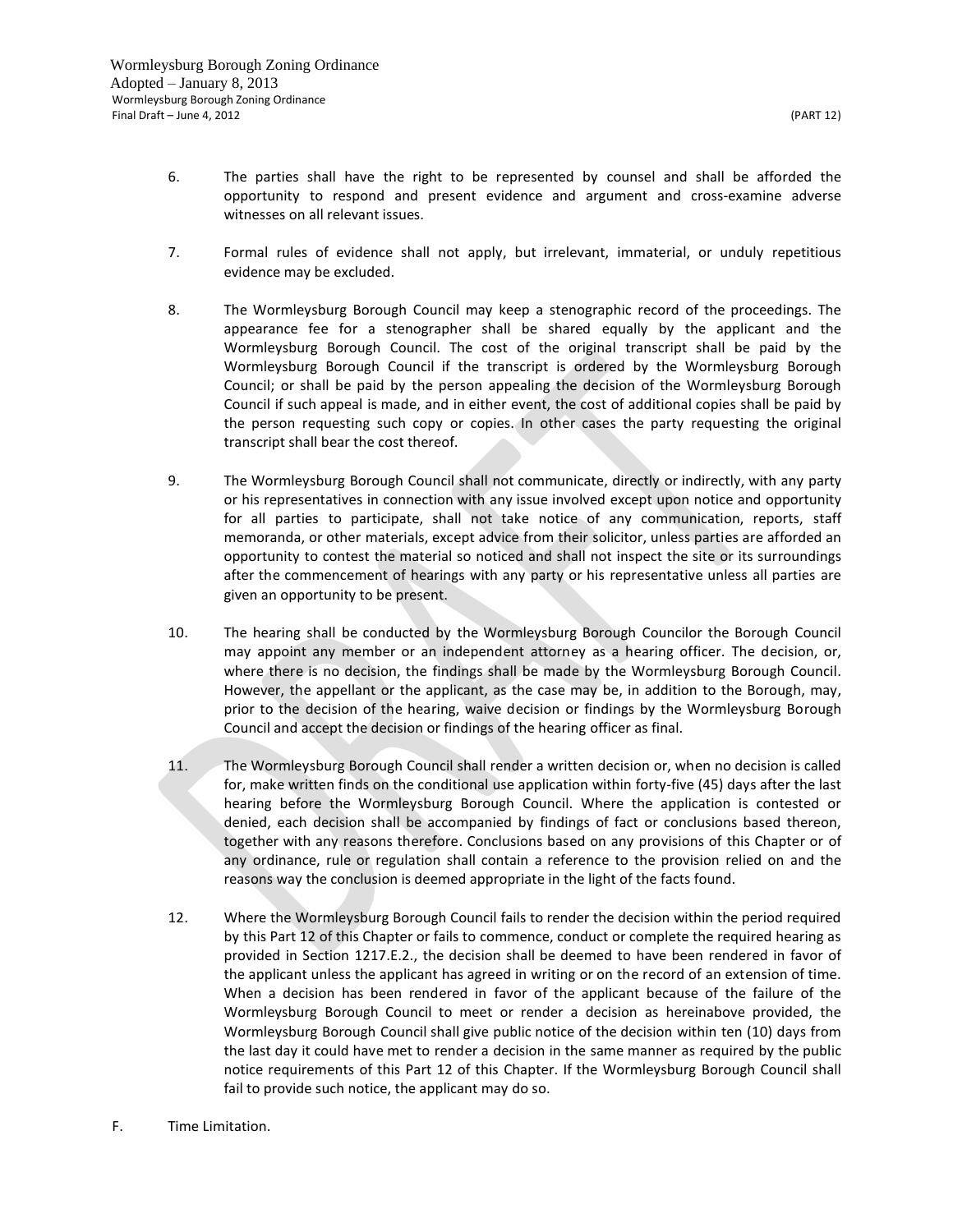Administration and Enforcement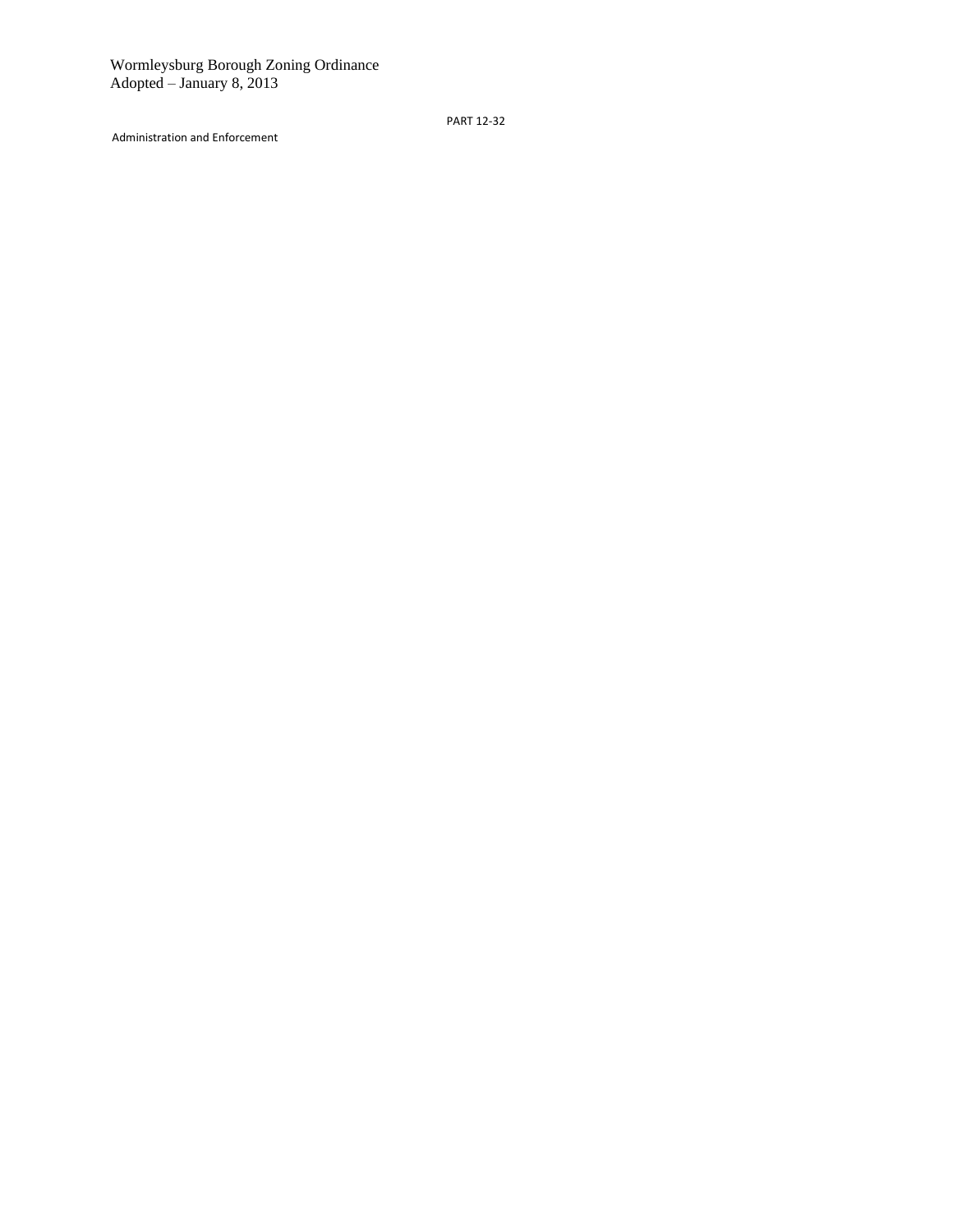- 1. If a conditional use is granted, the necessary permit shall be secured and the authorized action begun within two (2) years after the date when the conditional use is finally granted, and the building or alteration, as the case may be, shall be completed within three (3) years of said date. For good cause, the Wormleysburg Borough Council may at any time, upon application in writing, extend either of these deadlines;
- 2. Should the appellant or applicant fail to obtain the necessary permits within said two (2) year period, or having obtained the permit should he fail to commence work thereunder within such two (2) year period, it shall be conclusively presumed that the appellant or applicant has waived, withdrawn, or abandoned his application, and all approvals and permits granted to him shall be deemed automatically rescinded by the Wormleysburg Borough Council;
- 3. Should the appellant commence construction or alteration within said two (2) year period, but should he fail to complete such construction or alteration within said three (3) year period, the Wormleysburg Borough Council may, upon ten (10) days notice in writing, rescind or revoke the granted conditional use, if the Wormleysburg Borough Council finds that no good cause appears for the failure to complete within such three (3) year period, and if the Wormleysburg Borough Council further finds that conditions have altered or changed in the interval since the granting of the conditional use that revocation or rescission of the action is justified; and,
- 4. As an alternative to the preceding, an applicant can request, as part of the original application before the Wormleysburg Borough Council the granting of a timetable associated with the request which would supersede the deadlines imposed in this Part 12 of this Chapter. In so doing, the applicant must demonstrate that the times requested are logically related to normal and expected progress of the project. In approving a timetable under this Section, the Wormleysburg Borough Council must establish and bind a definite time frame for (1) issuance of a zoning permit, and (2) completion of construction of the project.